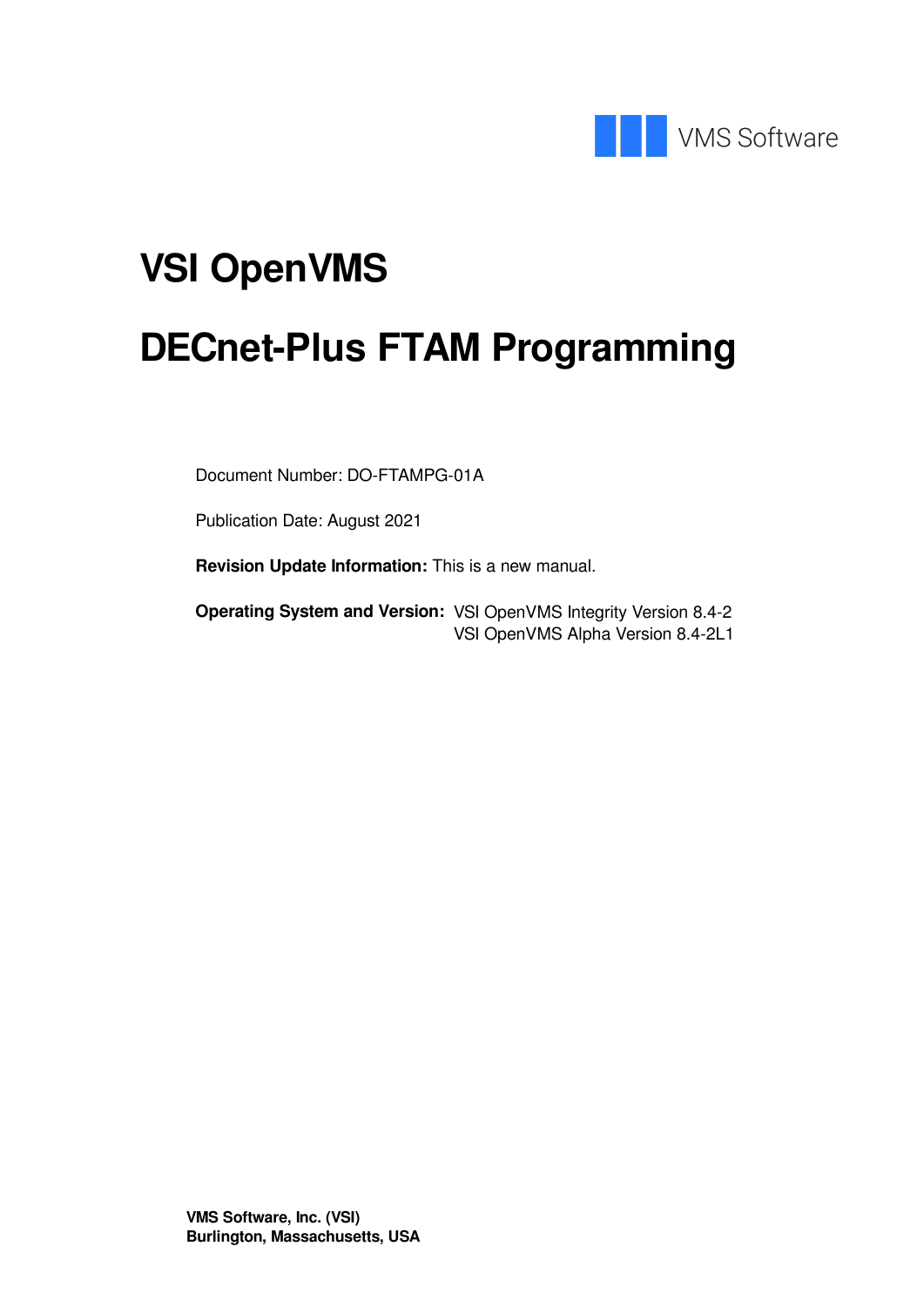### **DECnet-Plus FTAM Programming**



Copyright © 2022 VMS Software, Inc. (VSI), Burlington, Massachusetts, USA

#### **Legal Notice**

Confidential computer software. Valid license from VSI required for possession, use or copying. Consistent with FAR 12.211 and 12.212, Commercial Computer Software, Computer Software Documentation, and Technical Data for Commercial Items are licensed to the U.S. Government under vendor's standard commercial license.

The information contained herein is subject to change without notice. The only warranties for VSI products and services are set forth in the express warranty statements accompanying such products and services. Nothing herein should be construed as constituting an additional warranty. VSI shall not be liable for technical or editorial errors or omissions contained herein.

HPE, HPE Integrity, HPE Alpha, and HPE Proliant are trademarks or registered trademarks of Hewlett Packard Enterprise.

Intel, Itanium and IA-64 are trademarks or registered trademarks of Intel Corporation or its subsidiaries in the United States and other countries.

UNIX is a registered trademark of The Open Group.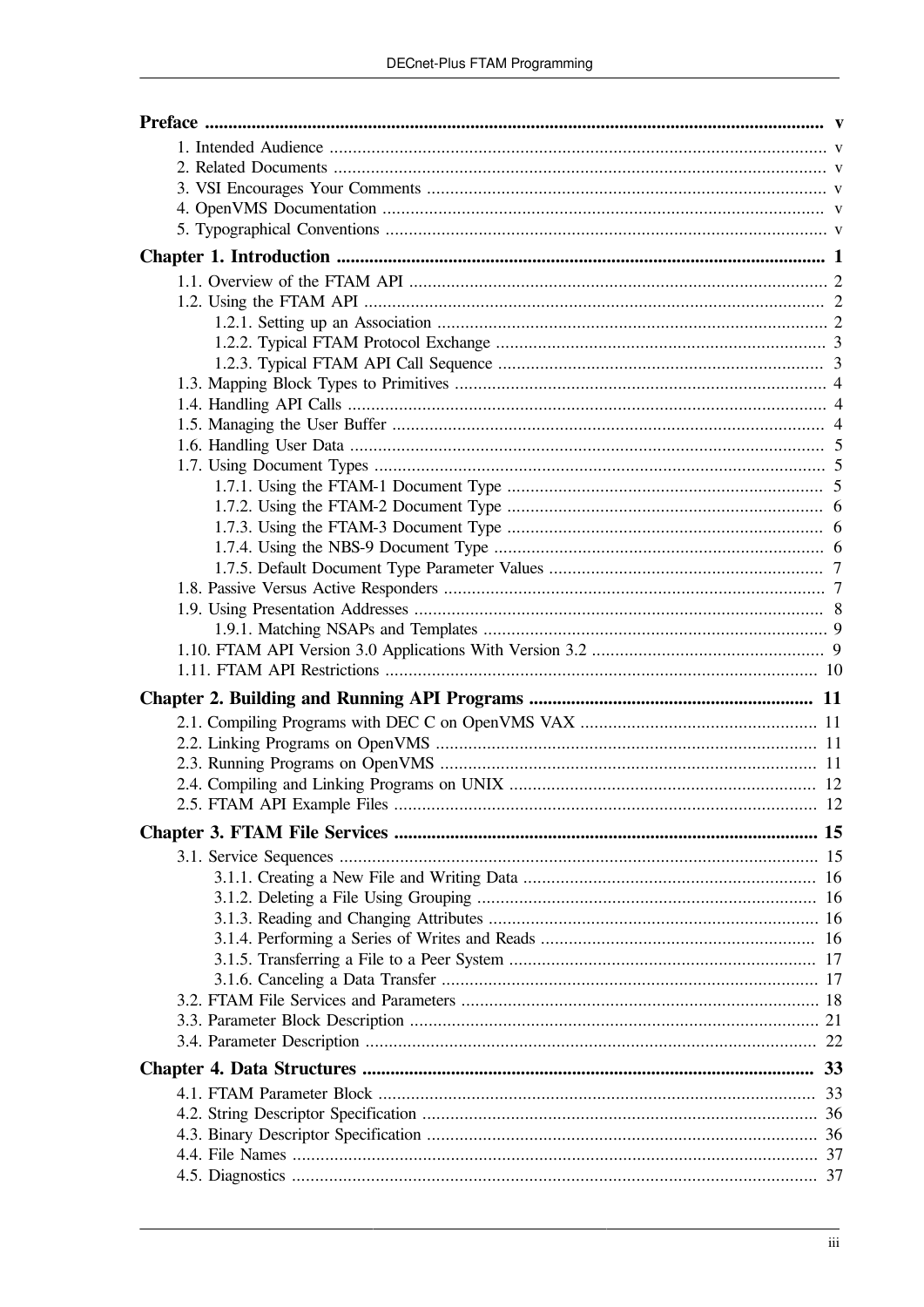| 4.11. Network Selector and Transport Options Queue (Version 3.0 Only)  40 |  |
|---------------------------------------------------------------------------|--|
|                                                                           |  |
|                                                                           |  |
|                                                                           |  |
|                                                                           |  |
|                                                                           |  |
|                                                                           |  |
|                                                                           |  |
|                                                                           |  |
|                                                                           |  |
|                                                                           |  |
|                                                                           |  |
|                                                                           |  |
|                                                                           |  |
|                                                                           |  |
|                                                                           |  |
|                                                                           |  |
|                                                                           |  |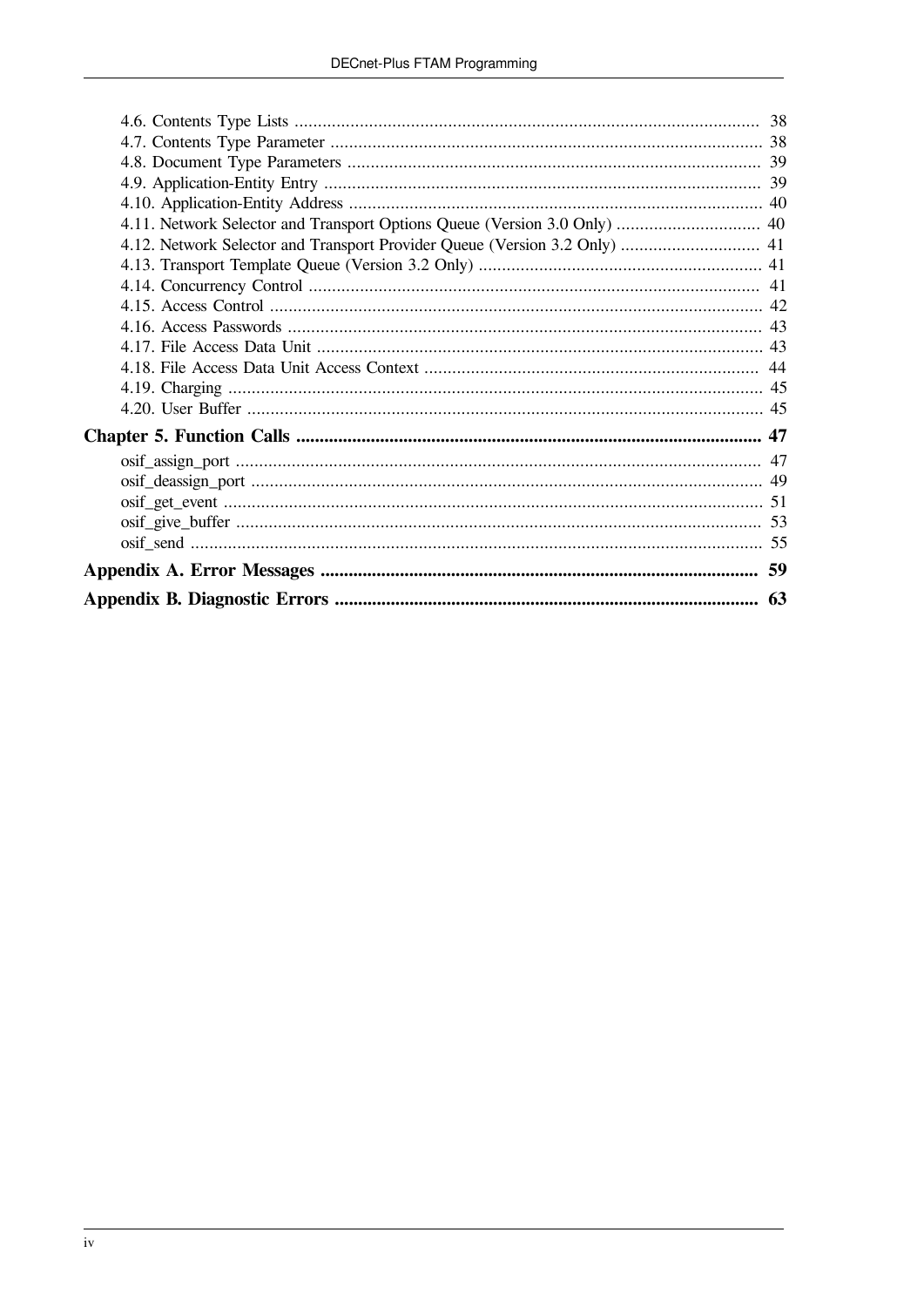## <span id="page-4-0"></span>**Preface**

This manual provides information about the FTAM application programming interface (FTAM API) that is part of the DECnet-Plus product set.

## <span id="page-4-1"></span>**1. Intended Audience**

The audience for this manual is OSI application programmers who require a basic understanding of the upper-layer standards implemented by FTAM (File Transfer, Access, and Management) product.

## <span id="page-4-2"></span>**2. Related Documents**

*VSI DECnet-Plus FTAM and Virtual Terminal Use and Management* provides additional information on the FTAM software.

Read the *Release Notes* before you read any other document in this set.

## <span id="page-4-3"></span>**3. VSI Encourages Your Comments**

You may send comments or suggestions regarding this manual or any VSI document by sending electronic mail to the following Internet address: <docinfo@vmssoftware.com>. Users who have OpenVMS support contracts through VSI can contact <support@vmssoftware.com> for help with this product.

## <span id="page-4-4"></span>**4. OpenVMS Documentation**

The full VSI OpenVMS documentation set can be found on the VMS Software Documentation webpage at

## <span id="page-4-5"></span>**5. Typographical Conventions**

VMScluster systems are now referred to as OpenVMS Cluster systems. Unless otherwise specified, references to OpenVMS Cluster systems or clusters in this document are synonymous with VMScluster systems.

The contents of the display examples for some utility commands described in this manual may differ slightly from the actual output provided by these commands on your system. However, when the behavior of a command differs significantly between OpenVMS Alpha and Integrity servers, that behavior is described in text and rendered, as appropriate, in separate examples.

In this manual, every use of DECwindows and DECwindows Motif refers to DECwindows Motif for OpenVMS software.

| Convention | <b>Meaning</b>                                                                                                                                                        |
|------------|-----------------------------------------------------------------------------------------------------------------------------------------------------------------------|
| $ $ Ctrl/x | A sequence such as $\frac{C \cdot r}{x}$ indicates that you must hold down the key labeled $C \cdot r$<br>while you press another key or a pointing device button.    |
| PF1 x      | A sequence such as $PFI x$ indicates that you must first press and release the key<br>labeled PF1 and then press and release another key or a pointing device button. |

The following conventions are also used in this manual: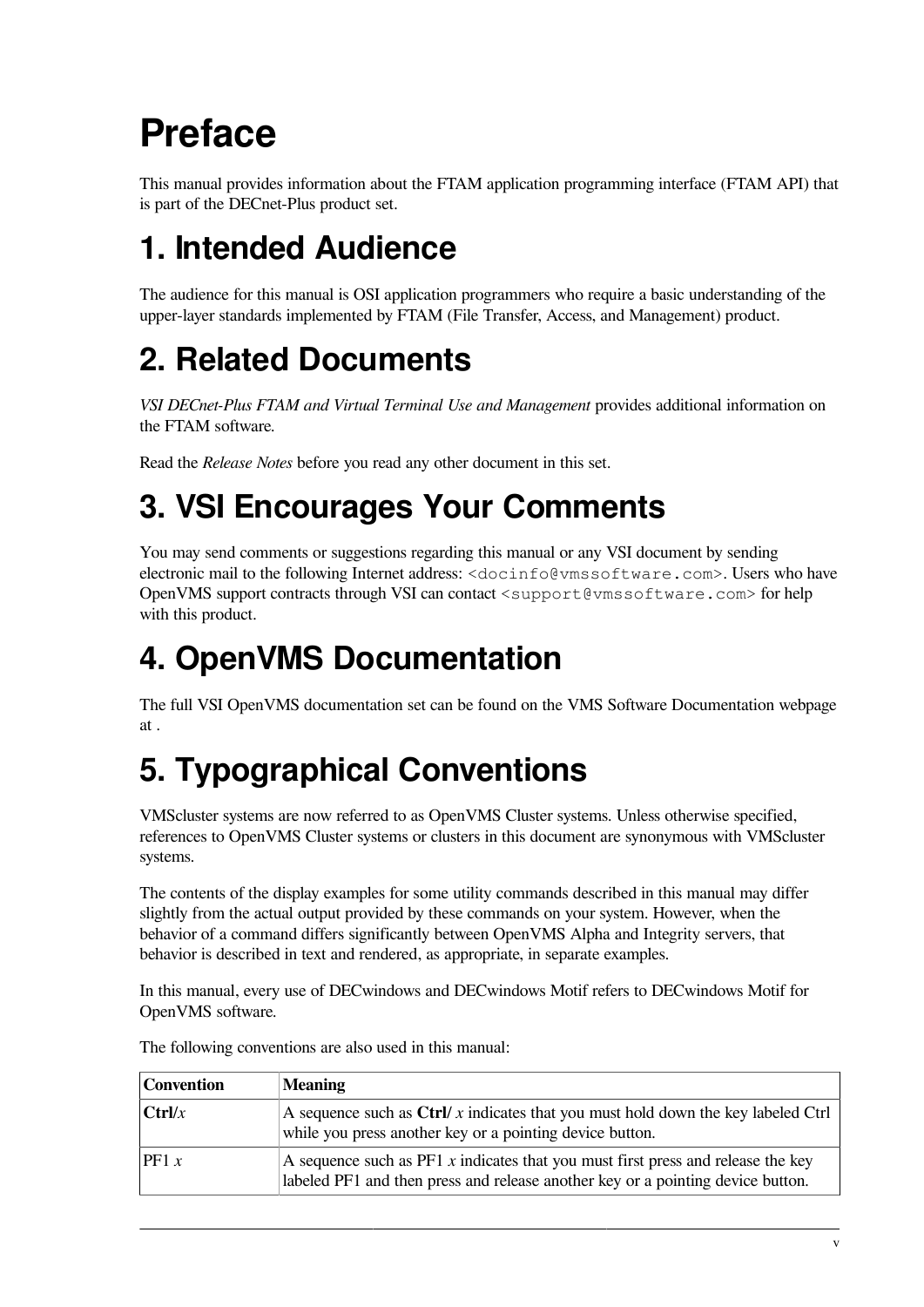| <b>Convention</b>               | <b>Meaning</b>                                                                                                                                                                                                                                                                                                                   |
|---------------------------------|----------------------------------------------------------------------------------------------------------------------------------------------------------------------------------------------------------------------------------------------------------------------------------------------------------------------------------|
| <b>Return</b>                   | In examples, a key name enclosed in a box indicates that you press a key on the<br>keyboard. (In text, a key name is not enclosed in a box.)                                                                                                                                                                                     |
|                                 | A horizontal ellipsis in examples indicates one of the following possibilities:                                                                                                                                                                                                                                                  |
|                                 | Additional optional arguments in a statement have been omitted.<br>$\bullet$                                                                                                                                                                                                                                                     |
|                                 | The preceding item or items can be repeated one or more times.<br>٠                                                                                                                                                                                                                                                              |
|                                 | Additional parameters, values, or other information can be entered.                                                                                                                                                                                                                                                              |
|                                 | A vertical ellipsis indicates the omission of items from a code example or<br>command format; the items are omitted because they are not important to the<br>topic being discussed.                                                                                                                                              |
| $\left( \right)$                | In command format descriptions, parentheses indicate that you must enclose the<br>options in parentheses if you choose more than one.                                                                                                                                                                                            |
| [ ]                             | In command format descriptions, brackets indicate optional choices. You can<br>choose one or more items or no items. Do not type the brackets on the command<br>line. However, you must include the brackets in the syntax for OpenVMS directory<br>specifications and for a substring specification in an assignment statement. |
| $[ \ ]$                         | In command format descriptions, vertical bars separate choices within brackets or<br>braces. Within brackets, the choices are options; within braces, at least one choice<br>is required. Do not type the vertical bars on the command line.                                                                                     |
| $\{\ \}$                        | In command format descriptions, braces indicate required choices; you must<br>choose at least one of the items listed. Do not type the braces on the command<br>line.                                                                                                                                                            |
| bold text                       | This typeface represents the introduction of a new term. It also represents the<br>name of an argument, an attribute, or a reason.                                                                                                                                                                                               |
| <i>italic</i> text              | Italic text indicates important information, complete titles of manuals, or variables.<br>Variables include information that varies in system output (Internal error number),<br>in command lines (/PRODUCER= name), and in command parameters in text<br>(where <i>dd</i> represents the predefined code for the device type).  |
| <b>UPPERCASE</b><br><b>TEXT</b> | Uppercase text indicates a command, the name of a routine, the name of a file, or<br>the abbreviation for a system privilege.                                                                                                                                                                                                    |
| Monospace                       | Monospace type indicates code examples and interactive screen displays.                                                                                                                                                                                                                                                          |
| type                            | In the C programming language, monospace type in text identifies the following<br>elements: keywords, the names of independently compiled external functions and<br>files, syntax summaries, and references to variables or identifiers introduced in an<br>example.                                                             |
|                                 | A hyphen at the end of a command format description, command line, or code line<br>indicates that the command or statement continues on the following line.                                                                                                                                                                      |
| numbers                         | All numbers in text are assumed to be decimal unless otherwise noted. Nondecimal<br>radixes—binary, octal, or hexadecimal—are explicitly indicated.                                                                                                                                                                              |

Other conventions are:

- All numbers are decimal unless otherwise noted.
- All Ethernet addresses are hexadecimal.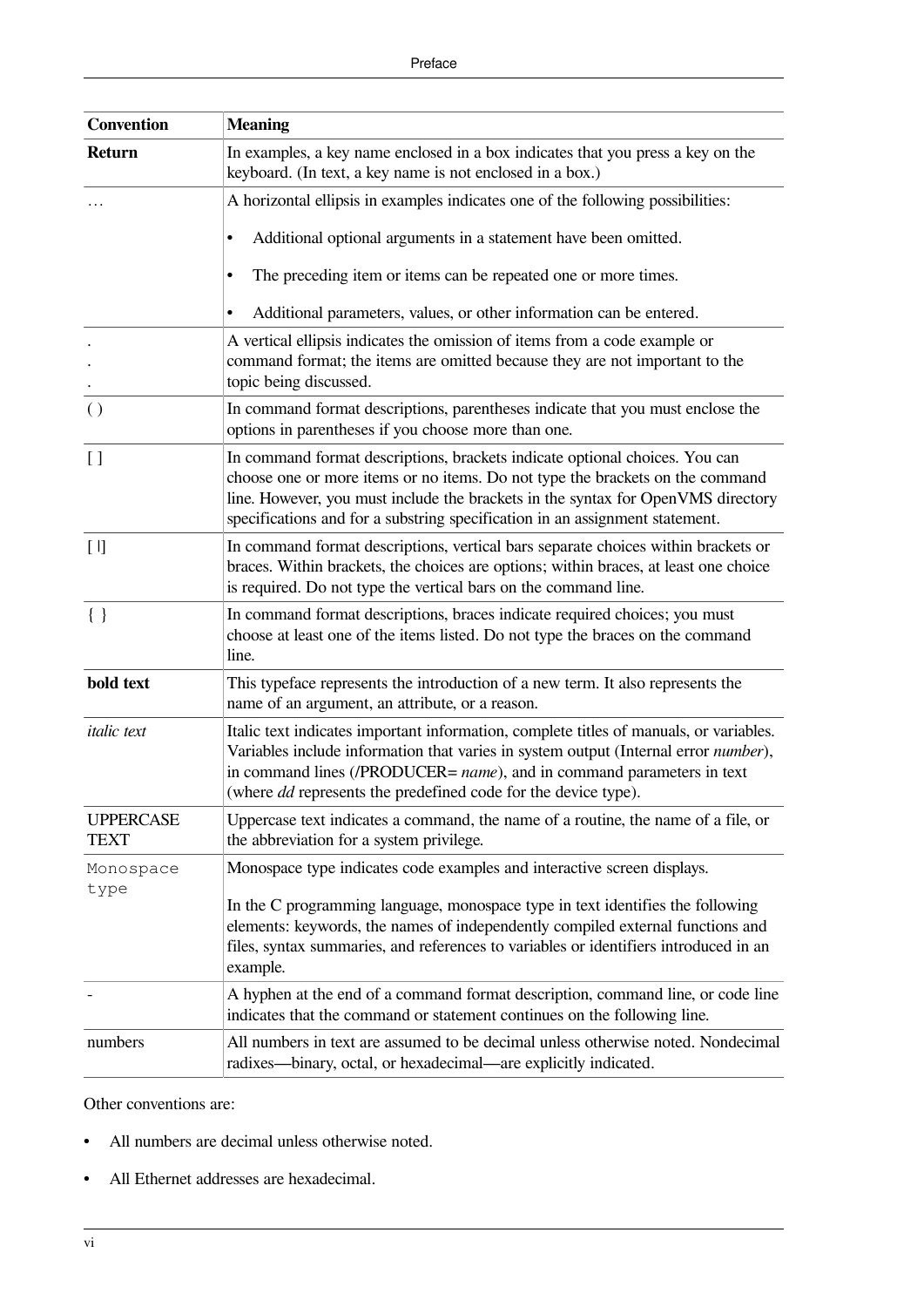## <span id="page-6-0"></span>**Chapter 1. Introduction**

Accessing the FTAM protocol through a programmable interface, such as FTAM application programming interface (FTAM API), requires a basic understanding of the portions of the complex FTAM protocol that are supported by FTAM products. This manual explains the syntax and programming codes of the FTAM API.

FTAM products are communications products that support file transfer and basic file management between open systems. An open system is a computer system that contains implementations of the seven layers of the Open Systems Interconnection (OSI) Reference Model for communications.

The FTAM API provides an interface to the FTAM protocol machine. The FTAM API is consistent with all the specified FTAM file service primitives and with the structure and scope of other OSI upper layer programming interfaces.

The FTAM API provides the functions specified in the FTAM standard (ISO 8571-3) by supporting the following:

- Functional Units
	- Read
	- Write
	- File Access
	- Limited File Management
	- Enhanced File Management
	- Grouping
	- FADU Locking
- Service Classes
	- Unconstrained
	- Management
	- Transfer
	- Transfer and Management
	- Access
- Attribute Groups
	- Storage
	- Security
- Document Types
	- FTAM-1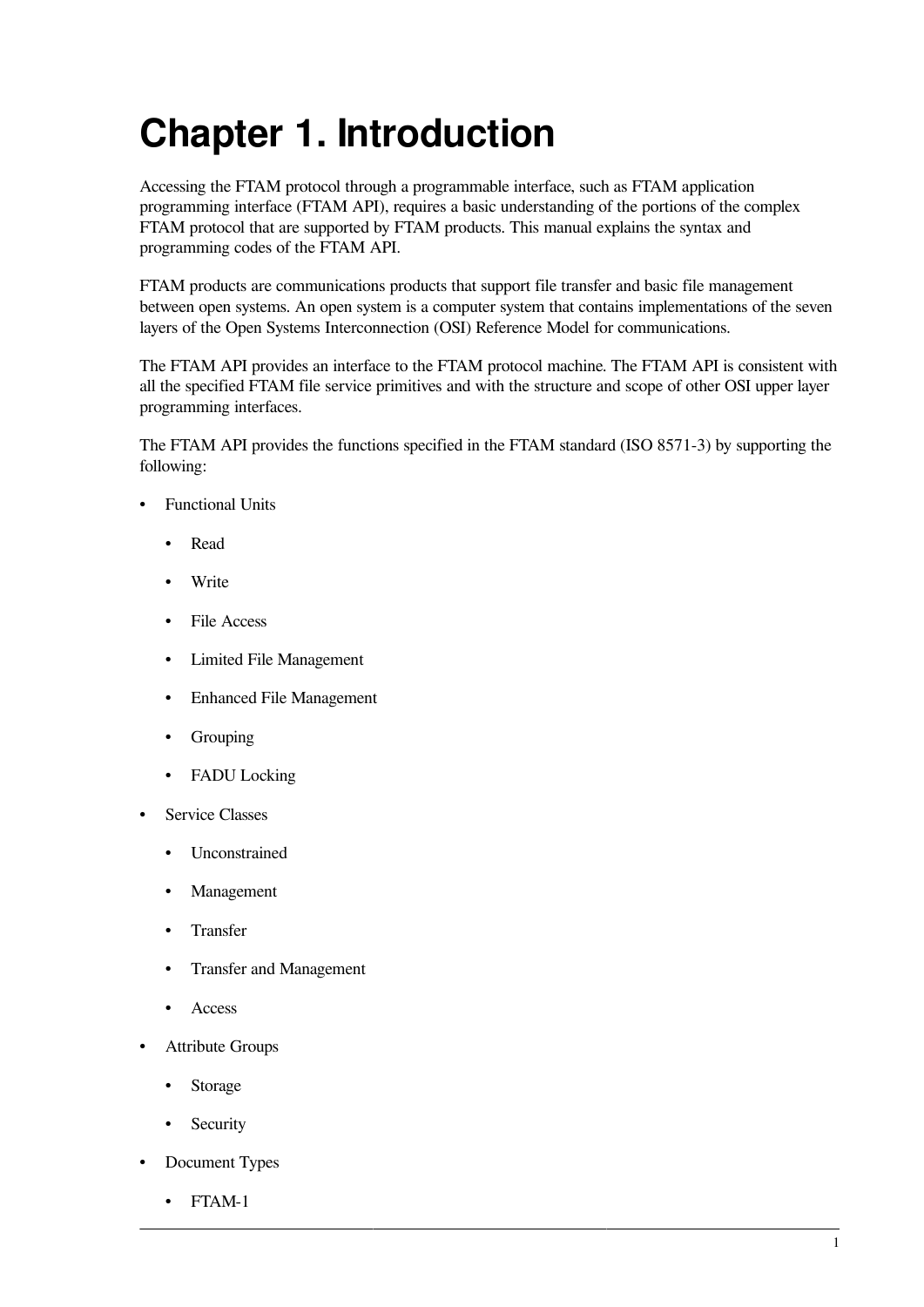- FTAM-2
- FTAM-3
- NBS-9

### **Note**

This document describes both the FTAM API Version 3.0 and the FTAM API Version 3.2. Sections specific to either Version 3.0 or Version 3.2 are designated in the text. See [Section](#page-14-1) 1.10 for issues around using FTAM API applications written to earlier versions of the FTAM API with Version 3.2.

### <span id="page-7-0"></span>**1.1. Overview of the FTAM API**

The FTAM API is a low-level interface providing access to the FTAM protocol machine. To use the FTAM API, you must have a good working knowledge of the FTAM standard. You should obtain a copy of the FTAM standard (ISO 8571) for active reference purposes.

The FTAM API consists of the following function calls. [Chapter](#page-52-0) 5 describes these calls in detail.

- osif\_assign\_port and osif\_deassign\_port are used to create and tear down the connection to the remote system.
- osif\_give\_buffer is used locally to pass buffers to the FTAM API.
- osif\_send and osif\_get\_event are used to send and receive FTAM service primitives to and from the remote system.

Similar to the OSAK API, the FTAM API is a parameter block interface. That parameter block is the osifpb structure. The osifpb is used by the FTAM API user to specify which FTAM service primitive to send and what the parameters should be. It is also used by the FTAM API to tell the API user which FTAM service primitive was received and what the parameters are. The  $\circ$ sifpb structure contains a field for each parameter in any of the FTAM primitives. In this document, **parameter** refers to a field of the osifpb structure.

<span id="page-7-1"></span>[Chapter](#page-38-0) 4 describes the  $\circ$ s i f pb structure and the other structures used by the FTAM API.

## **1.2. Using the FTAM API**

This section shows a typical way that the FTAM API can be used to establish an association and perform a protocol exchange sequence with the peer entity.

### <span id="page-7-2"></span>**1.2.1. Setting up an Association**

The first call to the FTAM API is to the routine  $\sigma$ sif<sub>\_assign\_port</sub>. This routine returns a port identifier which is the local identifier of the association.

Before requesting any additional services, use the  $\circ$ sif give buffer call to provide FTAM with buffers for receiving inbound events. FTAM returns these buffers on subsequent  $\circ$ sif get event calls.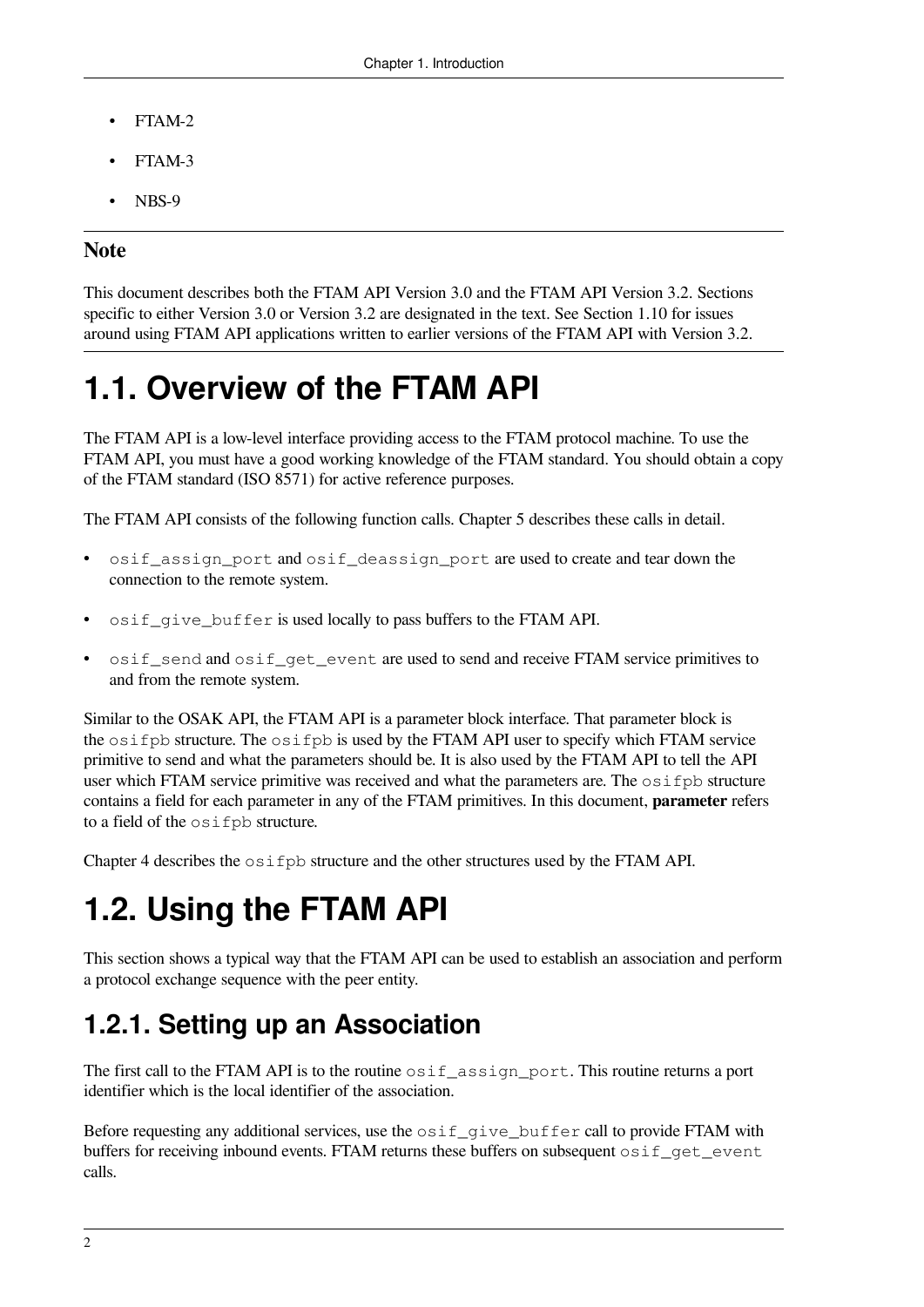### <span id="page-8-0"></span>**1.2.2. Typical FTAM Protocol Exchange**

A typical FTAM protocol exchange can resemble the following:

| <b>Operation</b> | <b>FTAM Primitives</b>          |
|------------------|---------------------------------|
| Send:            | f-initialize-request            |
| Receive:         | f-initialize-response           |
| Send:            | f-begin-group-request           |
|                  | f-create-request                |
|                  | f-open-request                  |
|                  | f-end-group-request             |
| Receive:         | f-begin-group-response          |
|                  | f-create-response               |
|                  | f-open-response                 |
|                  | f-end-group-response            |
| Send:            | f-write-request                 |
| Send:            | f-data-request, f-data-request, |
| Send:            | f-data-end-request              |
| Send:            | f-transfer-end-request          |
| Receive:         | f-transfer-end-response         |
| Send:            | f-terminate-request             |
| Receive:         | f-terminate-response            |

### <span id="page-8-1"></span>**1.2.3. Typical FTAM API Call Sequence**

To implement this typical protocol exchange, you should expect to see the following calls to the FTAM API:

| Call           | <b>Purpose</b>                     |
|----------------|------------------------------------|
| osif_send      | send the f-initialize-request      |
| osif_get_event | receive the f-initialize-response  |
| osif_send      | send the f-begin-group-request     |
| osif_send      | send the f-create-request          |
| osif_send      | send the f-open-request            |
| osif_send      | send the f-end-group-request       |
| osif_get_event | receive the f-begin-group-response |
| osif_get_event | receive the f-create-response      |
| osif_qet_event | receive the f-open-response        |
| osif_qet_event | receive the f-end-group-response   |
|                |                                    |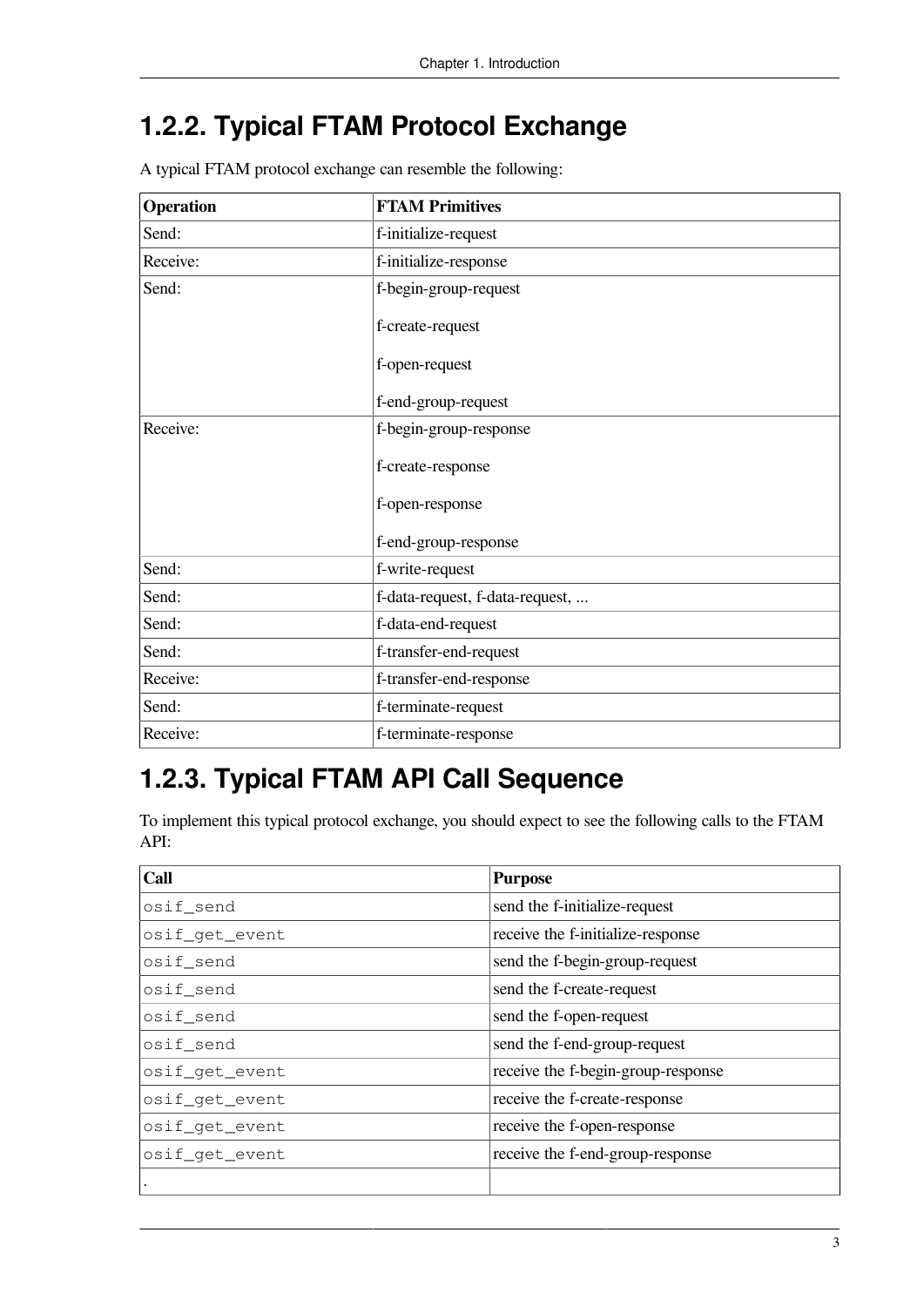| $ $ Call | Purpose |
|----------|---------|
|          |         |
|          |         |

### <span id="page-9-0"></span>**1.3. Mapping Block Types to Primitives**

The FTAM service primitives available through the FTAM API map to a set of constants that must be set in the osif\_block\_type parameter of the osifpb structure. These constants are described in [Section](#page-38-1) 4.1.

These values determine the type of FTAM service primitive that a particular  $\circ$  if  $\circ$  if  $\circ$  is structure represents. The block type will be set to one of the defined constants upon receipt of an incoming FTAM event. A single value refers to either a request or an indication depending on the context in which the osifpb structure is used.

For example, if an F-INITIALIZE-request is to be sent to an FTAM responder,then the osif block type parameter must be set to OSIF\_PBDEF\_INIT\_REQ. The osif\_send function call can then be used to send the F-INITIALIZE-request to the remote responder. If the responder receives an osifpb as part of an osif\_get\_event function call and the osif\_block\_type parameter is set to OSIF\_PBDEF\_INIT\_REQ, then the  $\circ$ sifpb received describes an F-INITIALIZEindication.

## <span id="page-9-1"></span>**1.4. Handling API Calls**

Except for the  $\circ$ sif qet event call, all API calls are blocking in nature. Blocking means that control does not return to the user program until the requested call has completed successfully or unsuccessfully. The osif\_get\_event call may be used either in blocking or non-blocking mode. If it is used in non-blocking mode, the  $\circ$ sif get event call can poll for events by using the timeout parameter.

## <span id="page-9-2"></span>**1.5. Managing the User Buffer**

The API must be provided with buffers after a port is assigned but before any other operations. This is accomplished with calls to  $\circ$ sif\_give\_buffer. Once you give the API a buffer and the structure that points at the buffer ( $\sigma$ sif buffer list structure) through the  $\sigma$ sif give buffer function call, the API owns the buffer. You should not try to use the buffer until the APIreturns the buffer to you. Buffers are returned to the user when you deassign the port using the buffer list argument of the osif\_deassign\_port function call or when an event is received by the osif\_get\_event function call.

If the API has insufficient buffers to complete an  $\circ$  sif\_get\_event request, the call returns an OSIF\_FAILURE status and the OSIF\_NOBUFFS error. If this situation occurs, your application should provide additional buffers using the osif\_give\_buffer call and retry the osif\_get\_event call.

To avoid this situation, use the osif\_give\_buffer call before each call to osif\_get\_event:

osif\_give\_buffer(...)osif\_get\_event(...)

When an event is received successfully, the  $\circ$ sif\_get\_eventcall might return user buffers in the osifpb structure using the osif\_returned\_buffer parameter. The osif\_returned\_buffer parameter might also return a null value. The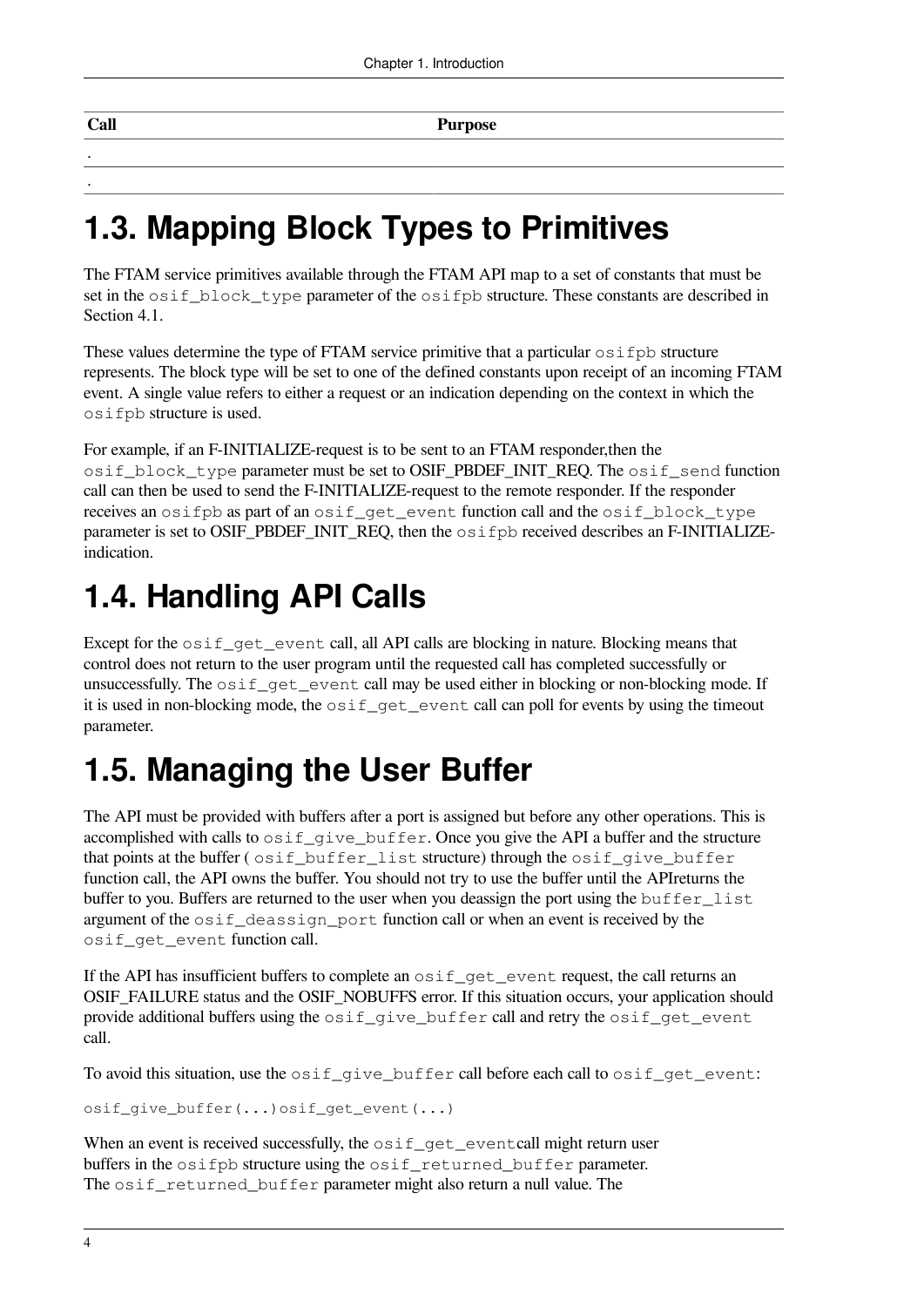osif\_returned\_buffer parameter is a pointer to the osif\_buffer\_list structure which points at the user buffer. Once you have finished using all the parameters in an osifpb structure, you can reuse the buffers that the osif returned buffer parameter points at by passing them back to the API using the  $\text{osif\_give\_buffer}$  call. Do not return buffers to the API before you are finished using them, because information might be lost in the process.

### <span id="page-10-0"></span>**1.6. Handling User Data**

The user data, which corresponds to the F-DATA service primitive, is passed to the FTAM API through the  $\text{osif}$  userdata parameter of the  $\text{osifpb.}$   $\text{osif}$  userdata is implemented as an osif\_sdesc structure, which contains a pointer to the data buffer containing the user's file data, and an integer which is the buffer length. Only one buffer can be used for each transfer. The FTAM API does not support buffer chains. The FTAM API owns the buffer (that is, the user should not change it) until the call returns. If the buffer contents change, the unpredictable results might cause the call to fail.

For outgoing F-DATA requests, the buffer used is supplied by the user. Its allocation is a local matter. The data buffer becomes available to the user when the  $\circ$ sif send function returns.

For incoming F-DATA indications, the specified buffer in the  $\circ$ sif\_userdata parameter is taken from the osif\_give\_buffer pool. The buffer may or may not become available to the user upon receipt of the F-DATA-indication ( $\circ$ s i f\_qet\_event call). Buffers will be owned by the API until the API relinquishes control of the buffer through the use of the osif\_returned\_buffer parameter.

## <span id="page-10-1"></span>**1.7. Using Document Types**

Document types provide information about a file, including its intended use, structure, and scope. The four supported document types are:

- FTAM-1 Unstructured text files
- FTAM-2 Sequential text files
- FTAM-3 Unstructured binary files
- NBS-9 NBS file directories

### <span id="page-10-2"></span>**1.7.1. Using the FTAM-1 Document Type**

An FTAM-1 document type indicates that data is sent as a stream of characters. The buffer and buffer length must be specified in the  $\sigma$ sif userdata parameter. Carriage control conversion is not supplied by the API and must be performed by the API user before passing the F-DATA to the API. The FTAM protocol machine handles the encoding of the data. Optional escape sequences specifying ISO character set designation are stripped from incoming data before it is delivered to the user by the FTAM protocol machine.

| Maximum string length | OSIF_MSL_UNLIMITED | Unlimited       |
|-----------------------|--------------------|-----------------|
|                       | Integer $>0$       | Size given      |
| String significance   | OSIF_STRSIG_VAR    | Variable        |
|                       | OSIF_STRSIG_FIX    | Fixed           |
|                       | OSIF_STRSIG_NS     | Not significant |

The following values are supported for the FTAM-1 document type parameters: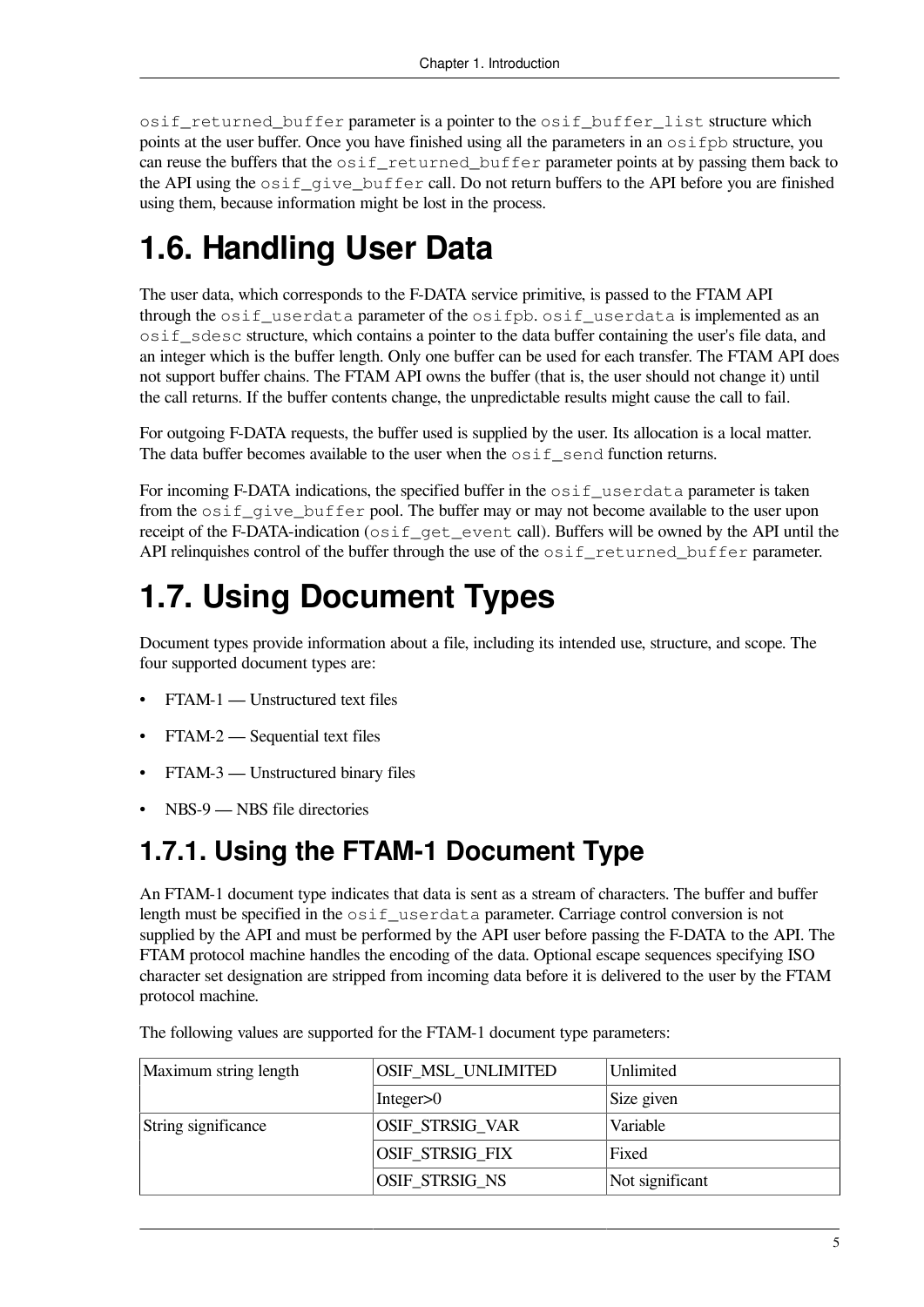| Universal class number | OSIF_UC_PRINTABLE | PrintableString |
|------------------------|-------------------|-----------------|
|                        | OSIF_UC_IA5       | IA5String       |
|                        | OSIF_UC_GRAPHIC   | GraphicString   |
|                        | OSIF_UC_VISIBLE   | VisibleString   |
|                        | OSIF_UC_GENERAL   | GeneralString   |

### <span id="page-11-0"></span>**1.7.2. Using the FTAM-2 Document Type**

An FTAM-2 document type indicates that data is delivered to the user one file access data unit (FADU) at a time. The user receives one osifpb structure per FADU which points to the FADU through the osif\_userdata parameter.

The following values are supported for the FTAM-2 document type parameters:

| Maximum string length  | <b>OSIF_MSL_UNLIMITED</b> | Unlimited       |
|------------------------|---------------------------|-----------------|
|                        |                           |                 |
|                        | Integer $>0$              | Size Given      |
| String significance    | OSIF_STRSIG_VAR           | Variable        |
|                        | OSIF_STRSIG_FIX           | Fixed           |
|                        | OSIF_STRSIG_NS            | Not significant |
| Universal class number | OSIF_UC_PRINTABLE         | PrintableString |
|                        | OSIF_UC_IA5               | IA5String       |
|                        | OSIF_UC_GRAPHIC           | GraphicString   |
|                        | OSIF_UC_VISIBLE           | VisibleString   |
|                        | <b>OSIF UC GENERAL</b>    | GeneralString   |

### <span id="page-11-1"></span>**1.7.3. Using the FTAM-3 Document Type**

An FTAM-3 document type indicates that data is sent as a stream of octets. The buffer and buffer length must be specified in the osif\_userdata parameter. The FTAM protocol machine handles the encoding of the data. Optional escape sequences specifying ISO character set designation are stripped from incoming data before it is delivered to the user by the FTAM protocol machine.

The following values are supported for the FTAM-3 document type parameters:

| Maximum string length | <b>OSIF_MSL_UNLIMITED</b> | Unlimited       |
|-----------------------|---------------------------|-----------------|
|                       | Integer $>0$              | Size Given      |
| String significance   | <b>OSIF STRSIG VAR</b>    | Variable        |
|                       | <b>OSIF STRSIG FIX</b>    | Fixed           |
|                       | <b>OSIF STRSIG NS</b>     | Not significant |

### <span id="page-11-2"></span>**1.7.4. Using the NBS-9 Document Type**

An NBS-9 document type indicates that FTAM initiators can read the contents of a remote directory file. More information on the NBS-9 document type is in the NIST special publication, *Stable Implementation Agreements for Open Systems Interconnection Protocols Version 2 Edition 1*. The file contents are defined by the following abstract syntax (NBS-AS2):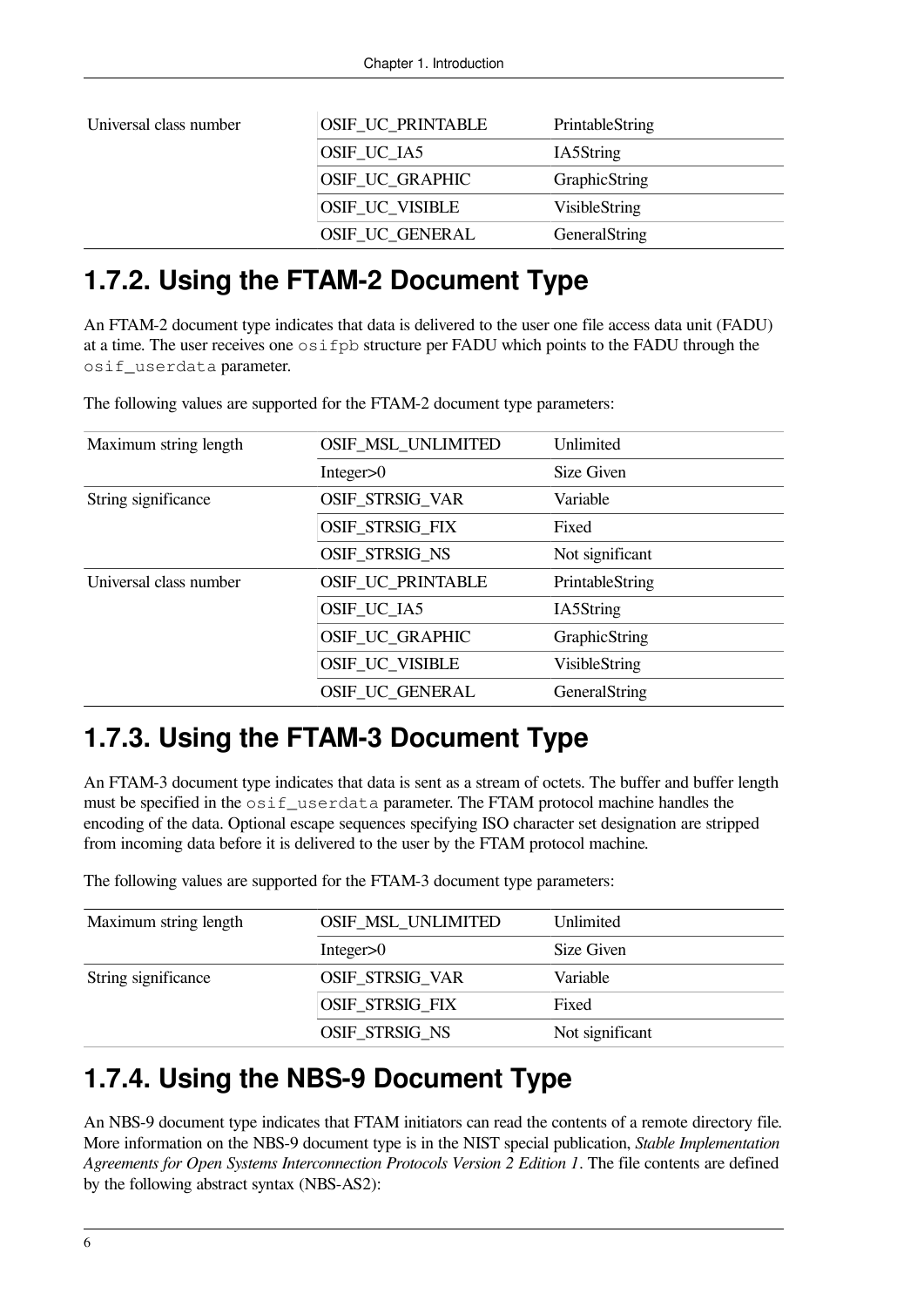```
 NBS_AS2 DEFINITIONS ::=
 BEGIN
 FileDirectoryEntry ::=[PRIVATE 2] Read-Attributes
 ReadAttributes ::=ISO8571-FTAM.ReadAttributes
 End
```
Thus, the file contents consist of records that are made up of the syntax of an F-READ-ATTRIBUTEresponse primitive. As a result, API users receiving NBS-9 data receive an osifpb structure with all the relevant F-READ-ATTRIBUTE-response parameters filled in for each entry in the remote directory.

The NBS-9 document type parameters are defined as a bit string in the  $\text{osif}\_ \text{attribute}\_ \text{names}$ parameter of the osifpb. The bit string consists of the following bits:

read-filename(0) read-permitted-actions(1) read-contents-type(2) read-storage-account(3) read-date-and-time-of-creation(4) read-date-and-time-of-last-modification(5) read-date-and-time-of-last-read-access(6) read-date-and-time-of-last-attribute-modification(7) read-identity-of-creator(8) read-identity-of-last-modifier(9) read-identity-of-last-reader(10) read-identity-of-last-attribute-modifier(11) read-file-availability(12) read-filesize(13) read-future-filesize(14) read-access-control(15) read-legal-qualifications(16) read-private-use(17)

### <span id="page-12-0"></span>**1.7.5. Default Document Type Parameter Values**

For the ISO document types (FTAM-1, FTAM-2, and FTAM-3), the following default parameter values apply if one of the supported values listed for each document type is not specified.

- If the maximum string length parameter is not specified, then the default value is unlimited.
- There is no default for the string significance parameter. If the parameter is not specified, then the length of the character strings is less than or equal to the maximum string length given.
- <span id="page-12-1"></span>• If the universal class number parameter is not specified, then the default value is GraphicString.

### **1.8. Passive Versus Active Responders**

With the FTAM API, you can design an FTAM responder that is either an active application or a passive application.

To use a passive application, do the following:

Specify OSIF\_ASSIGN\_REDIRECT as the value for the port flagsargument of the osif\_assign\_port call.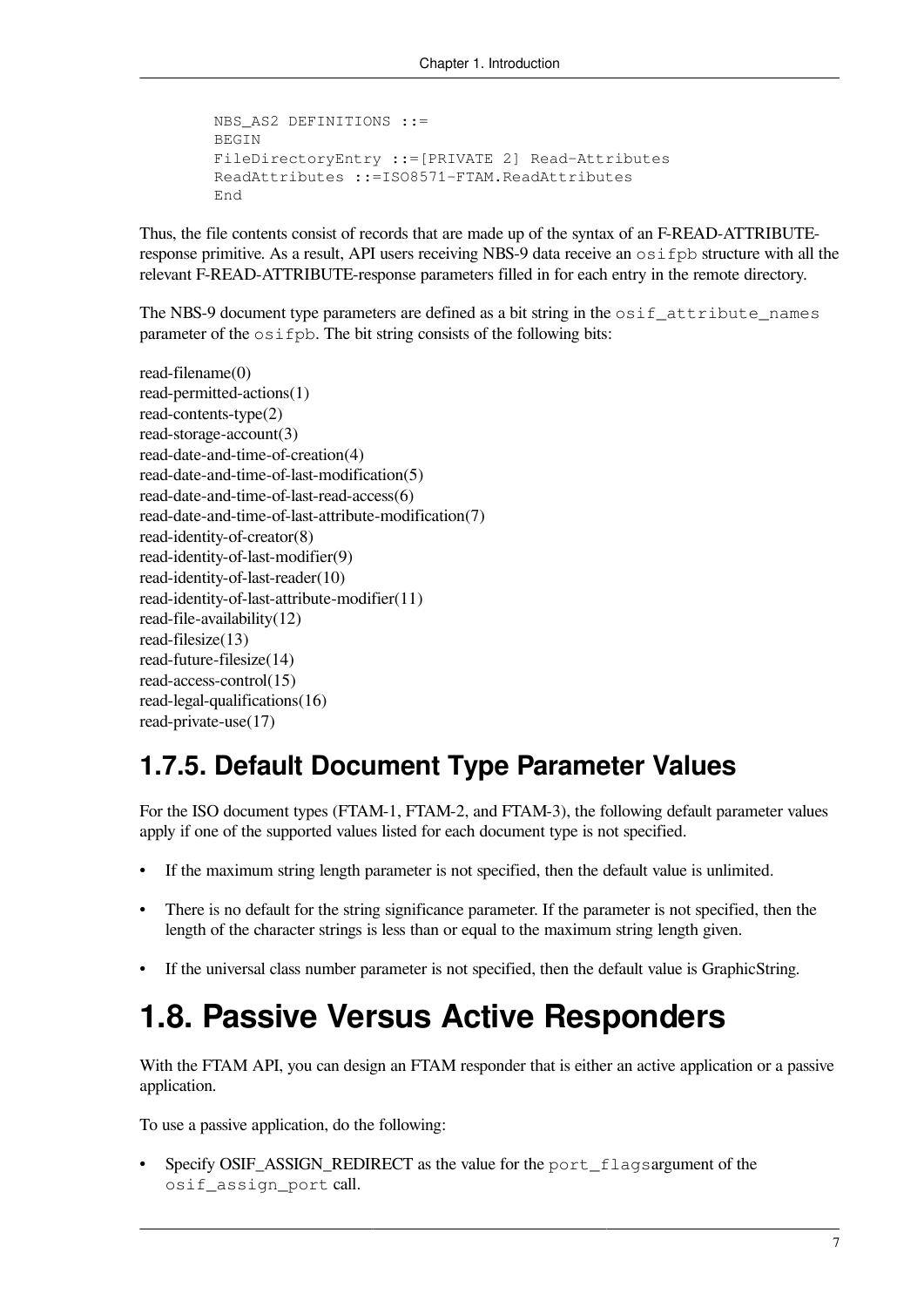- On OpenVMS, declare your FTAM responder as an OSAK application. Refer to the *VSI DECnet-Plus FTAM and Virtual Terminal Use and Management* for instructions on how to perform this operation. Once your responder is declared, the OSAK Server starts up your responder when a connection request arrives for its address.
- On UNIX, start the FTAM listener and specify your FTAM responder as the responder to use. Refer to the *VSI DECnet-Plus FTAM and Virtual Terminal Use and Management* for information about starting up a listener.

Once started, the FTAM listener starts up your responder when a connection request arrives for the specified address.

To use an active application, do the following:

- Specify OSIF\_ASSIGN\_RESPONDER as the value for the port\_flags argument of the osif assign port call.
- On both OpenVMS and UNIX, start the responder by running the responder executable image directly in a process.

### <span id="page-13-0"></span>**1.9. Using Presentation Addresses**

A presentation address (p-address) specifies service access points (SAPs) for the service providers of all the upper layers to be accessed. For FTAM product, a p-address always contains presentation, session, and transport selectors. It also must have an NSAP. This information is contained in the osif\_local\_p\_addrs and osif\_peer\_p\_addrs parameters of the osifpb. The osif\_ae\_entry structure is used for these parameters.

The field  $p_{address}$  of the  $osif_{ad}e_{entry}$  structure is used for the upper layer SAPs. The SAPs should be specified in the following format:

psap.ssap.tsap.

Field descriptions:

| psap  | is the presentation service access point. Its value can be any string. |
|-------|------------------------------------------------------------------------|
| ssap  | is the session service access point. Its value can be any string.      |
| itsap | is the transport service access point.                                 |

The p-address value can include character strings or octet strings. Octet strings must be preceded by  $\%x$ (or  $\%X$ ). Each selector is terminated on its right by a delimiter (.). If a particular selector is not required, the delimiter (.) must still be included.

For example, if the SSAP is not required, then the format of the p-address might resemble the following:

PSAP..TSAP.

For the FTAM API Version 3.0, the nsap queue field of the  $\circ$ sif ae entry structure contains the NSAP, provider, and template information, where:

| $ n\mathcal{S}ap $ | is the network service access point. For a remote or local system, you must ask<br>the system manager of the network manager for this information. |
|--------------------|----------------------------------------------------------------------------------------------------------------------------------------------------|
| provider           | is the transport type in use.                                                                                                                      |
| template           | defines the transport template in use.                                                                                                             |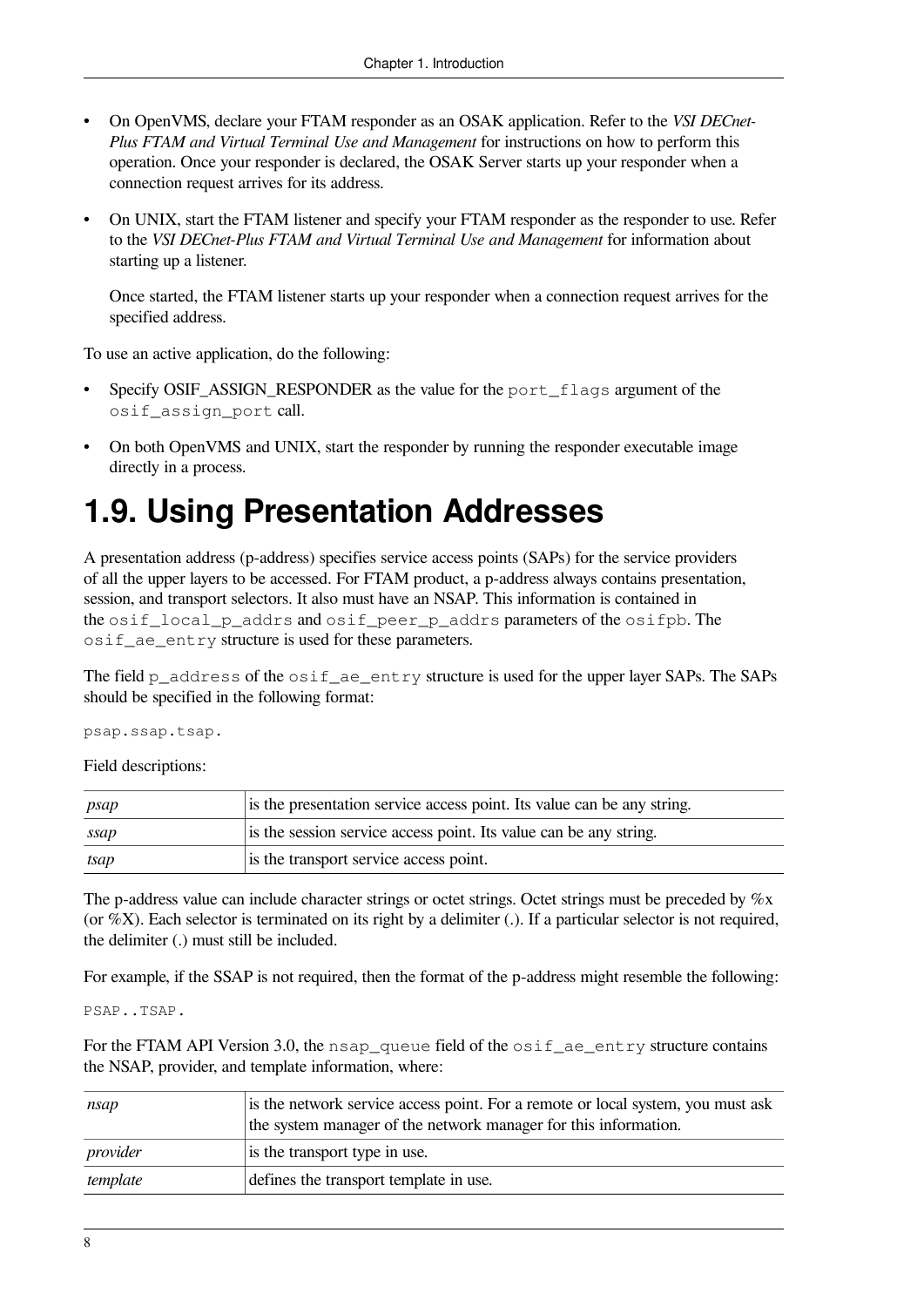For the FTAM API Version 3.2, the NSAP and provider information is contained in a linked list pointed to by the nsap\_queue\_ptr field of the  $\circ$ sif\_ae\_entry structure. The template information is contained in a linked list pointed to by the template queue ptr field of the osif ae entry structure. [Chapter](#page-20-0) 3 provides more details about these data structures.

### <span id="page-14-0"></span>**1.9.1. Matching NSAPs and Templates**

FTAM API Version 3.2 provides the ability to disassociate specific NSAPs from specific templates. That is, there is no one-to-one correlation between NSAP and template as there is in Version 3.0. The user provides a list of potential NSAPs, along with the type of network service that each NSAP is expected to use, and a list of potential transport templates.

The OSAK constants OSAK\_C\_CLNS, OSAK\_C\_CONS or OSAK\_C\_RFC1006 are used to indicate whether the NSAP is appropriate for a CLNS, CONS or RFC 1006 network service. Note that OSAK\_C\_RFC1006 is only valid for use on DECnet-Plus for UNIX or DECnet-Plus for OpenVMS Version 6.0 or later.

When the FTAM API passes the NSAP and template lists to OSAK, OSAK attempts to establish an association with each appropriate NSAP/template pair.

For example, suppose two NSAPs and two templates are passed:

| <b>NSAP List</b>               | Template List          |
|--------------------------------|------------------------|
| $\frac{1}{2}$ (CLNS)           | <b>OSIT\$LOOP CONS</b> |
| $\frac{\%x22}{\degree}$ (CONS) | <b>OSIT\$LOOP CLNS</b> |

OSAK matches the first template in the list with an appropriate NSAP (in this case, the second NSAP in the list), and constructs a final address to attempt an association. Using our example, the address looks something like:

#### OSIT\$LOOP\_CONS%x22

If the association attempt fails with this particular template/NSAP pair, OSAK continues searching the NSAP list looking for another NSAP appropriate for a CONS connection. Once OSAK attempts all possible combinations within the NSAP list for the first template, OSAK attempts an association with the next template in the template list, repeating the template/NSAP pairing operation until an association is established, or until all valid combinations of template/NSAPs have been attempted.

### <span id="page-14-1"></span>**1.10. FTAM API Version 3.0 Applications With Version 3.2**

As discussed in [Section](#page-13-0) 1.9, with FTAM API Version 3.2, the  $\circ$ sif\_ae\_entrystructure is enhanced to provide additional addressing capabilities. In Version 3.2, the  $\circ$ sif\_ae\_entry structure contains two additional fields (see [Section](#page-44-1) 4.9).

This change requires that FTAM API applications written to earlier versions of the API be recompiled and relinked. However, no code changes are required unless you want to use the new addressing capabilities.

The FTAM API checks the nsap\_queue [0].nsap.lengthfield of the osif\_ae\_entry structure to determine which API format is in use. If the value of length is non-zero, the API determines that the FTAM Version 3.0 format is being used and ignores the new fields in the  $\circ$ sif ae entry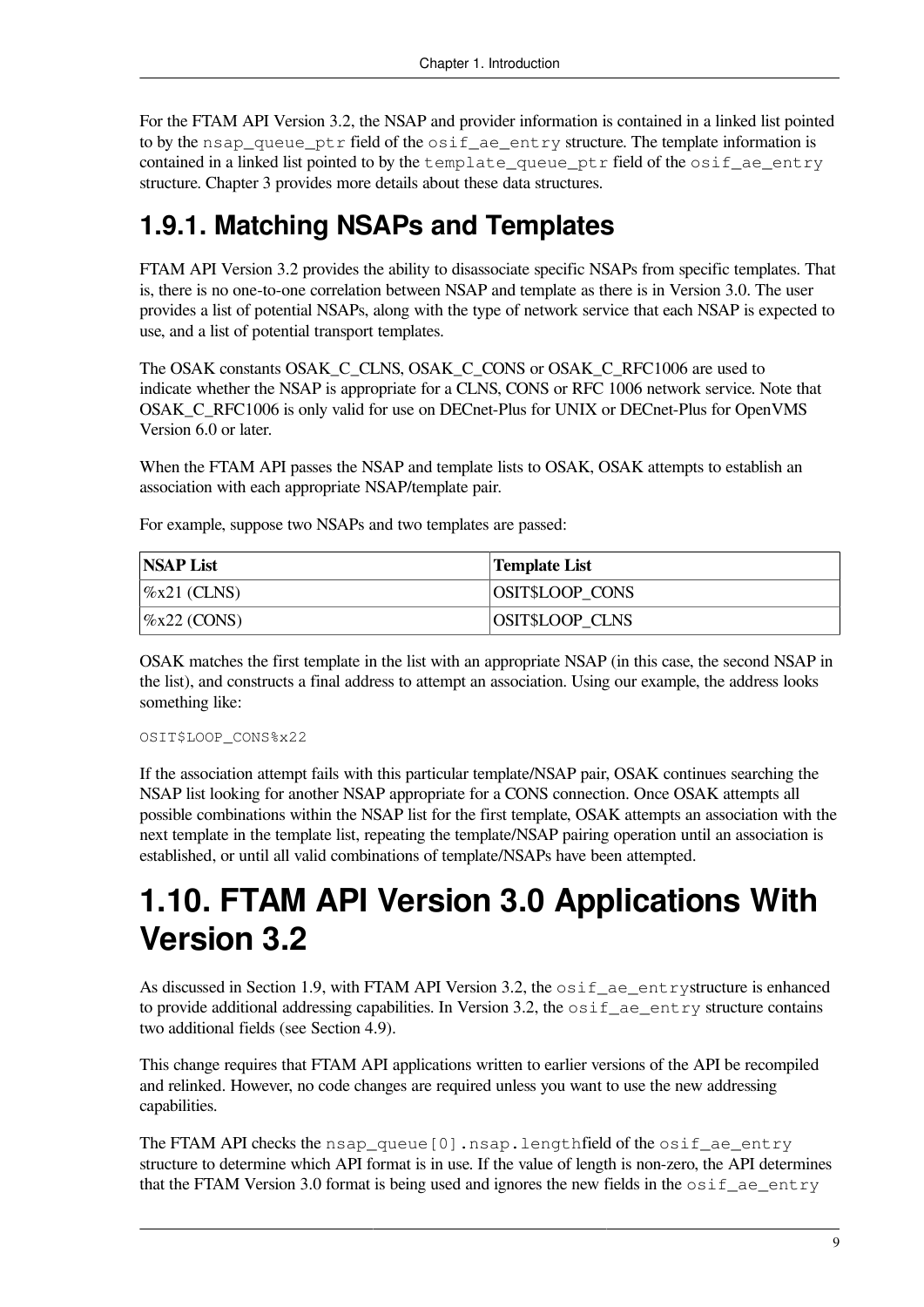structure. If the value of length is zero, the API determines that the Version 3.2 format is being used. In this case, the API ignores the nsap\_queue array and instead looks for information in the new fields.

## <span id="page-15-0"></span>**1.11. FTAM API Restrictions**

The following list describes known restrictions.

- This manual describes FTAM parameters that are part of attribute groups not supported in the FTAM API code. Parameters for unsupported attribute groups should not be used when programming with the FTAM API. For example, the use of abstract-syntax names and constraint set names causes unknown results and should not be used.
- The osif protocol error vector and the osif prot error count variable are not filled in if OSIF\_PROTOCOL\_ERROR is returned by any function call. OSIF\_PROTOCOL\_ERROR is used to signal that an error has occurred at a lower layer. The osif\_protocol\_error vector is used to list all the errors that have occurred in the lower layers.
- The FTAM API only supports a buffer list with one buffer. In other words, one P\_DATA must be contained in one user buffer. The size of user buffers passed to the FTAM API must be at least 8K bytes. If the buffer is less than 8K, then the user receives the OSIF\_NOBUFFS error for the osif get event function call.
- If a contents type list is not specified in the F-INITIALIZE-request primitive, the FTAM API sends all the supported document types.
- The checkpoint window parameter defaults to one even though the recovery functional unit is not supported.
- An error should be returned by the service provider when a universal class number is specified with FTAM-3 files on F-OPEN and F-CREATE requests. Currently, the universal class number information is ignored and no error is returned.
- The  $\circ$ sif fadu locking parameter of the F-OPEN-request primitive is specified in the documentation and the  $\circ$ sif.h file, but it is not used by the FTAM API.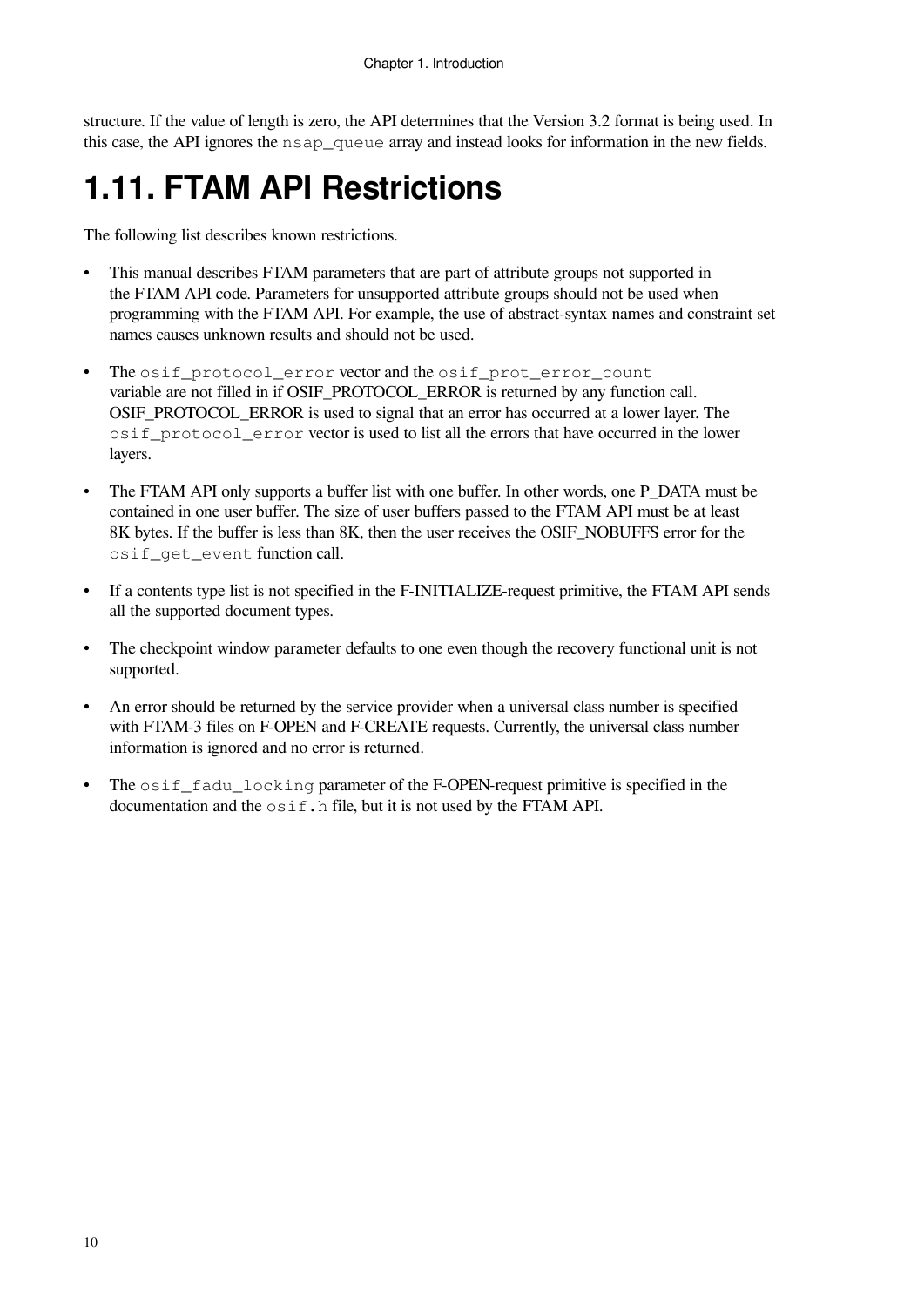## <span id="page-16-0"></span>**Chapter 2. Building and Running API Programs**

The programs that you have written for the FTAM application programming interface (FTAM API) can be built on different operating systems. The following sections detail the differences you need to consider for the supported operating systems. For examples of the items discussed, see the FTAM API example files described in [Section](#page-17-1) 2.5.

### <span id="page-16-1"></span>**2.1. Compiling Programs with DEC C on OpenVMS VAX**

The FTAM API object library on OpenVMS VAX is built with VAX C. If you are compiling your FTAM API application with DEC C, you must specify certain qualifiers on the CC command, as follows:

\$ CC/EXTERN\_MODEL=COMMON\_BLOCK/SHARE\_GLOBALS *example.c*

*example.c* is the name of your program that uses the FTAM API.

### <span id="page-16-2"></span>**2.2. Linking Programs on OpenVMS**

To link programs using the OpenVMS operating system, use the following command:

\$ LINK *example.obj*, API.OPT/OPTION

*example.obj* is the name of your program object file. API.OPT is a file containing the following lines for OpenVMS VAX:

```
sys$library:osif$fmsg_ptr.obj, -
sys$library:osif$api.olb/lib, -
sys$library:osif$asn1code.olb/lib, -
sys$share:osak$osakshr.exe/share, -
sys$share:osak$prv.exe/share, -
sys$share:vaxcrtl.exe/share
```
Note that even if you are using DEC C instead of VAX C on your VAX system, you must link with VAXCRTL.EXE. For OpenVMS Alpha, API.OPT is the same except do not link with VAXCRTL.EXE (DECC\$SHR.EXE is pulled in automatically for you).

### <span id="page-16-3"></span>**2.3. Running Programs on OpenVMS**

The following items must be set up properly in order for FTAM API programs to run on OpenVMS.

- FTAM must be able to find the contents type database. This database is contained in the file SYS\$LIBRARY:OSIF\$OIDS.TXT. You may either create the logical name FTAMOIDS that points to the database, or copy the database to the file FTAMOIDS in the directory where the API application is run.
- OSAK requires the following privileges to be turned on in the process that is running the FTAM API program:

NETMBX, TMPMBX, SYSNAM, SYSLCK, PRMMBX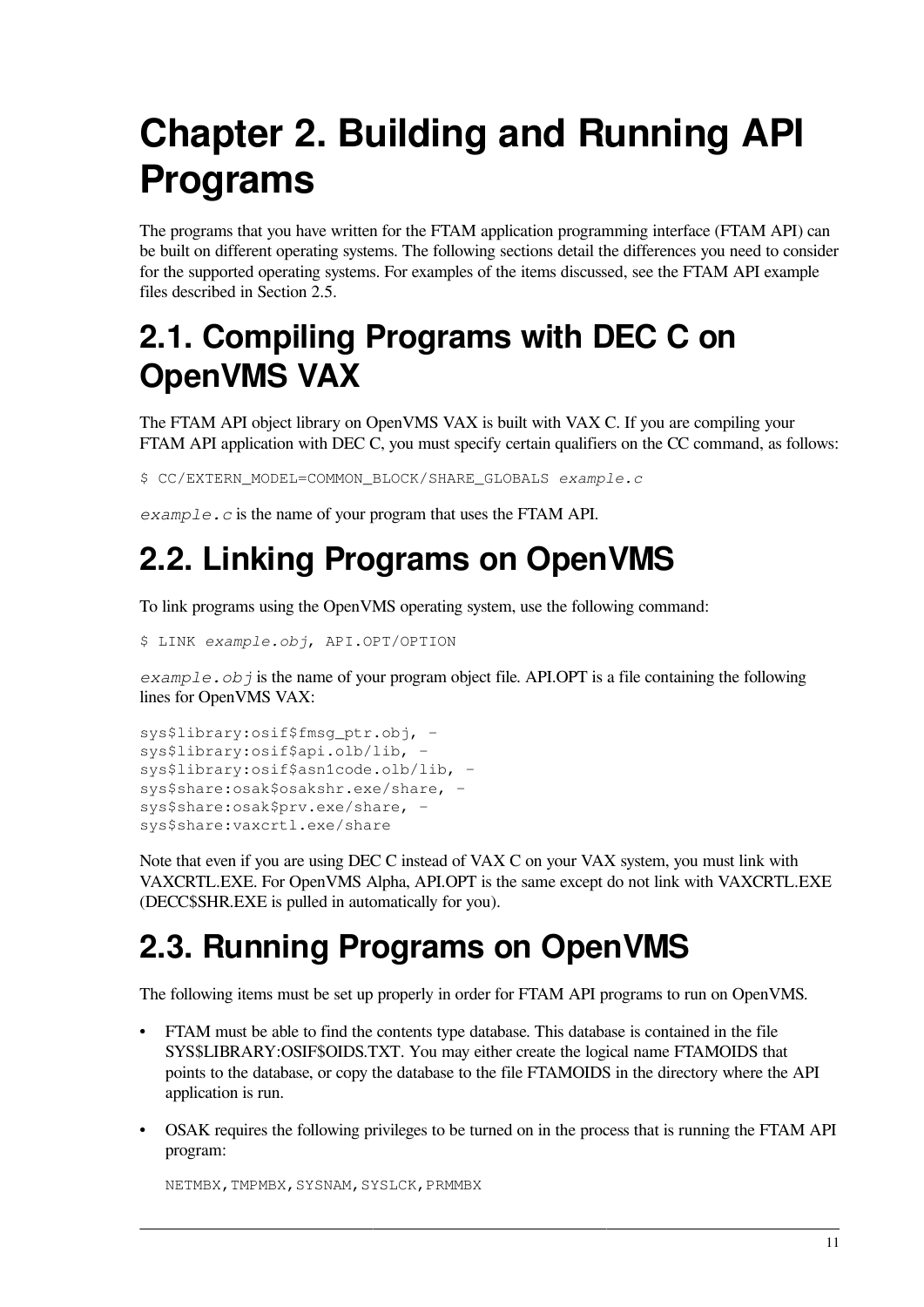### <span id="page-17-0"></span>**2.4. Compiling and Linking Programs on UNIX**

FTAM on UNIX Version 3.0 and later ships with a sharable library (the FTAM API on previous versions shipped a static library for the API). The following example shows how to build with the sharable library. See also the makefile for the FTAM API example files for an example of how to build.

To compile and link C programs using the UNIX operating system Version 3.0 and later, use the following command:

cc *example.c* -lftam -o example

#### where

| $\overline{\mathsf{C}}$ | is the command used to compile and link your program.      |  |  |
|-------------------------|------------------------------------------------------------|--|--|
| example.c               | is the name of your program that uses the FTAM API.        |  |  |
| $l-1$ ftam              | specifies the FTAM sharable library.                       |  |  |
| -o example              | specifies the name of the executable file that is created. |  |  |

### <span id="page-17-1"></span>**2.5. FTAM API Example Files**

Sample programs are provided written in C to demonstrate how to use the FTAM API calls. Build files are provided to demonstrate how to compile and link programs that use the FTAM API. These example programs create, rename, and delete a file on the system running the example responder. The example programs are located in the following files:

On OpenVMS:

| sys\$examples:osif_api_exam.c  | initiator side          |
|--------------------------------|-------------------------|
| sys\$examples:osif_api_resp.c  | responder side          |
| sys\$examples:osif_api_bld.com | build command procedure |
| sys\$examples:osif_api_bld.opt | linker options file     |

On UNIX:

| //usr/examples/ftamapi/ftam_api_example.c | initiator side |
|-------------------------------------------|----------------|
| //usr/examples/ftamapi/ftam_resp.c        | responder side |
| //usr/examples/ftamapi/Makefile           | makefile       |

On OpenVMS, the address information supplied in the example programs work without modification if the example initiator and example responder are run on the same OpenVMS system.

On UNIX, most of the address information supplied in the example programs work without modification when running on the same system. However, you must set the following variable in the initiator to be the NSAP of the system:

REMOTE\_NSAP NSAP of system running responder

If you wish to run the initiator and responder on different systems, see comments in the example programs themselves for instructions.

To compile and link the example program, use the provided build files as follows.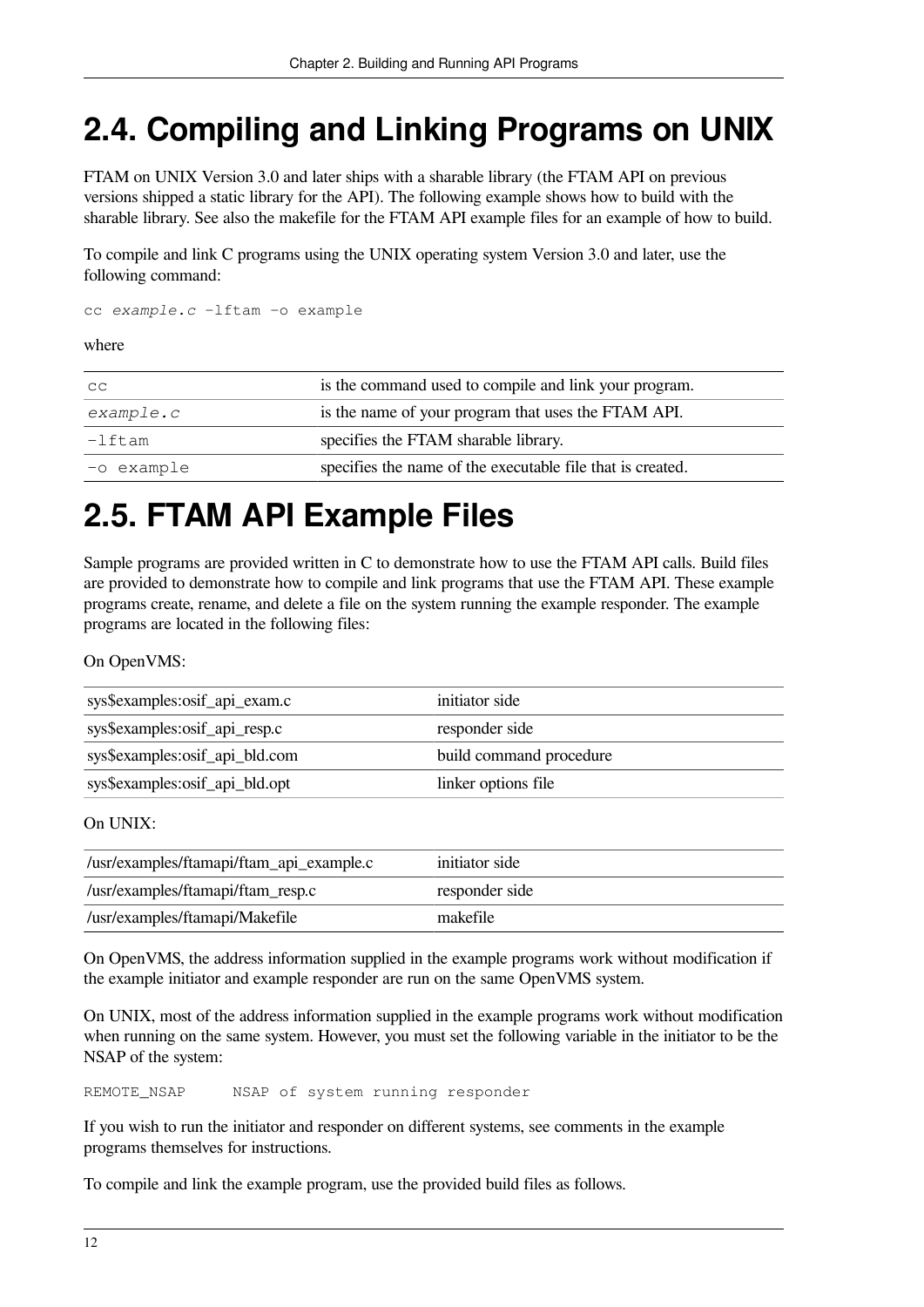#### On OpenVMS:

```
$ set default sys$common:[syshlp.examples]$ @osif_api_bld.com
```
#### On UNIX:

# cd /usr/examples/ftamapi# make

To run the example programs, first run the example responder in one process, then run the example initiator in a second process. Note that the example responder does not use the OSAK server on OpenVMS or the ftam\_listener on UNIX. The example responder executable is an active application (see [Section](#page-12-1) 1.8 for a discussion of passive versus active responders).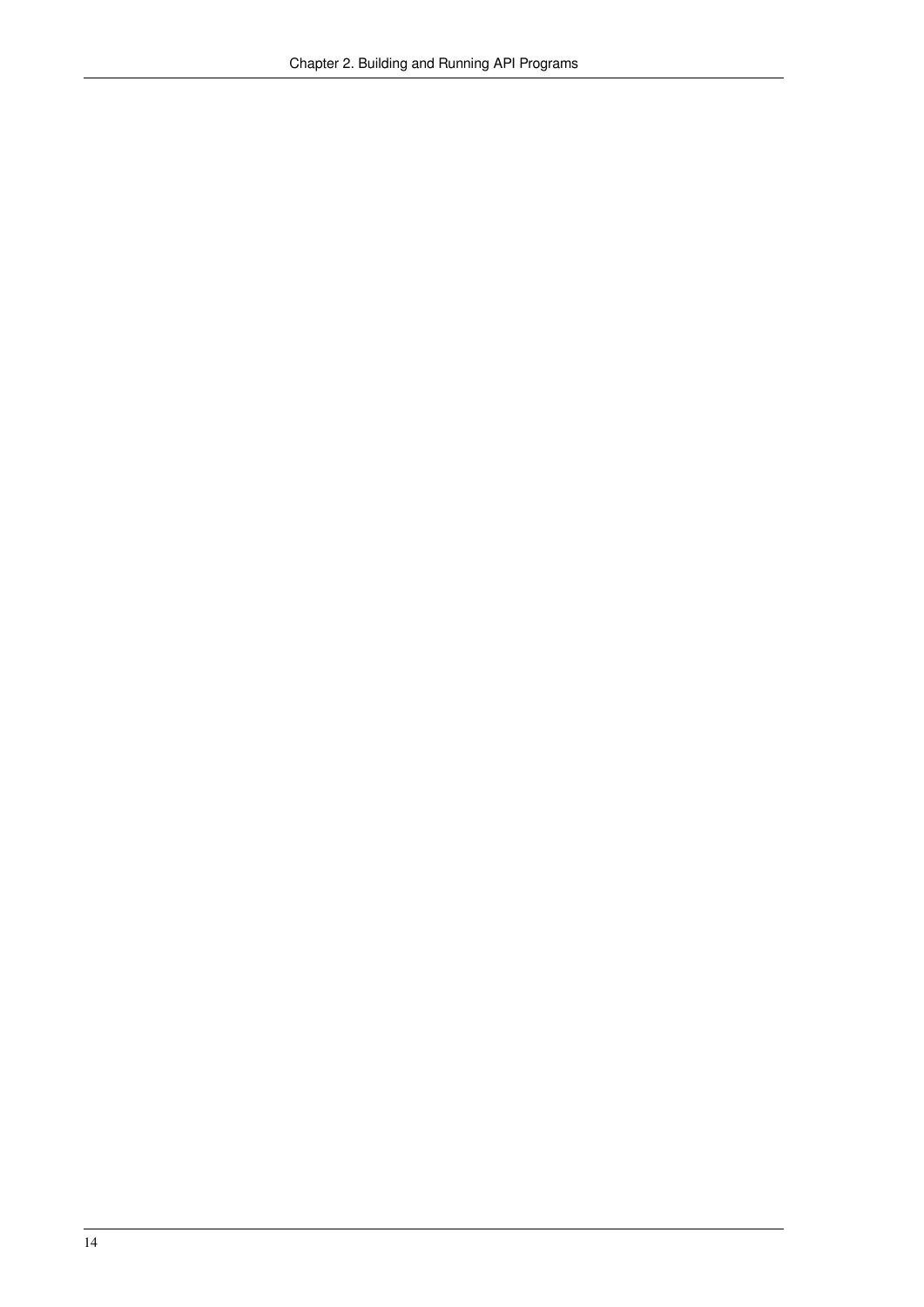# <span id="page-20-0"></span>**Chapter 3. FTAM File Services**

This chapter describes FTAM services and the sequences in which FTAM services can or must occur. It also describes the parameters used by the services. For additional details, refer to the FTAM standard (ISO 8571-3 and ISO 8571-4).

## <span id="page-20-1"></span>**3.1. Service Sequences**

In using the FTAM API, you must be aware of service sequences. These sequences are closely tied to the FTAM regimes. The following list summarizes the sequences and functions of FTAM phases. It also shows the correlations between different phases. For example, Phase 1 is associated with Phase 8 because establishing and ending an association are two activities that are closely related.

- Phase 1: Establishing an association
	- Phase 2: Selecting or creating a file
		- Phase 3: Opening a file
			- Phase 4: Locating a FADU
			- Phase 5: Transferring FADUs and erasing a FADU
		- Phase 6: Closing a file
	- Phase 7: Releasing a file
- Phase 8: Ending an association

Each of these phases provides specific services as follows.

| Phase 1: | <b>F-INITIALIZE</b>                                                        |
|----------|----------------------------------------------------------------------------|
| Phase 2: | F-CREATE, F-SELECT, F-READ-ATTRIBUTE, F-CHANGE-ATTRIBUTE                   |
| Phase 3: | <b>F-OPEN</b>                                                              |
| Phase 4: | <b>F-LOCATE</b>                                                            |
| Phase 5: | F-READ, F-WRITE, F-DATA, F-DATA-END, F-TRANSFER-END, F-<br>CANCEL, F-ERASE |
| Phase 6: | <b>F-CLOSE</b>                                                             |
| Phase 7: | F-DELETE, F-DESELECT                                                       |
| Phase 8: | F-TERMINATE, F-U-ABORT                                                     |

Grouping is a convenience that allows you to combine several services into a single communications unit. Grouping functions can occur at many points within an association. Note that the service specifications used here represent the full series of service primitives associated with each service.

When using grouping, you must understand that service classes introduce restrictions. Service classes are defined as combinations of functional units. As a result, grouping can occur only in certain sequences as outlined in the FTAM standard (ISO 8571-3, Annex E). Matching F-BEGIN-GROUP and F-END-GROUP services must occur within the same regime.

The following sections show some sample service sequences that you might use when performing various operations.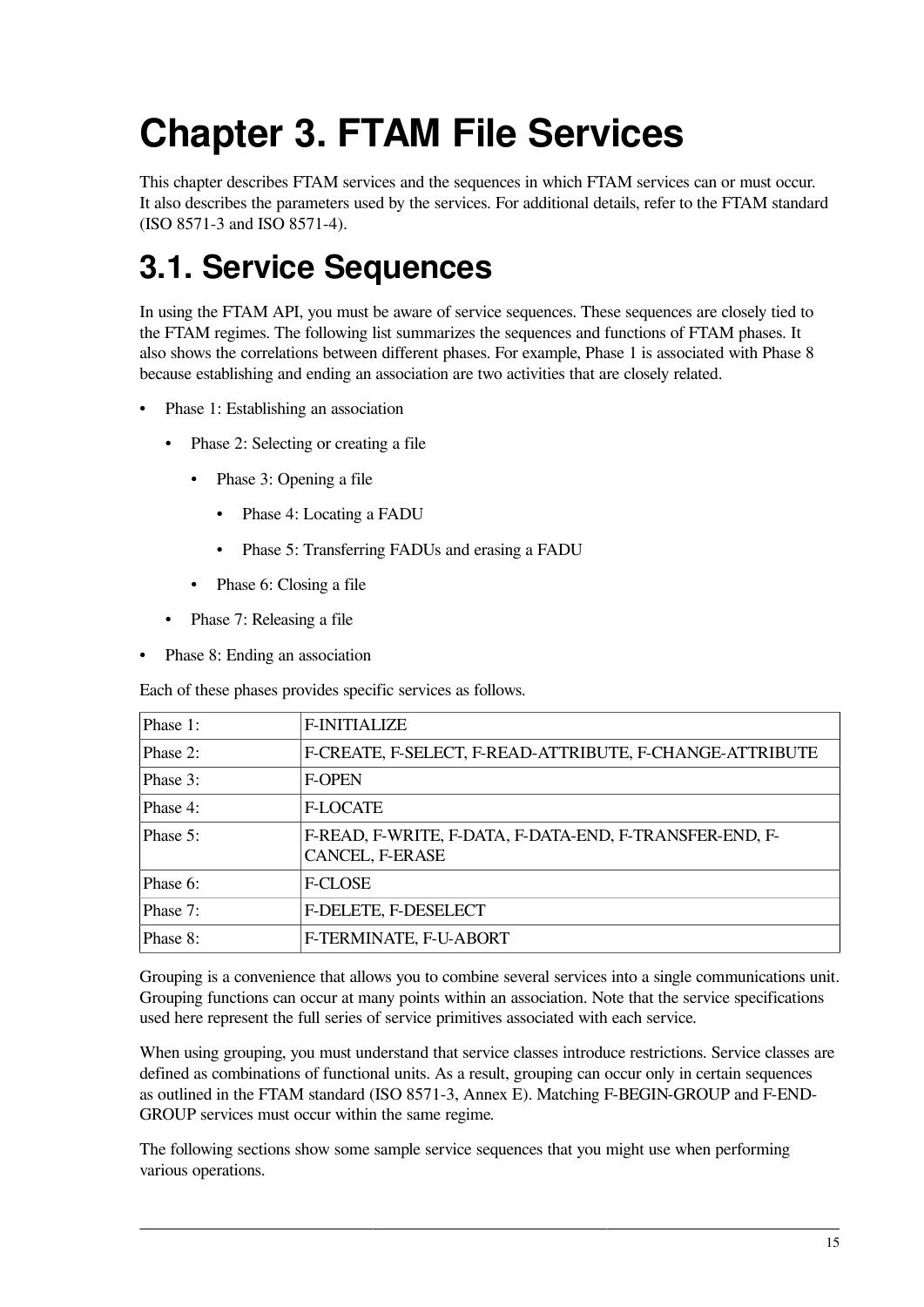### <span id="page-21-0"></span>**3.1.1. Creating a New File and Writing Data**

| <b>F-INITIALIZE</b> |                 |                |  |  |  |
|---------------------|-----------------|----------------|--|--|--|
| <b>F-CREATE</b>     |                 |                |  |  |  |
|                     | <b>F-OPEN</b>   |                |  |  |  |
|                     | <b>F-LOCATE</b> |                |  |  |  |
|                     | <b>F-WRITE</b>  |                |  |  |  |
|                     |                 | F-DATA         |  |  |  |
|                     |                 | F-DATA-END     |  |  |  |
|                     |                 | F-TRANSFER-END |  |  |  |
|                     | <b>F-CLOSE</b>  |                |  |  |  |
| F-DESELECT          |                 |                |  |  |  |
| <b>F-TERMINATE</b>  |                 |                |  |  |  |

### <span id="page-21-1"></span>**3.1.2. Deleting a File Using Grouping**

| <b>F-INITIALIZE</b> |                      |
|---------------------|----------------------|
|                     | <b>F-BEGIN-GROUP</b> |
|                     | <b>F-SELECT</b>      |
|                     | <b>F-DELETE</b>      |
|                     | <b>F-END-GROUP</b>   |
| <b>F-TERMINATE</b>  |                      |

### <span id="page-21-2"></span>**3.1.3. Reading and Changing Attributes**

| <b>F-INITIALIZE</b> |                         |
|---------------------|-------------------------|
|                     | <b>F-BEGIN-GROUP</b>    |
|                     | <b>F-SELECT</b>         |
|                     | <b>F-READ-ATTRIBUTE</b> |
|                     | F-CHANGE-ATTRIBUTE      |
|                     | <b>F-DESELECT</b>       |
|                     | F-END-GROUP             |
| <b>F-TERMINATE</b>  |                         |

### <span id="page-21-3"></span>**3.1.4. Performing a Series of Writes and Reads**

| <b>F-INITIALIZE</b> |               |                 |               |                 |  |
|---------------------|---------------|-----------------|---------------|-----------------|--|
|                     | F-BEGIN-GROUP |                 |               |                 |  |
|                     |               | <b>F-SELECT</b> |               |                 |  |
|                     |               |                 | <b>F-OPEN</b> |                 |  |
|                     | F-END-GROUP   |                 |               |                 |  |
|                     |               |                 |               | <b>F-LOCATE</b> |  |
|                     |               |                 |               | <b>F-WRITE</b>  |  |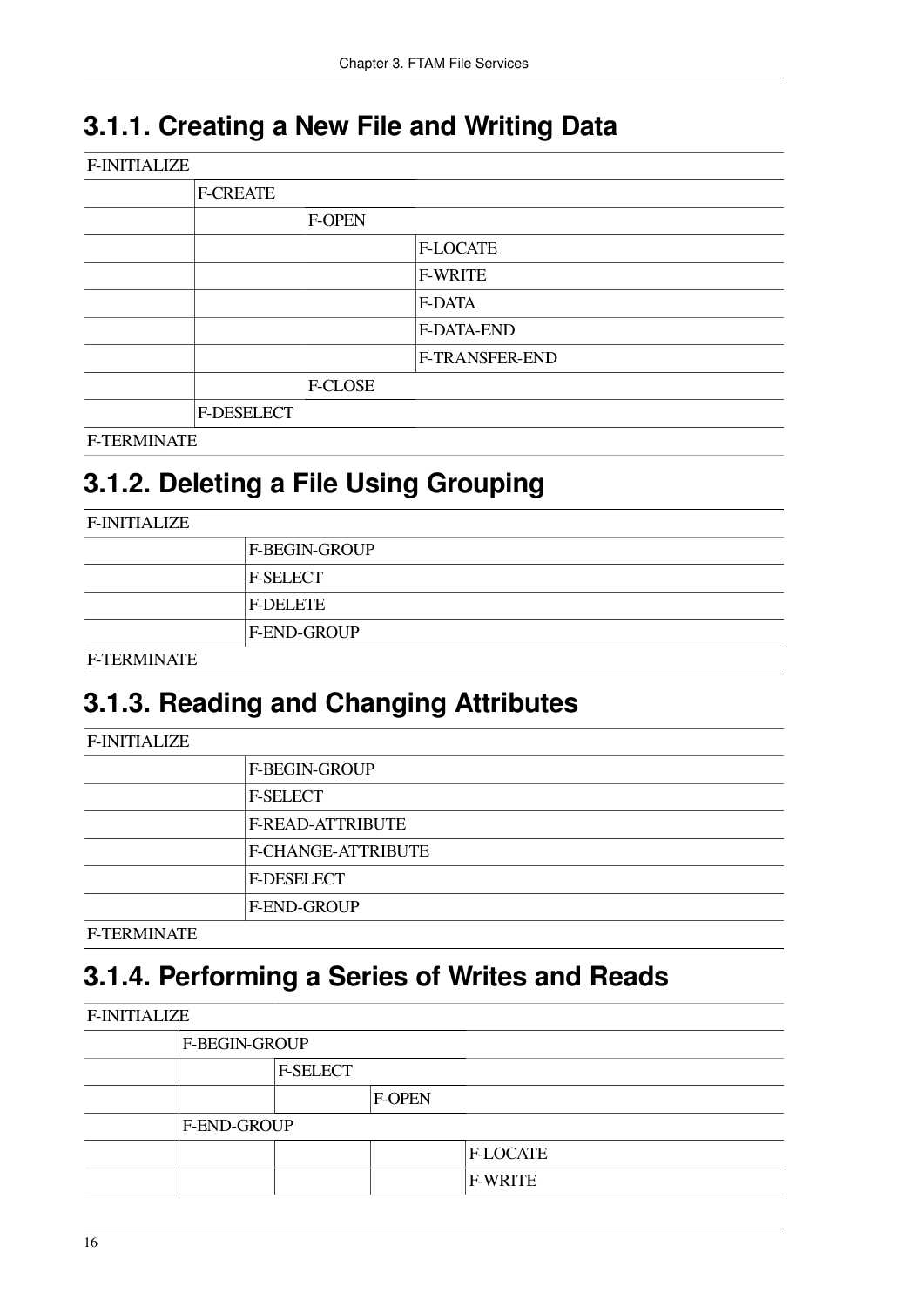|                    |                      |                | F-DATA            |  |
|--------------------|----------------------|----------------|-------------------|--|
|                    |                      |                | <b>F-DATA-END</b> |  |
|                    |                      |                | F-TRANSFER-END    |  |
|                    |                      |                | <b>F-READ</b>     |  |
|                    |                      |                | F-DATA            |  |
|                    |                      |                | F-DATA-END        |  |
|                    |                      |                | F-TRANSFER-END    |  |
|                    | <b>F-BEGIN-GROUP</b> |                |                   |  |
|                    |                      | <b>F-CLOSE</b> |                   |  |
|                    | F-DESELECT           |                |                   |  |
|                    | F-END-GROUP          |                |                   |  |
| <b>F-TERMINATE</b> |                      |                |                   |  |

### <span id="page-22-0"></span>**3.1.5. Transferring a File to a Peer System**

| <b>F-INITIALIZE</b> |                 |                 |                |                |  |  |
|---------------------|-----------------|-----------------|----------------|----------------|--|--|
|                     | F-BEGIN-GROUP   |                 |                |                |  |  |
|                     |                 | <b>F-CREATE</b> |                |                |  |  |
|                     |                 |                 | <b>F-OPEN</b>  |                |  |  |
|                     | F-END-GROUP     |                 |                |                |  |  |
|                     | <b>F-LOCATE</b> |                 |                |                |  |  |
|                     |                 |                 |                | <b>F-WRITE</b> |  |  |
|                     |                 |                 |                | F-DATA         |  |  |
|                     |                 |                 |                | F-DATA-END     |  |  |
|                     |                 |                 |                | F-TRANSFER-END |  |  |
|                     | F-BEGIN-GROUP   |                 |                |                |  |  |
|                     |                 |                 | <b>F-CLOSE</b> |                |  |  |
|                     |                 | F-DESELECT      |                |                |  |  |
|                     | F-END-GROUP     |                 |                |                |  |  |
| <b>F-TERMINATE</b>  |                 |                 |                |                |  |  |

### <span id="page-22-1"></span>**3.1.6. Canceling a Data Transfer**

In this service sequence, the F-CANCEL can be issued during the data transfer phase, in place of F-DATA or F-DATA-END.

| <b>F-INITIALIZE</b>  |  |        |                 |  |  |
|----------------------|--|--------|-----------------|--|--|
| <b>F-BEGIN-GROUP</b> |  |        |                 |  |  |
| <b>F-SELECT</b>      |  |        |                 |  |  |
|                      |  | F-OPEN |                 |  |  |
| <b>F-END-GROUP</b>   |  |        |                 |  |  |
|                      |  |        | <b>F-LOCATE</b> |  |  |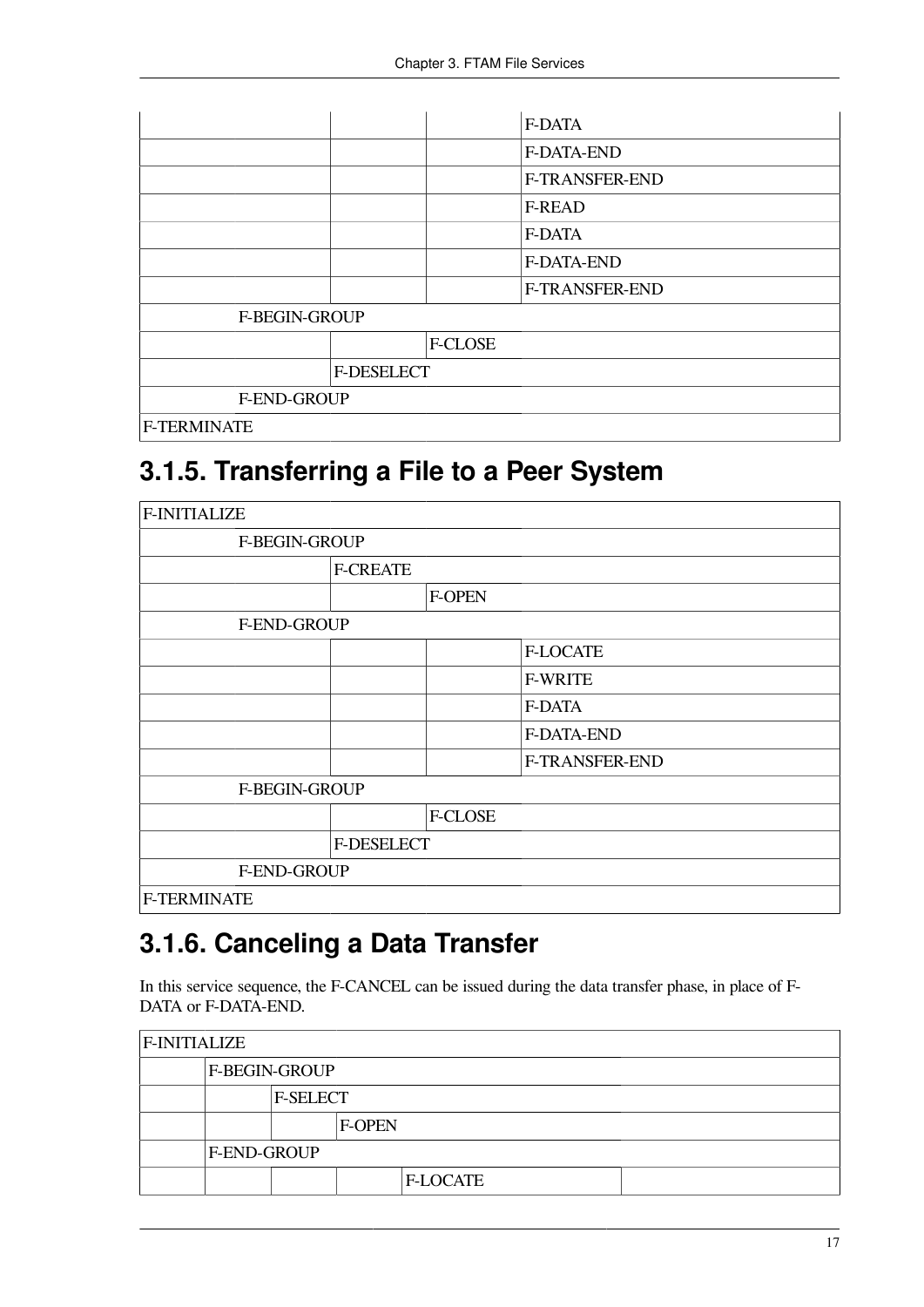|                  |                      |  |  | F-READ or F-WRITE |                  |
|------------------|----------------------|--|--|-------------------|------------------|
|                  |                      |  |  | <b>F-DATA</b>     | <b>IF-CANCEL</b> |
|                  |                      |  |  | F-DATA-END        | <b>F-CANCEL</b>  |
|                  |                      |  |  | F-TRANSFER-END    |                  |
|                  | <b>F-BEGIN-GROUP</b> |  |  |                   |                  |
|                  | <b>F-CLOSE</b>       |  |  |                   |                  |
|                  | <b>F-DESELECT</b>    |  |  |                   |                  |
|                  | F-END-GROUP          |  |  |                   |                  |
| <b>F-U-ABORT</b> |                      |  |  |                   |                  |

### <span id="page-23-0"></span>**3.2. FTAM File Services and Parameters**

When programming with the FTAM application programming interface (FTAM API), you must be aware of how the FTAM standard is implemented. The FTAM primitives are used in various service sequences to provide the FTAM file services. Each primitive has associated parameters that map to specific descriptors in the  $\circ$  s if pb parameter block. These relationships are shown in [Table](#page-23-1) 3.1.

| <b>FTAM Primitive</b> | <b>Parameters</b>         | <b>Descriptors</b>              |
|-----------------------|---------------------------|---------------------------------|
| F-BEGIN-GROUP         | Threshold                 | osif_threshold <sup>1</sup>     |
| <b>F-CANCEL</b>       | <b>Action Result</b>      | osif_action_result              |
|                       | Diagnostic                | osif_diagnostic                 |
| F-CHANGE-ATTRIBUTE    | <b>Action Result</b>      | osif_action_result <sup>2</sup> |
|                       | <b>Attributes</b>         | osif_filename                   |
|                       |                           | osif_storage_account            |
|                       |                           | osif_file_availability          |
|                       |                           | osif_future_filesize            |
|                       |                           | osif_access_control             |
|                       |                           | osif_legal_qualification        |
|                       | Diagnostic                | osif_diagnostic $2$             |
| F-CLOSE               | <b>Action Result</b>      | osif_action_result              |
|                       | Diagnostic                | osif_diagnostic                 |
| <b>F-CREATE</b>       | <b>State Result</b>       | osif_state_result <sup>2</sup>  |
|                       | <b>Action Result</b>      | osif_action_result <sup>2</sup> |
|                       | Override                  | $\mathrm{osif\_override}^{-1}$  |
|                       | <b>Initial Attributes</b> | osif_filename                   |
|                       |                           | osif_permitted_actions          |
|                       |                           | osif_contents_type              |

<span id="page-23-1"></span>**Table 3.1. FTAM Primitives and Corresponding Parameters**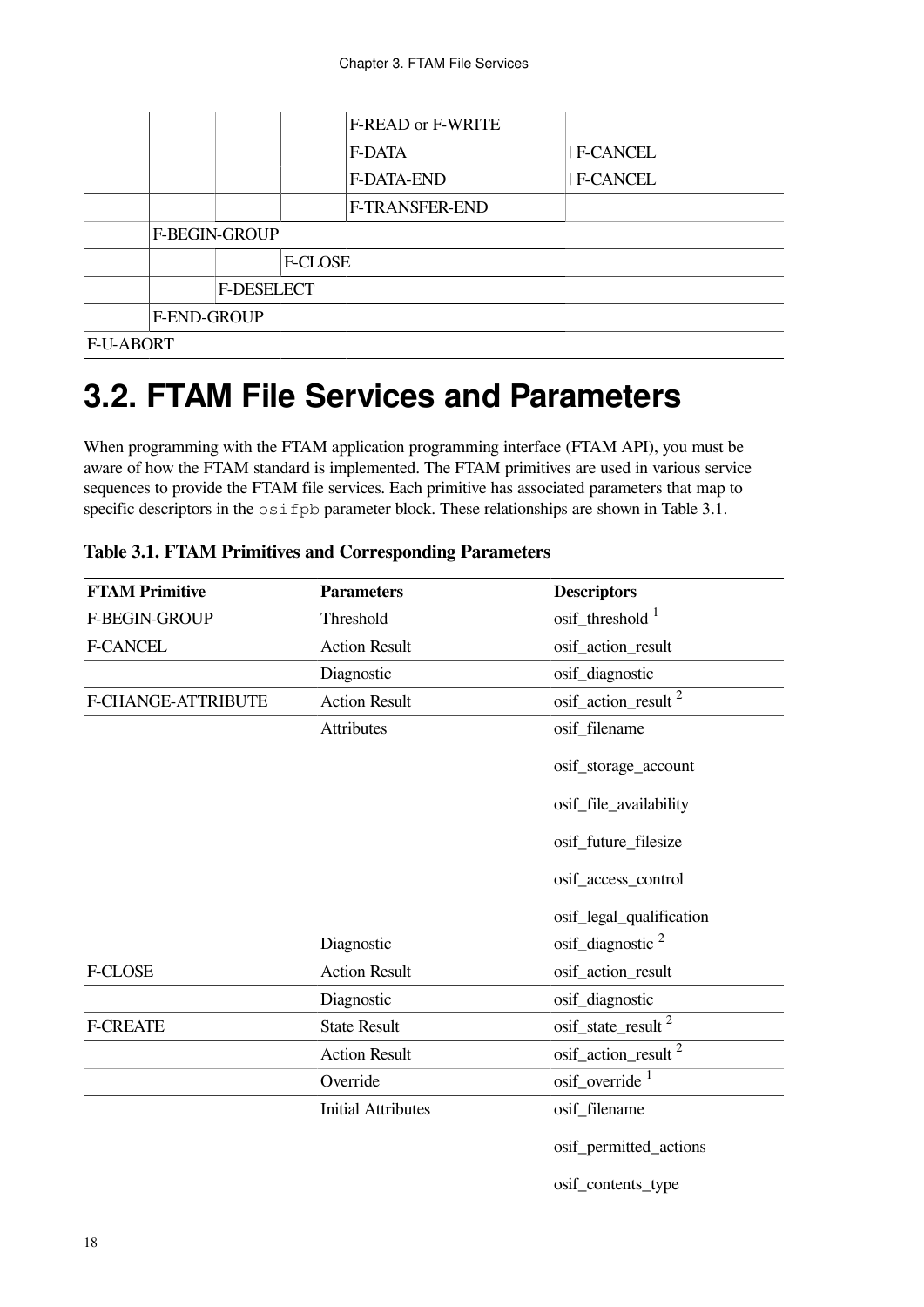| <b>FTAM Primitive</b> | <b>Parameters</b>                         | <b>Descriptors</b>                    |
|-----------------------|-------------------------------------------|---------------------------------------|
|                       |                                           | osif_storage_account                  |
|                       |                                           | osif_file_availability                |
|                       |                                           | osif_future_filesize                  |
|                       |                                           | osif_access_control                   |
|                       |                                           | osif_legal_qualification              |
|                       | <b>Create Password</b>                    | osif_create_password <sup>1</sup>     |
|                       | <b>Requested Access</b>                   | osif_requested_access <sup>1</sup>    |
|                       | <b>Access Passwords</b>                   | osif_access_passwords <sup>1</sup>    |
|                       | Concurrency Control                       | osif_concurrency_control <sup>1</sup> |
|                       | Account                                   | osif_account <sup>1</sup>             |
|                       | Diagnostic                                | osif_diagnostic <sup>2</sup>          |
| F-DATA                |                                           | osif userdata                         |
| F-DATA-END            | <b>Action Result</b>                      | osif_action_result <sup>1</sup>       |
|                       | Diagnostic                                | osif_diagnostic <sup>1</sup>          |
| <b>F-DELETE</b>       | <b>Action Result</b>                      | osif_action_result <sup>2</sup>       |
|                       | Charging                                  | $\mathrm{osif\_charging}$ $^2$        |
|                       | Diagnostic                                | osif_diagnostic <sup>2</sup>          |
| F-DESELECT            | <b>Action Result</b>                      | $\text{osif\_action\_result}^2$       |
|                       | Charging                                  | osif_charging <sup>2</sup>            |
|                       | Diagnostic                                | osif_diagnostic <sup>2</sup>          |
| F-END-GROUP           |                                           |                                       |
| <b>F-ERASE</b>        | <b>Action Result</b>                      | osif_action_result <sup>2</sup>       |
|                       | <b>FADU</b> Identity                      | $\mathrm{osif\_fadu}$ <sup>1</sup>    |
|                       | Diagnostic                                | osif_diagnostic <sup>2</sup>          |
| <b>F-INITIALIZE</b>   | <b>State Result</b>                       | osif_state_result <sup>2</sup>        |
|                       | <b>Action Result</b>                      | $\mathrm{osif\_action\_result}^2$     |
|                       | Protocol Version                          | osif_protocol_id                      |
|                       | Implementation Information                | osif_implementation_information       |
|                       | <b>Presentation Context</b><br>Management | osif_pres_ctx_mgmt                    |
|                       | <b>Service Class</b>                      | osif_service_class                    |
|                       | <b>Functional Units</b>                   | osif_functional_units                 |
|                       | <b>Attribute Groups</b>                   | osif_attribute_groups                 |
|                       | FTAM Quality of Service                   | osif_ftam_qual_service                |
|                       | <b>Contents Type List</b>                 | osif_contents_type_list               |
|                       | Initiator Identity                        | osif_initiator_identity 1             |
|                       | Account                                   | $\mathrm{osif\_account}^{-1}$         |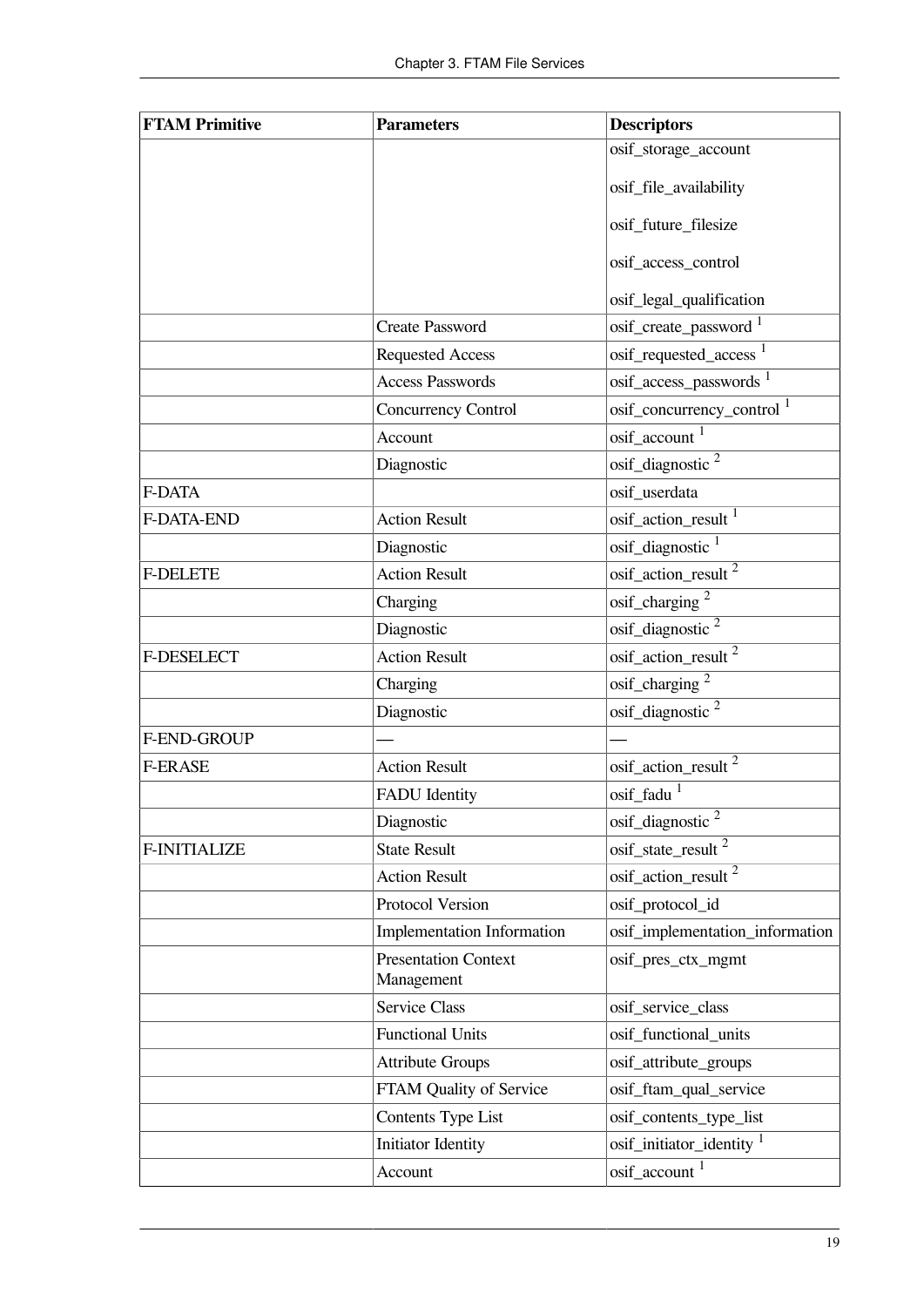| <b>FTAM Primitive</b> | <b>Parameters</b>                                                  | <b>Descriptors</b>                       |
|-----------------------|--------------------------------------------------------------------|------------------------------------------|
|                       | <b>Filestore Password</b>                                          | osif_filestore_password <sup>1</sup>     |
|                       | Diagnostic                                                         | osif_diagnostic $2$                      |
|                       | Checkpoint Window                                                  | osif_checkpoint_window                   |
|                       | Calling Presentation Address and<br><b>Application Title</b>       | osif_local_p_addrs                       |
|                       | <b>Called Presentation Address and</b><br><b>Application Title</b> | osif_peer_p_addrs                        |
| <b>F-LOCATE</b>       | <b>Action Result</b>                                               | osif_action_result <sup>2</sup>          |
|                       | <b>FADU</b> Identity                                               | osif_fadu                                |
|                       | <b>FADU Lock</b>                                                   | $\mathrm{osif\_fadu\_lock}$ <sup>1</sup> |
|                       | Diagnostic                                                         | osif_diagnostic <sup>2</sup>             |
| <b>F-OPEN</b>         | <b>State Result</b>                                                | $\text{osif\_state\_result}^2$           |
|                       | <b>Action Result</b>                                               | $\mathrm{osif\_action\_result}^2$        |
|                       | Processing Mode                                                    | osif_processing_mode <sup>1</sup>        |
|                       | Contents Type                                                      | osif_contents_type                       |
|                       | Concurrency Control                                                | osif_concurrency_control                 |
|                       | <b>Enable FADU Locking</b>                                         | osif_fadu_locking <sup>1</sup>           |
|                       | Diagnostic                                                         | osif_diagnostic <sup>2</sup>             |
|                       | Activity Identifier                                                | osif_activity_ident <sup>1</sup>         |
|                       | Recovery Mode                                                      | osif_recovery_mode                       |
| F-P-ABORT             | <b>Action Result</b>                                               | osif_action_result <sup>1</sup>          |
|                       | Diagnostic                                                         | osif_diagnostic 1                        |
| <b>F-READ</b>         | <b>FADU</b> Identity                                               | osif_fadu <sup>1</sup>                   |
|                       | <b>Access Context</b>                                              | osif_access_context <sup>1</sup>         |
|                       | <b>FADU Lock</b>                                                   | $\mathrm{osif\_fadu\_lock}$ <sup>1</sup> |
| F-READ-ATTRIBUTE      | <b>Action Result</b>                                               | osif_action_result <sup>2</sup>          |
|                       | <b>Attribute Names</b>                                             | osif_attribute_names <sup>1</sup>        |
|                       | Attributes <sup>2</sup>                                            | osif_filename                            |
|                       |                                                                    | osif_permitted_actions                   |
|                       |                                                                    | osif_contents_type                       |
|                       |                                                                    | osif_storage_account                     |
|                       |                                                                    | osif_date_time_creation                  |
|                       |                                                                    | osif_date_time_last_attmod               |
|                       |                                                                    | osif_date_time_last_read                 |
|                       |                                                                    | osif_date_time_last_modif                |
|                       |                                                                    | osif_identity_creator                    |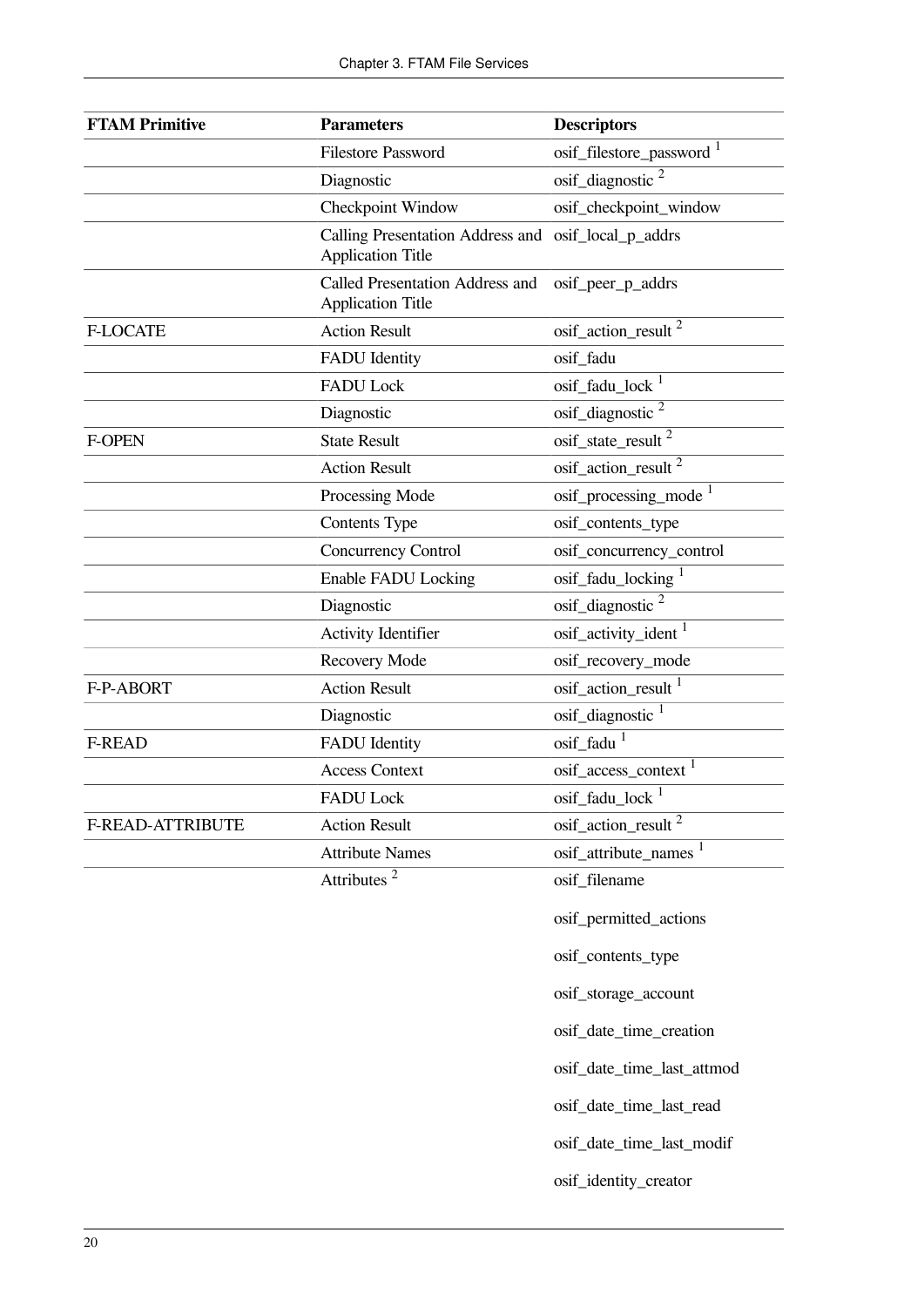| <b>FTAM Primitive</b> | <b>Parameters</b>          | <b>Descriptors</b>                       |
|-----------------------|----------------------------|------------------------------------------|
|                       |                            | osif_identity_last_modify                |
|                       |                            | osif_identity_last_reader                |
|                       |                            | osif_identity_last_attmod                |
|                       |                            | osif_file_availability                   |
|                       |                            | osif filesize                            |
|                       |                            | osif_future_filesize                     |
|                       |                            | osif_access_control                      |
|                       |                            | osif_legal_qualification                 |
|                       | Diagnostic                 | $\overline{\text{osif\_diagnostic}}^2$   |
| <b>F-SELECT</b>       | <b>State Result</b>        | osif_state_result <sup>2</sup>           |
|                       | <b>Action Result</b>       | osif_action_result <sup>2</sup>          |
|                       | <b>Attributes</b>          | osif filename                            |
|                       | <b>Requested Access</b>    | osif_requested_access <sup>1</sup>       |
|                       | <b>Access Passwords</b>    | osif_access_passwords <sup>1</sup>       |
|                       | <b>Concurrency Control</b> | osif_concurrency_control 1               |
|                       | Account                    | osif_account <sup>1</sup>                |
|                       | Diagnostic                 | $\mathrm{osif\_diagnostic}$ <sup>2</sup> |
| <b>F-TERMINATE</b>    | Charging                   | $\overline{\text{osif\_charging}^2}$     |
| F-TRANSFER-END        | <b>Action Result</b>       | osif_action_result <sup>2</sup>          |
|                       | Diagnostic                 | osif_diagnostic <sup>2</sup>             |
| <b>F-U-ABORT</b>      | <b>Action Result</b>       | osif action result 1                     |
|                       | Diagnostic                 | osif_diagnostic <sup>1</sup>             |
| <b>F-WRITE</b>        | <b>FADU</b> Operation      | osif_fadu_operation <sup>1</sup>         |
|                       | <b>FADU</b> Identity       | osif_fadu <sup>1</sup>                   |
|                       | <b>FADU Lock</b>           | $\mathrm{osif\_fadu\_lock}$ <sup>1</sup> |

 $\overline{^{1}}$ Used for request primitives only.

<sup>2</sup>Used for response primitives only.

### <span id="page-26-0"></span>**3.3. Parameter Block Description**

The API provides all the service primitives offered by ISO 8571 through the use of function calls and data structures. The function calls allow services to be performed, and the data structures provide a way for entering and receiving FTAM parameters from the FTAM protocol machine. The information provided by the parameter block is referenced by the  $\circ$ sif send and  $\circ$ sif get event calls described in [Chapter](#page-52-0) 5.

The FTAM parameter block (osifpb) describes the FTAM protocol data unit transmitted between peer entities. All of the parameters used by the FTAM primitives, the application-wide types, and the file attribute types are associated with a particular descriptor that has a particular format. [Section](#page-27-0) 3.4 provides more details about the parameters and descriptors.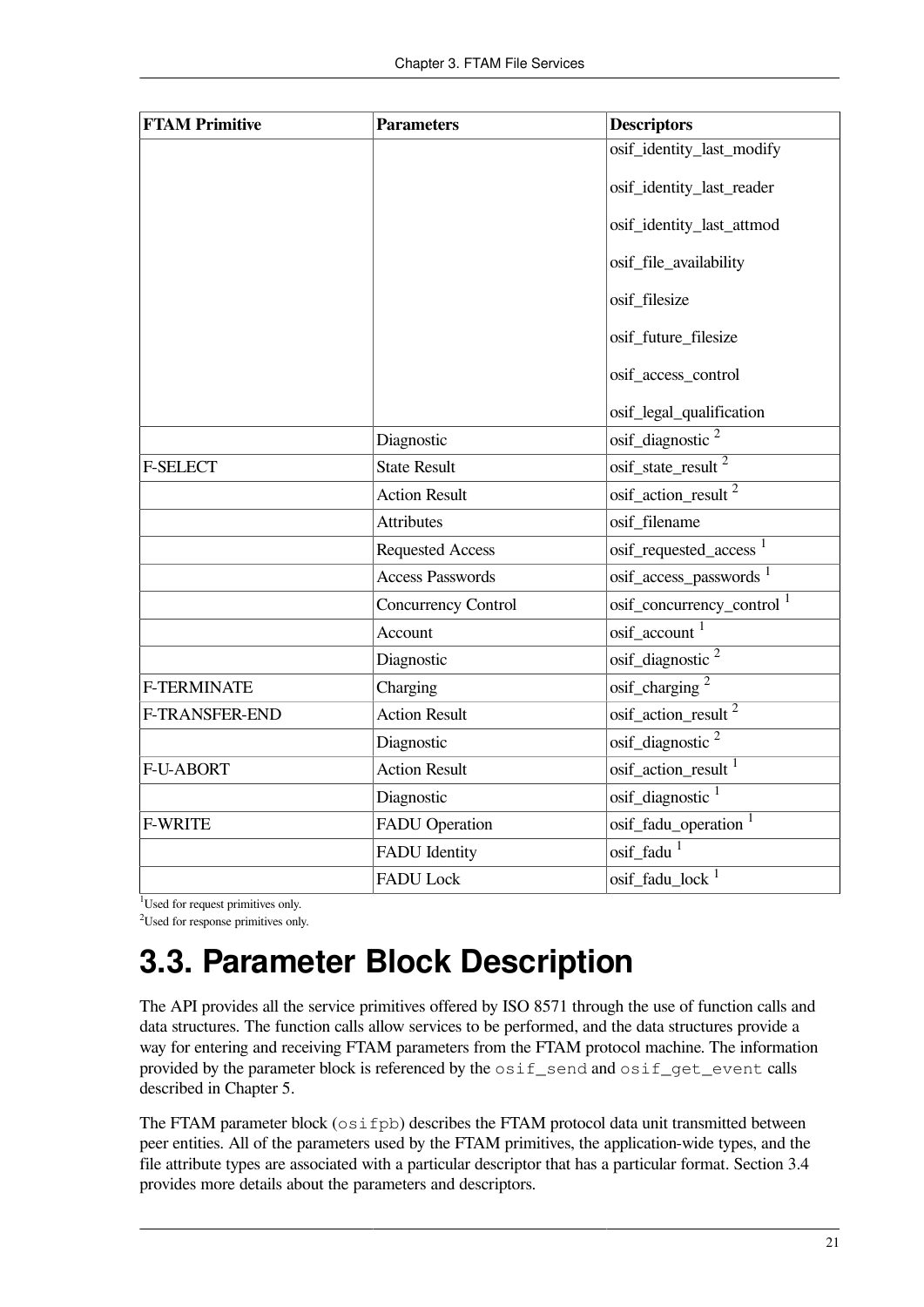Parameters are assigned to the  $\circ$ sifpb parameter block through simple assignment statements. The address or value of the parameters must be stored in the address or value field of the descriptor in osifpb, depending on whether it is a string or an integer. If the value is a bit string, the value field of the descriptor is filled in directly. The length of the parameters must also be assigned. If the length is not assigned, the parameter is ignored.

If your parameter requires a choice of values, there is a type field that must be used to specify the type of data. For example, if a parameter can be encoded as an octet string or a graphic string, the type field must reflect the type. The type field is also used to specify a Null type parameter. The possible values for the type field and their ASN.1 universal codes are:

| OSIF_UC_BOOLEAN        | <b>BOOLEAN</b>           |
|------------------------|--------------------------|
| OSIF_UC_INTEGER        | <b>INTEGER</b>           |
| OSIF_UC_BIT            | <b>BIT STRING</b>        |
| OSIF_UC_OCTET          | <b>OCTET STRING</b>      |
| OSIF_UC_NULL           | <b>NULL</b>              |
| OSIF_UC_OBJECT_ID      | <b>OBJECT IDENTIFIER</b> |
| OSIF_UC_OBJECT_DSC     | ObjectDescriptor         |
| OSIF_UC_EXTERNAL       | <b>EXTERNAL</b>          |
| <b>OSIF_UC_REAL</b>    | <b>REAL</b>              |
| OSIF_UC_ENUMERATED     | <b>ENUMERATED</b>        |
| <b>OSIF_UC_NUMERIC</b> | NumericString            |
| OSIF_UC_PRINTABLE      | PrintableString          |
| OSIF_UC_T61            | T61String                |
| OSIF_UC_VIDEOTEXT      | VideotexString           |
| OSIF_UC_IA5            | IA5String                |
| OSIF_UC_UTCTIME        | <b>UTCTime</b>           |
| OSIF_UC_GENERALTIME    | GeneralizedTime          |
| OSIF_UC_GRAPHIC        | GraphicString            |
| OSIF_UC_VISIBLE        | <b>VisibleString</b>     |
| OSIF_UC_GENERAL        | GeneralString            |

If the parameter has a default and the length is zero, the default is applied by the API. If the length is a non-zero value, then the default is not applied.

[Chapter](#page-38-0) 4 provides more details on the FTAM parameter block data structure (osifpb) and the other data structures used by the API to pass parameter information.

### <span id="page-27-0"></span>**3.4. Parameter Description**

This section describes the parameters of osifpb and their possible values. The parameters are listed alphabetically. For more details about their usage, refer to the FTAM standard (ISO 8571-3 and ISO 8571-4).

#### **osif\_access\_context (Access Context)**

Specifies the file access structure for read operations. See [Section](#page-49-0) 4.18 for more information.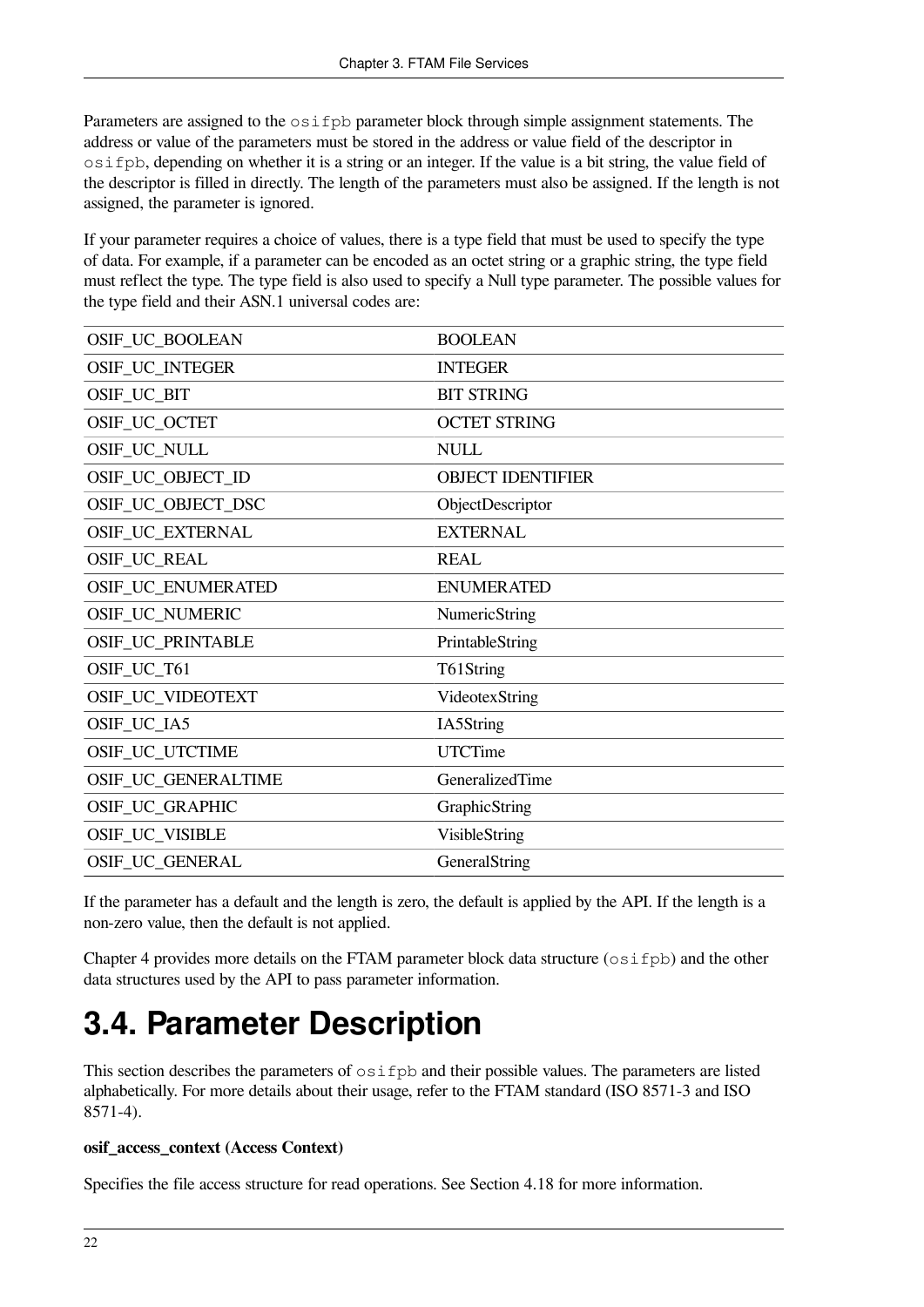#### **osif\_access\_control (Access Control attribute)**

Defines conditions under which file access is valid. This value is set at file creation, but it can be altered by the change attribute action. A condition consists of one or two terms stating the type of access allowed (an action list term or a concurrency access term), together with a set of zero to three terms testing for matching attribute values (initiator identity, access passwords, or calling AE-title). See [Section](#page-47-0) 4.15 for more information.

#### **osif\_access\_passwords (Access Passwords)**

Provides passwords for the actions specified in the requested access parameter. This parameter is available only if the security attribute group has been negotiated. See [Section](#page-48-0) 4.16 for more information.

#### **osif\_account (Account)**

Identifies the account to charge for the cost of a regime establishment. It is used to set the current account activity attribute. If this parameter is not specified, the activity attribute is unset or retains its previous value. The current account activity attribute reverts to its previous value at the end of a regime.

#### **osif\_action\_result (Action Result)**

Passes on summarized information that is available in the diagnostic parameter. It has the following possible values.

| <b>OSIF SR SUCCESS</b>      | success, the default value |
|-----------------------------|----------------------------|
| <b>OSIF TRANSIENT ERROR</b> | transient-error            |
| <b>OSIF PERMANENT ERROR</b> | permanent-error            |

#### **osif\_activity\_ident (Activity Identifier)**

Used only when the recovery functional unit has been negotiated on F-INITIALIZE. Its value (an integer) is used in reestablishing the data-transfer regime after a failure.

#### **osif\_application\_context (Application Context Name)**

Represents the properties of the association. The initiator proposes a name that the responder may accept and return or the responder may return a different name. The application context name returned by the responder is used for the established association.

#### **osif\_attribute\_groups (Attribute Groups)**

Negotiates the set of optional file attribute groups available for the association. The default value is null (empty). The following values are also possible.

| OSIF_ATG_STORAGE  | storage |
|-------------------|---------|
| OSIF_ATG_SECURITY | sec     |
| OSIF_ATG_PRIVATE  | private |

#### **osif\_attribute\_names (Attribute Names)**

Indicates which file attributes from the kernel or negotiated attribute groups are read. The possible groups are the kernel group, the storage group, the security group, and the private group.

The kernel group has the following possible values for file attributes.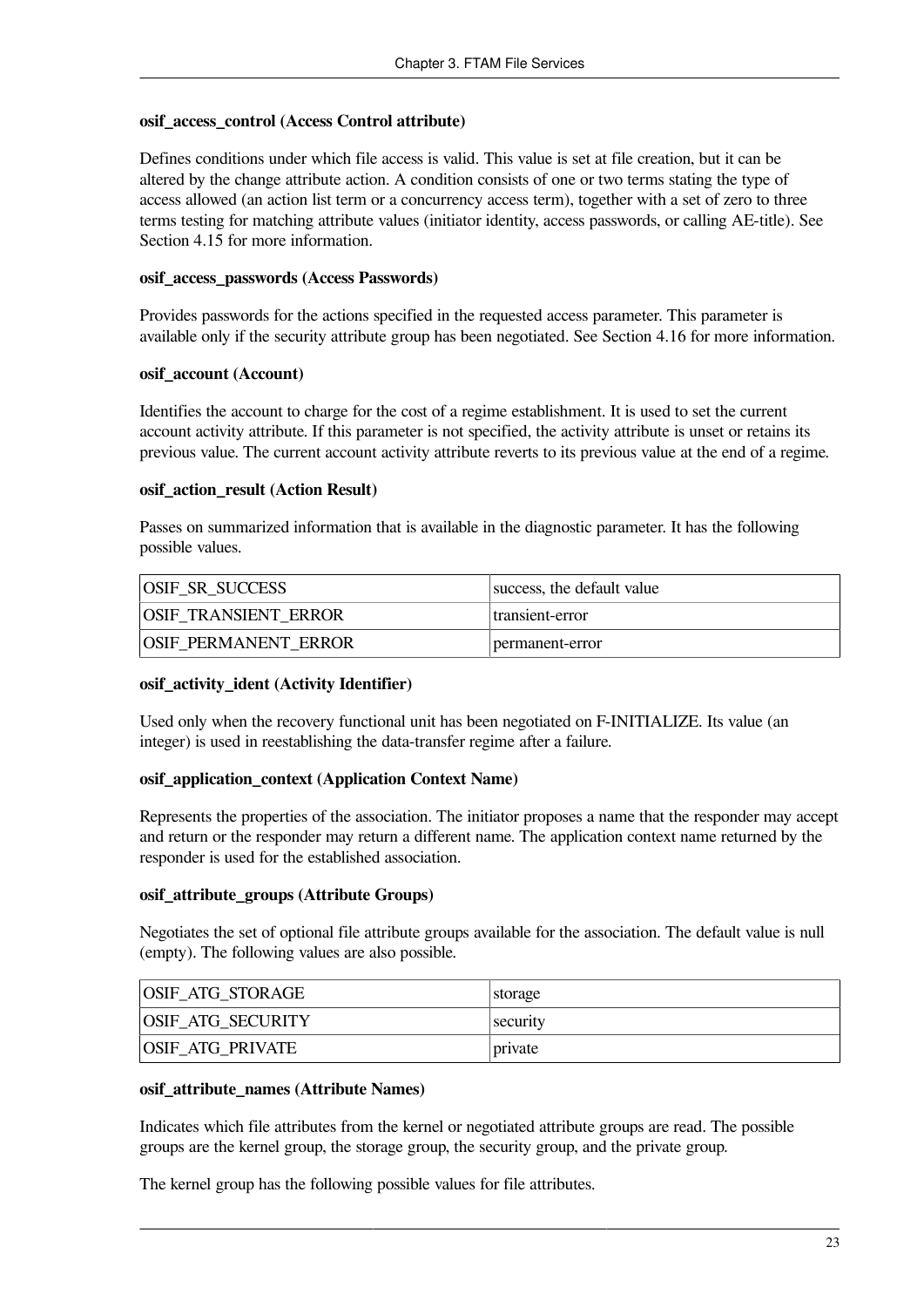| <b>OSIF ATT FILENAME</b>          | file name         |
|-----------------------------------|-------------------|
| <b>OSIF ATT PERMITTED ACTIONS</b> | permitted actions |
| <b>OSIF ATT CONTENTS TYPE</b>     | contents type     |

The storage group has the following possible values for file attributes.

| OSIF_ATT_STORAGE_ACCOUNT             | storage account                                 |
|--------------------------------------|-------------------------------------------------|
| OSIF_ATT_CREATION_TIME               | date and time of creation                       |
| OSIF ATT MODIFICATION TIME           | date and time of last modification              |
| OSIF_ATT_READ_TIME                   | date and time of last read access               |
| OSIF_ATT_ATTRIBUTE_MODIFICATION_TIME | date and time of last attribute<br>modification |
| OSIF_ATT_CREATOR_ID                  | identity of creator                             |
| OSIF_ATT_MODIFIER_ID                 | identity of last modifier                       |
| <b>OSIF ATT READER ID</b>            | identity of last reader                         |
| OSIF ATT ATTRIBUTE MODIFIER ID       | identity of last attribute modifier             |
| OSIF_ATT_FILE_AVAILABILITY           | file availability                               |
| <b>OSIF_ATT_FILESIZE</b>             | file size                                       |
| OSIF ATT FUTURE FILESIZE             | future file size                                |

The security group has the following possible values for file attributes.

| OSIF ATT ACCESS CONTROL       | access control       |
|-------------------------------|----------------------|
| OSIF_ATT_LEGAL_QUALIFICATIONS | legal qualifications |

The private group has the following possible value for file attributes.

| use<br>private |
|----------------|
|                |
|                |

#### **osif\_block\_size**

Passes the size of the osifpb parameter block.

#### **osif\_block\_type**

Passes the function code for the FTAM primitive. See [Section](#page-38-1) 4.1 for more information.

#### **osif\_character\_sets**

Describes the character sets used in the file if they are different from the default, ISO 646.

#### **osif\_charging (Charging)**

Passes cost information attributed to the account during the regime being released. This parameter can be used only if the account parameter was specified at the beginning of the regime. See [Section](#page-50-0) 4.19 for more information.

#### **osif\_checkpoint\_window (Checkpoint Window)**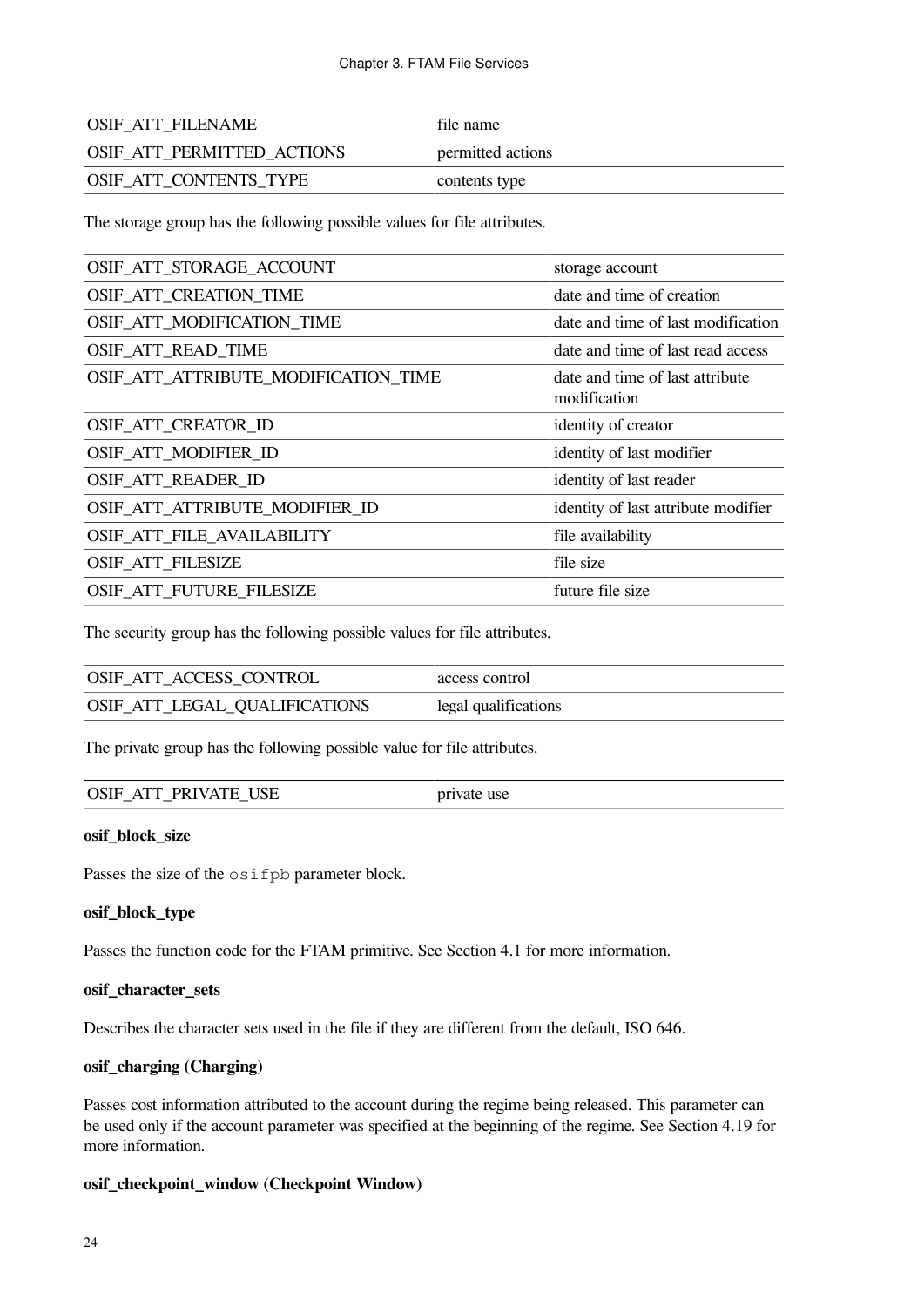Used only when the recovery functional unit has been negotiated, this parameter indicates the maximum number of checkpoints that may remain unacknowledged. This integer value is inserted only by the sender and is used for F-INITIALIZE-request and F-INITIALIZE-response.

#### **osif\_concurrency\_control (Concurrency Control)**

Defines the possible actions on a file and their respective access locks during a file-select or file-open regime. See [Section](#page-46-2) 4.14 for more information.

#### **osif\_contents\_type (Contents Type attribute)**

Identifies the abstract data type of the file contents. Its value is either a document type with optional parameters or an abstract syntax and a constraint set name. See [Section](#page-43-1) 4.7 for more information.

#### **osif\_contents\_type\_list (Contents Type List)**

Lists the document types and abstract syntaxes and allows the negotiation of presentation context when establishing the FTAM regime. This parameter is mandatory in certain classes if the presentation context management functional unit is not being negotiated. See [Section](#page-43-0) 4.6 for more information.

#### **osif\_create\_password (Create Password)**

Describes the access control parameter create-password used by F-CREATE-request as a character or octet string.

#### **osif\_date\_time\_creation (Date and Time of Creation attribute)**

Indicates when the file was created in GeneralizedTime. It is set by the responder when the file is created and refers to the local date and time of the responder. If this parameter is not supported, set the type field of the descriptor to OSIF\_UC\_NULL. It cannot be altered by the change attribute action.

#### **osif\_date\_time\_last\_attmod (Date and Time of Last Attribute Modification attribute)**

Indicates when a file attribute value was last modified in GeneralizedTime. If this parameter is not supported, set the type field of the descriptor to OSIF\_UC\_NULL. It is altered by the responder whenever the change attribute action is successfully performed on one or more attributes. This attribute is not modified by an implicit change to an attribute and it cannot be altered by the change attribute action.

#### **osif\_date\_time\_last\_modif (Date and Time of Last Modification attribute)**

Indicates when the file contents were last modified in GeneralizedTime. If this parameter is not supported, set the type field of the descriptor to OSIF\_UC\_NULL. It is altered by the responder whenever the file has been opened for modification or extension and is closed. This attribute is not altered unless the file is opened to allow change of the contents. It is not altered when the file attributes are changed.

#### **osif\_date\_time\_last\_read (Date and Time of Last Read Access attribute)**

Indicates when the file contents were last read in GeneralizedTime. If this parameter is not supported, set the type field of the descriptor to OSIF\_UC\_NULL. It is altered by the responder whenever the file has been opened for reading and is closed. This attribute is not altered unless the file is opened and it cannot be altered by the change attribute action.

#### **osif\_diagnostic (Diagnostic)**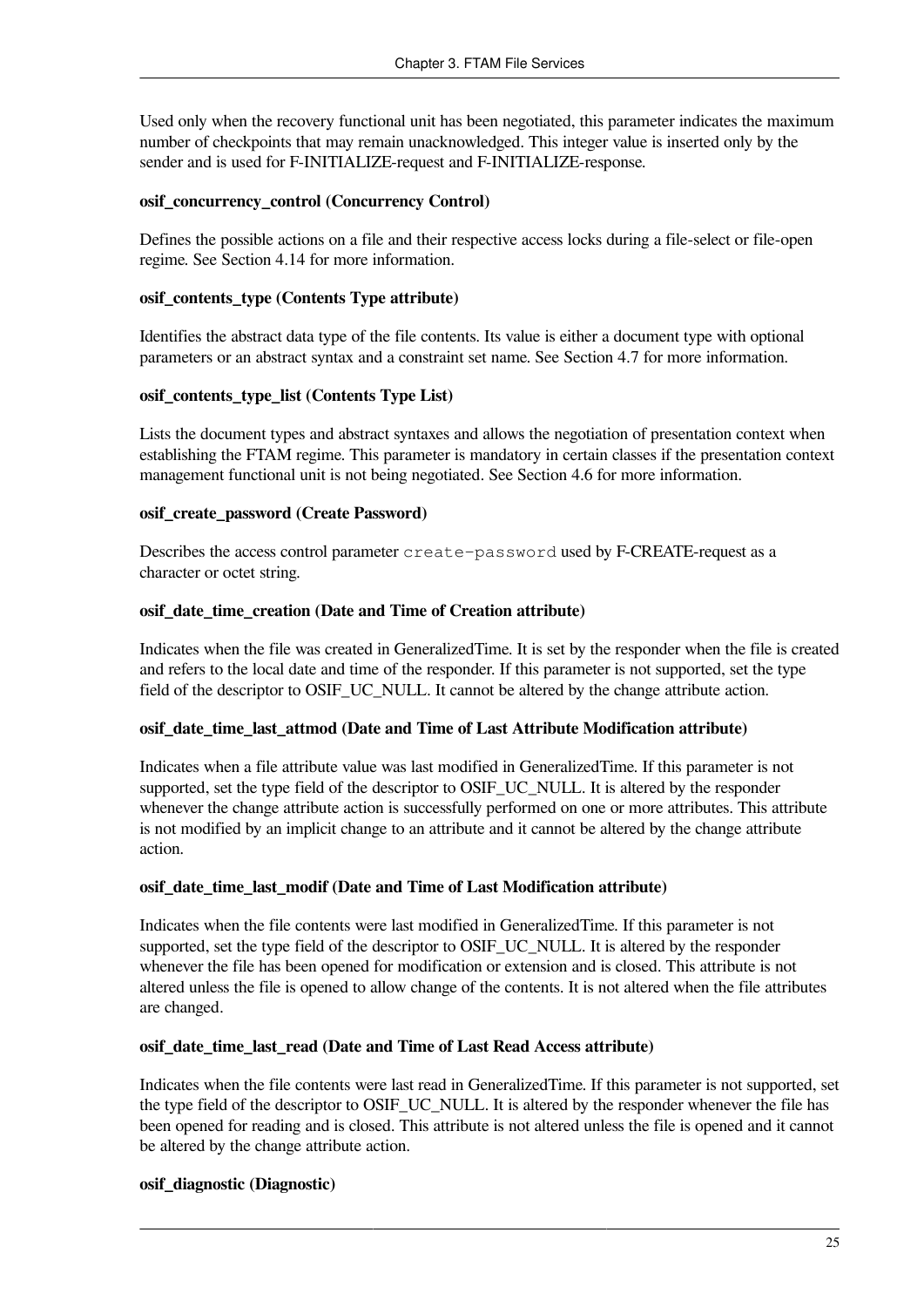Provides more details about the information given in the action result parameter for a successful action, a transient error, or a permanent error. See [Section](#page-42-1) 4.5 for more information.

#### **osif\_fadu (FADU Identity)**

Specifies the target FADU to be used for file operations. The value of this parameter depends on the file operation. See [Section](#page-48-1) 4.17 for more information.

#### **osif\_fadu\_lock (FADU Lock)**

Sets individual FADU locks on or off. If this parameter is not specified, the locks remain unchanged. Setting the locks ON changes the value from "not required" to "no access" and from "shared" to "exclusive" until the lock is set OFF, the FADU is erased, or the file is closed. Setting the lock OFF causes the lock to change back to its original value. The values for setting the locks ON and OFF are:

| <b>OSIF FADU LOCK OFF</b> | off |
|---------------------------|-----|
| OSIF_FADU_LOCK_ON         | on  |

#### **osif\_fadu\_locking (Enable FADU Locking)**

Indicates whether locking is on a per-FADU basis or on a file basis as a Boolean value. This parameter is available only if the storage attribute group has been negotiated and the concurrency control parameter is present.

#### **osif\_fadu\_operation (FADU Operation)**

Indicates the action to be taken by the filestore provider on receiving transferred data.

#### **osif\_file\_availability (File Availability attribute)**

Indicates the availability of the file. This parameter appears only in response PDUs and has the following possible values:

| no-value-available | indicates that no value is available for this attribute by setting the<br>type field to OSIF_UC_NULL. |
|--------------------|-------------------------------------------------------------------------------------------------------|
| actual-values      | indicates when a file is available as follows:                                                        |
|                    | OSIF_IMMEDIATE_AVAILABILITY — immediate availability                                                  |
|                    | OSIF_DEFERRED_AVAILABILITY — deferred availability                                                    |

#### **osif\_filename (File name attribute)**

Describes a list of the file name parameters by providing a pointer to the  $\circ$ sif<sub>n</sub> fn structure. This attribute is set atfile creation, but can be altered by the change attribute action. See [Section](#page-42-0) 4.4 for more information.

#### **osif\_filesize (File size attribute)**

Indicates the size of the file. This parameter appears only in response PDUs and has the following possible values:

| no-value-available | indicates that no value is available for this attribute by setting the |
|--------------------|------------------------------------------------------------------------|
|                    | type field to OSIF_UC_NULL                                             |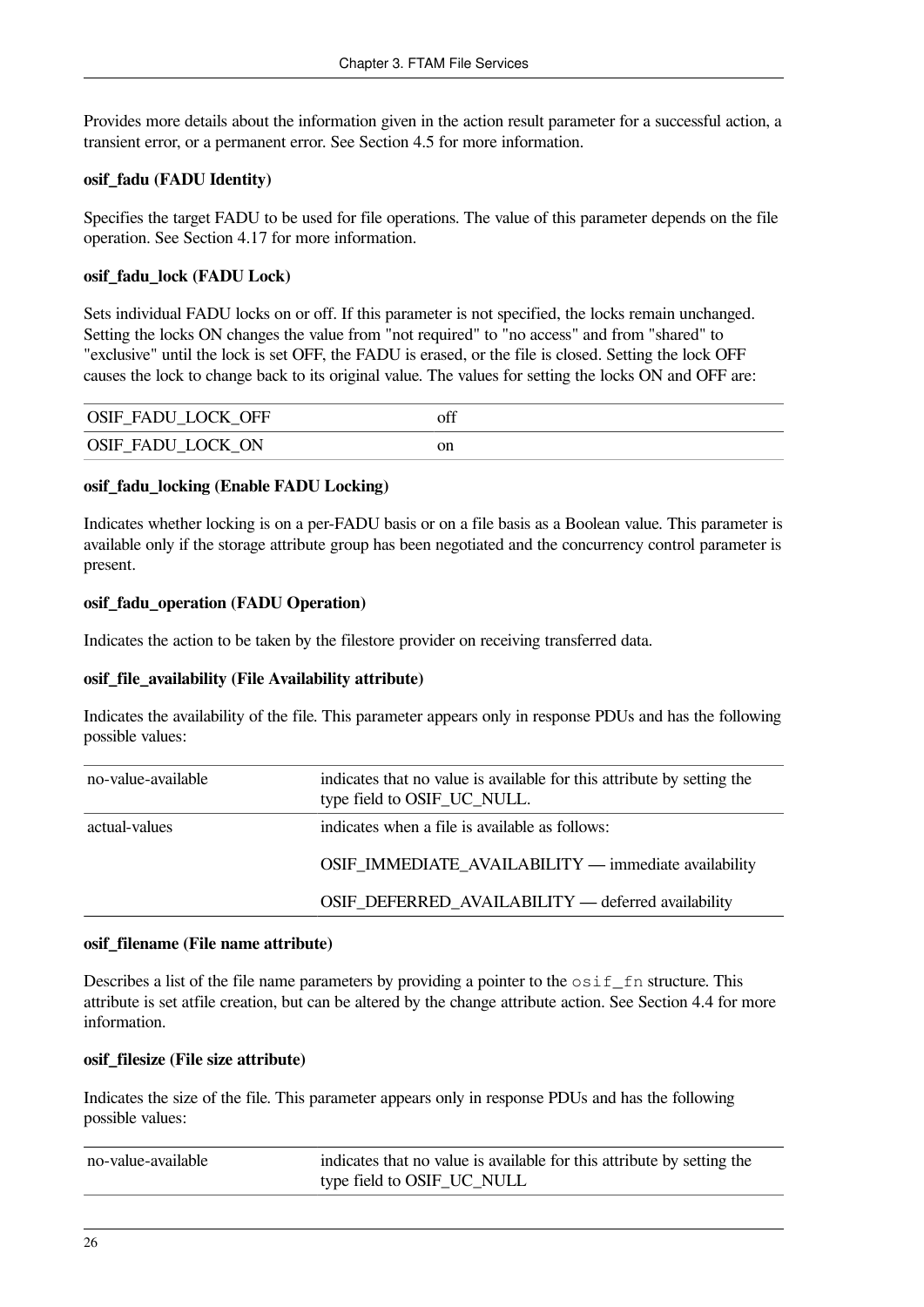actual-values indicates the size of a file

#### **osif\_filestore\_password (Filestore Password)**

Used by the responder to authenticate the initiator identity parameter. It is a character or octet string.

#### **osif\_ftam\_qual\_service (FTAM Quality of Service)**

Indicates the susceptibility of the external file service user to errors. This parameter has the following possible values:

| OSIF_FQOS_NO_RECOVERY      | no-recovery, not susceptible to errors and no error<br>recovery provided                                                                 |
|----------------------------|------------------------------------------------------------------------------------------------------------------------------------------|
| OSIF_FQOS_CLASS_1_RECOVERY | class-1-recovery, susceptible to errors that damage<br>the data-transfer regime                                                          |
| OSIF_FQOS_CLASS_2_RECOVERY | class-2-recovery, susceptible to errors that damage<br>the open or data-transfer regimes                                                 |
| OSIF_FQOS_CLASS_3_RECOVERY | class-3-recovery, susceptible to errors that damage<br>the select, open, or data-transfer regimes, or that<br>disconnect the association |

#### **osif\_functional\_units (Functional Units)**

Negotiates the file service functional units (except the kernel) available from the negotiated service class for the association. This parameter has the following values:

| <b>OSIF_FU_READ</b>        | read                     |
|----------------------------|--------------------------|
| <b>OSIF_FU_WRITE</b>       | write                    |
| <b>OSIF_FU_FILE_ACCESS</b> | file-access              |
| OSIF_FU_LIMIT_FILE_MGMT    | limited-file-management  |
| OSIF_FU_ENH_FILE_MGMT      | enhanced-file-management |
| OSIF_FU_GROUPING           | grouping                 |
| OSIF_FU_FADU_LOCKING       | FADU-locking             |
| OSIF_FU_RECOVERY           | recovery                 |
| OSIF_FU_RESTART_DATA_XFR   | restart-data-transfer    |
|                            |                          |

#### **osif\_future\_filesize (Future File size attribute)**

Indicates the size in octets to which a file may grow due to modification and extension. This integer value is set at file creation, but it can be altered by the change attribute action.

#### **osif\_identity\_creator (Identity of Creator attribute)**

Indicates the value of the current initiator identity activity attribute at file creation as a GraphicString. This attribute cannot be altered by using the change attribute action.

#### **osif\_identity\_last\_attmod (Identity of Last Attribute Modifier attribute)**

Indicates the value of the current initiator identity as a GraphicString whenever the change attribute action is successfully performed on one or more attributes. This attribute cannot be changed using the change attribute action.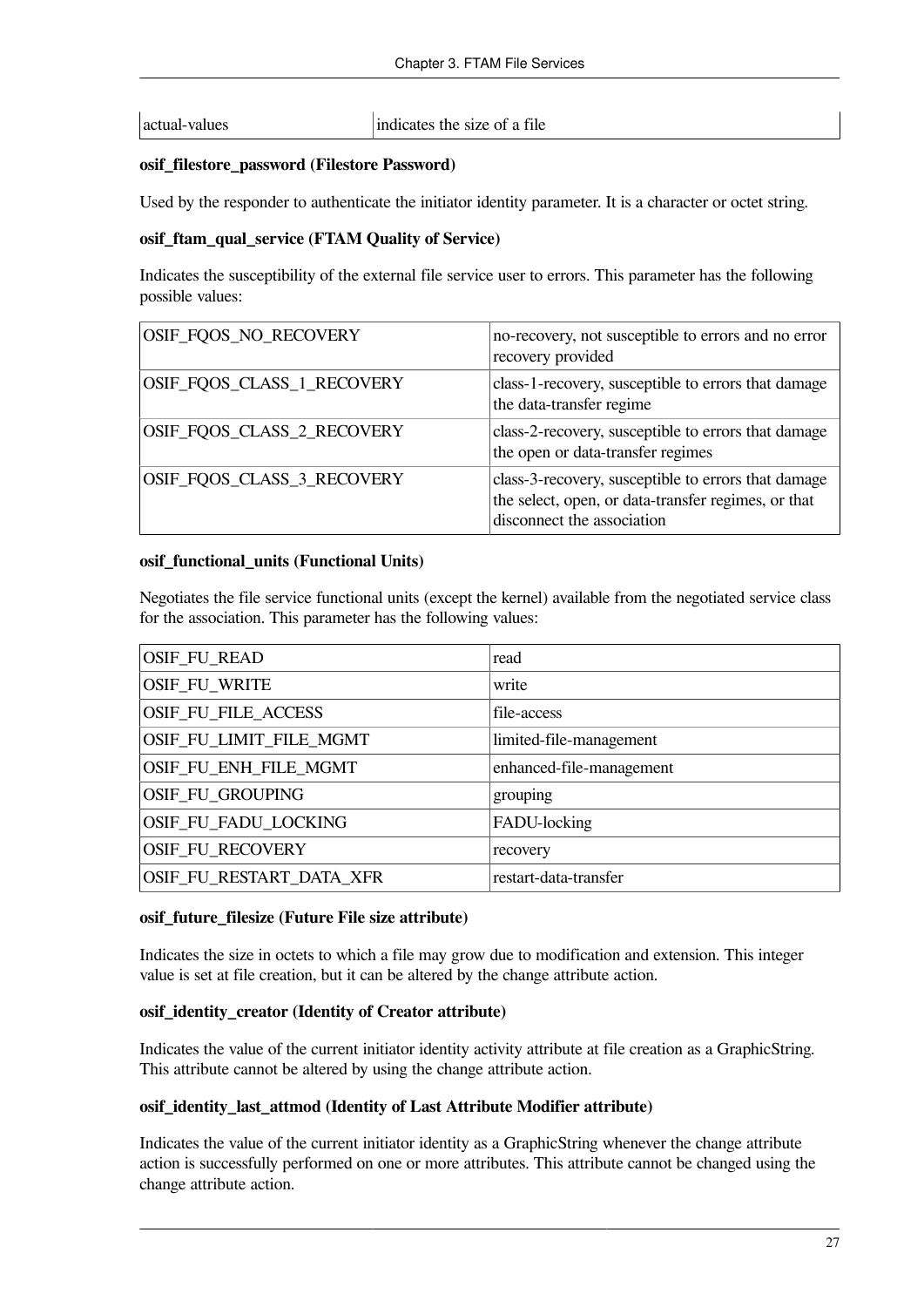#### **osif\_identity\_last\_modify (Identity of Last Modifier attribute)**

Indicates the value of the current initiator identity activity attribute as a GraphicString whenever the file has been opened for modification or extension and is closed. This attribute cannot be altered by using the change attribute action.

#### **osif\_identity\_last\_reader (Identity of Last Reader attribute)**

Indicates the value of the current initiator identity activity attribute as a GraphicString whenever the file has been opened for reading and is closed. This attribute cannot be altered using the change attribute action.

#### **osif\_implementation\_information (Implementation Information)**

Needed only if you want to distinguish versions of implementations on different equipment.

#### **osif\_initiator\_identity (Initiator Identity)**

Identifies the calling user as a GraphicString.

#### **osif\_legal\_qualification (Legal Qualification attribute)**

Indicates if the legal qualification for the security attribute group is available. This parameter appears only in response PDUs and has the following possible values:

| no-value-available | indicates that no value is available for this attribute by setting the<br>type field to OSIF_UC_NULL. |
|--------------------|-------------------------------------------------------------------------------------------------------|
| actual-values      | indicates a value for the legal qualification attribute.                                              |

#### **osif\_local\_p\_addrs (Local Address (host system))**

The structure containing the application entity addresses (AP-title and AE-qualifier), presentation selector, session selector, transport selector, and up to five network service access points and transport options (template and provider).

#### **osif\_peer\_p\_addrs (Target Address (system accepting the connection))**

The structure containing the application entity addresses (AP-title and AE-qualifier), presentation selector, session selector, transport selector, and up to five network service access points and transport options (template and provider).

#### **osif\_override (Override)**

Defines the action to take if the named file already exists according to one of the following values:

| <b>OSIF OVR CREATE FAILURE</b>     | create-failure                        |
|------------------------------------|---------------------------------------|
| OSIF_OVR_SELECT_OLD_FILE           | select-old-file                       |
| OSIF_OVR_DEL_CRE_OLD_ATTRIB        | delete-and-create-with-old-attributes |
| <b>OSIF OVR DEL CRE NEW ATTRIB</b> | delete-and-create-with-new-attributes |

#### **osif\_permitted\_actions (Permitted Actions attribute)**

Optional parameter that indicates the available actions and FADU identity groups with the following values: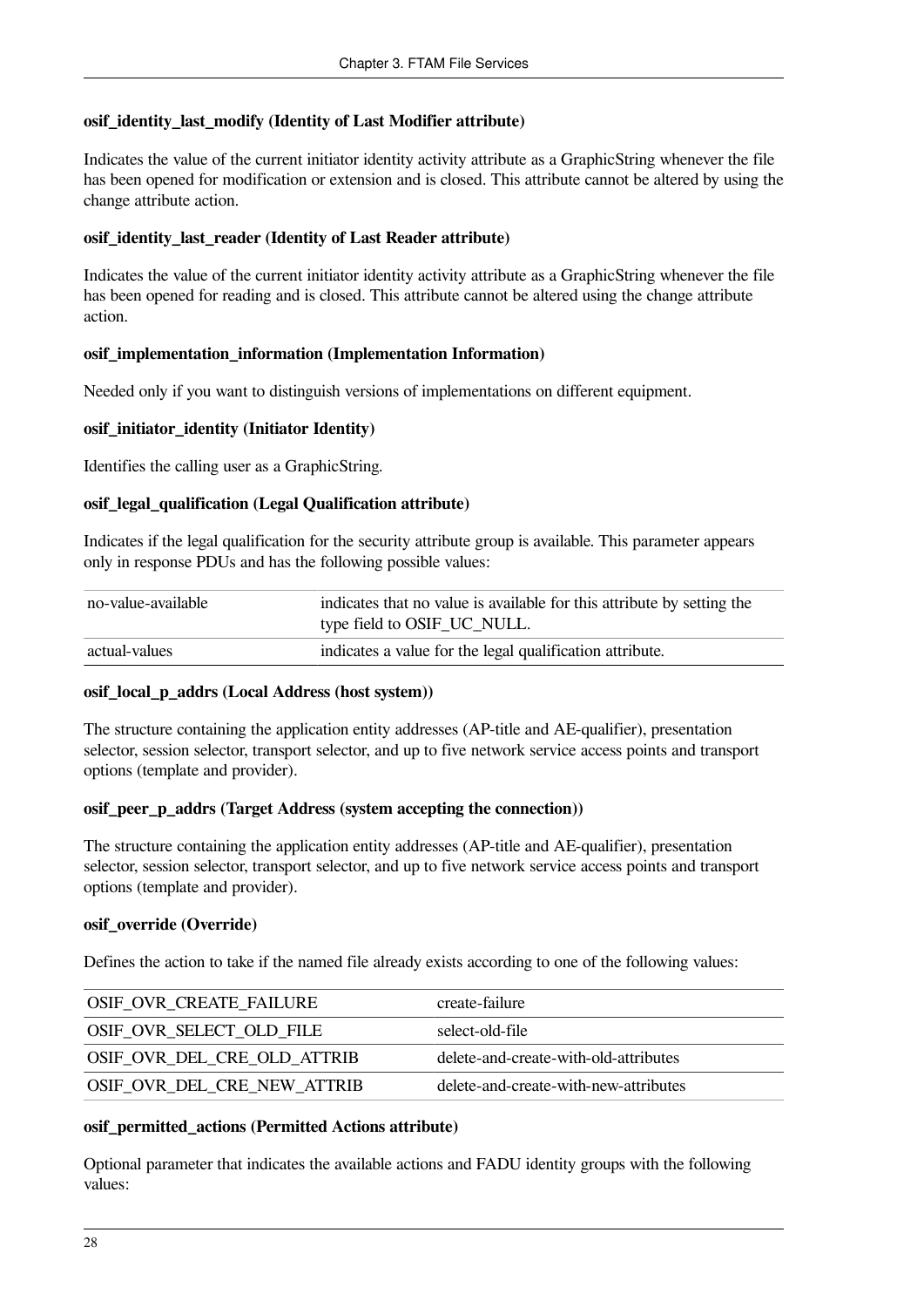| <b>OSIF_PA_READ</b>       | read              |
|---------------------------|-------------------|
| OSIF_PA_INSERT            | insert            |
| <b>OSIF PA REPLACE</b>    | replace           |
| <b>OSIF PA EXTEND</b>     | extend            |
| <b>OSIF PA ERASE</b>      | erase             |
| OSIF PA READ ATTRIBUTE    | read-attribute    |
| OSIF PA CHANGE ATTRIBUTE  | change-attribute  |
| OSIF PA DELETE FILE       | delete-file       |
| OSIF_PA_TRAVERSAL         | traversal         |
| OSIF_PA_REVERSE_TRAVERSAL | reverse-traversal |
| OSIF PA RANDOM ORDER      | random-order      |

#### **osif\_pres\_ctx\_mgmt (Presentation Context Management)**

Indicates whether the context management functional unit is used during the FTAM open and recovery procedures as a Boolean value.

#### **osif\_processing\_mode (Processing Mode)**

Establishes a subset of the valid actions negotiated in the select regime for use within the open regime being established. It indicates the valid actions performed as a result of access control and bulk data transfer requests and determines the filestore actions that the responding entity can perform. The possible values are:

| <b>OSIF PM READ</b>    | read    |
|------------------------|---------|
| <b>OSIF PM INSERT</b>  | insert  |
| <b>OSIF PM REPLACE</b> | replace |
| <b>OSIF PM EXTEND</b>  | extend  |
| <b>OSIF PM ERASE</b>   | erase   |

#### **osif\_prot\_error\_count (Protocol Error Count)**

Indicates the number of returned errors. See [Chapter](#page-52-0) 5 for more information.

#### **osif\_protocol\_error**

Contains a list of layer-specific errors. See [Chapter](#page-52-0) 5 for more information.

#### **osif\_protocol\_id (Protocol Version)**

Indicates the protocol version. This parameter has a default value of version-1.

#### **osif\_recovery\_mode (Recovery Mode)**

Indicates the error recovery facilities available during the current open regime and the points at which data transfer can resume according to one of the following values:

| $ 0\>$ | none                 |
|--------|----------------------|
|        | $ $ at-start-of-file |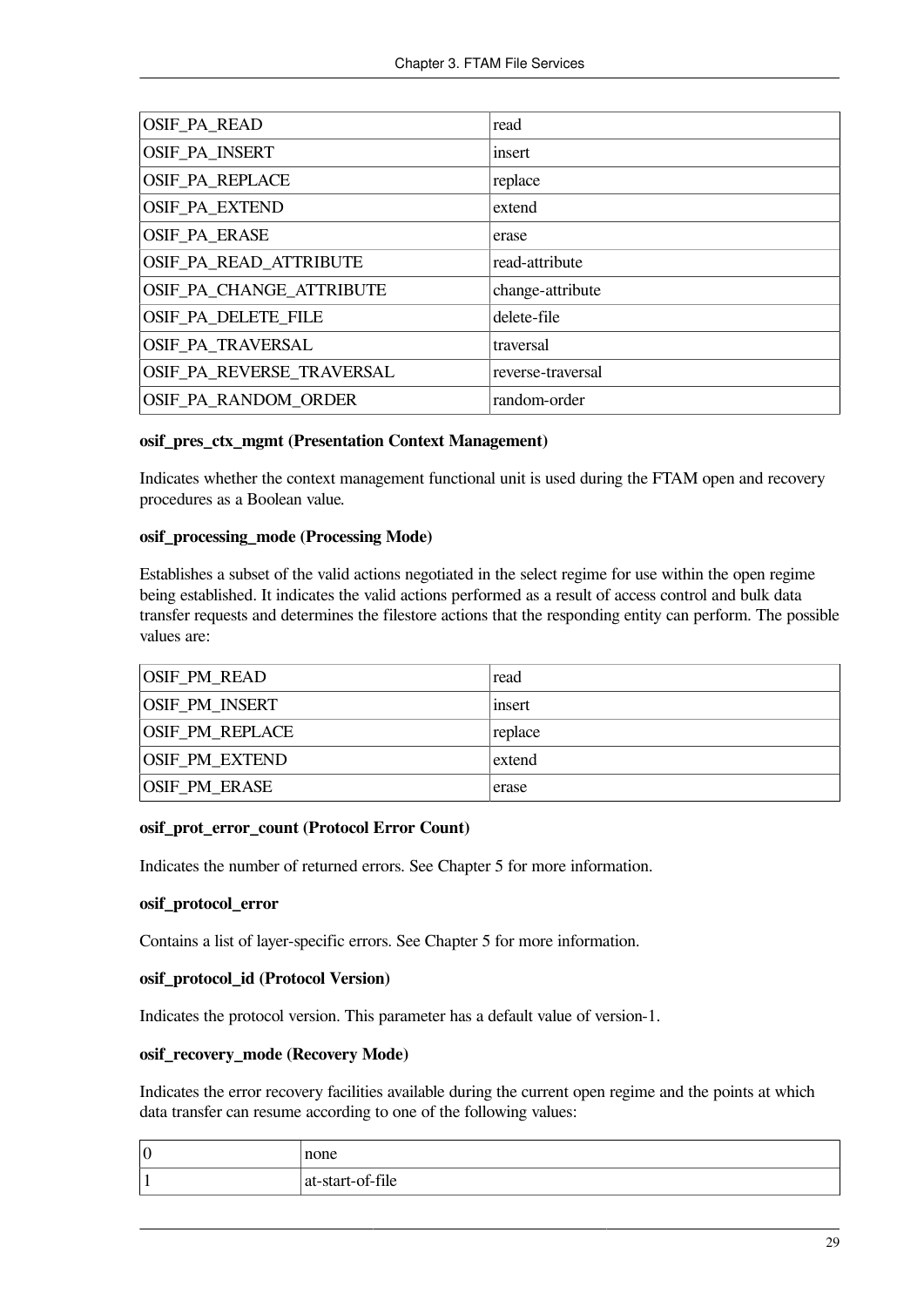#### 2 at-any-active-checkpoint

#### **osif\_requested\_access (Requested Access)**

Indicates the actions performed when a file is selected or recovered according to the following values:

| <b>OSIF_AR_READ</b>      | read             |
|--------------------------|------------------|
| OSIF_AR_INSERT           | insert           |
| <b>OSIF_AR_REPLACE</b>   | replace          |
| <b>OSIF_AR_EXTEND</b>    | extend           |
| <b>OSIF_AR_ERASE</b>     | erase            |
| OSIF AR READ ATTRIBUTE   | read-attribute   |
| OSIF AR CHANGE ATTRIBUTE | change-attribute |
| OSIF AR DELETE FILE      | delete-file      |
|                          |                  |

#### **osif\_returned\_buffer**

Is a pointer to osif\_buffer\_list structure. Buffers are returned to the user through this value. A null value can be returned. See [Section](#page-9-2) 1.5 for more information.

#### **osif\_scratchpad**

Used by  $\circ$  sifpb to manipulate data. See [Section](#page-38-1) 4.1 for more information.

#### **osif\_service\_class (Service Class)**

Indicates the capability of the initiator. This parameter has the following possible values:

| OSIF_CLASS_UNCONST     | unconstrained-class           |
|------------------------|-------------------------------|
| <b>OSIF CLASS MGMT</b> | management-class              |
| <b>OSIF CLASS XFR</b>  | transfer-class                |
| OSIF_CLASS_XFR_MGMT    | transfer-and-management-class |
| OSIF_CLASS_ACCESS      | access-class                  |

#### **osif\_state\_result (State Result)**

Indicates the result of state changes. This parameter has the following values:

| OSIF<br><b>SUCCESS</b><br>SR        | success         |
|-------------------------------------|-----------------|
| OSIF<br><b>FAILURE</b><br><b>SR</b> | 0.11<br>failure |

#### **osif\_storage\_account (Storage Account attribute)**

Identifies the accountable authority responsible for accumulated file storage charges as a GraphicString.

#### **osif\_threshold (Threshold)**

Specifies the number of primitives within a group that are analyzed without failing before any part of the group can succeed.

#### **osif\_userdata**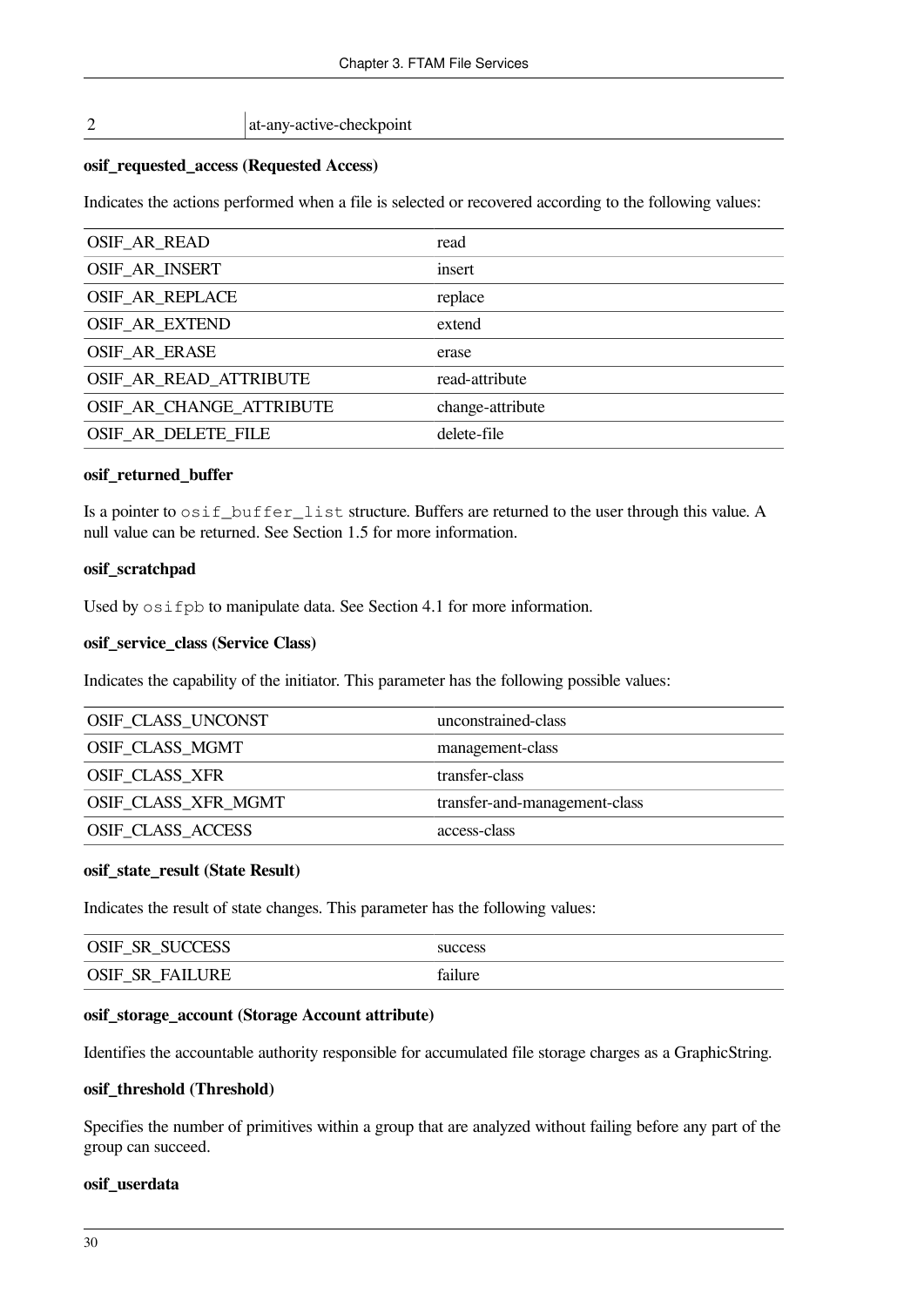Describes the buffer containing the F-DATA as a string descriptor.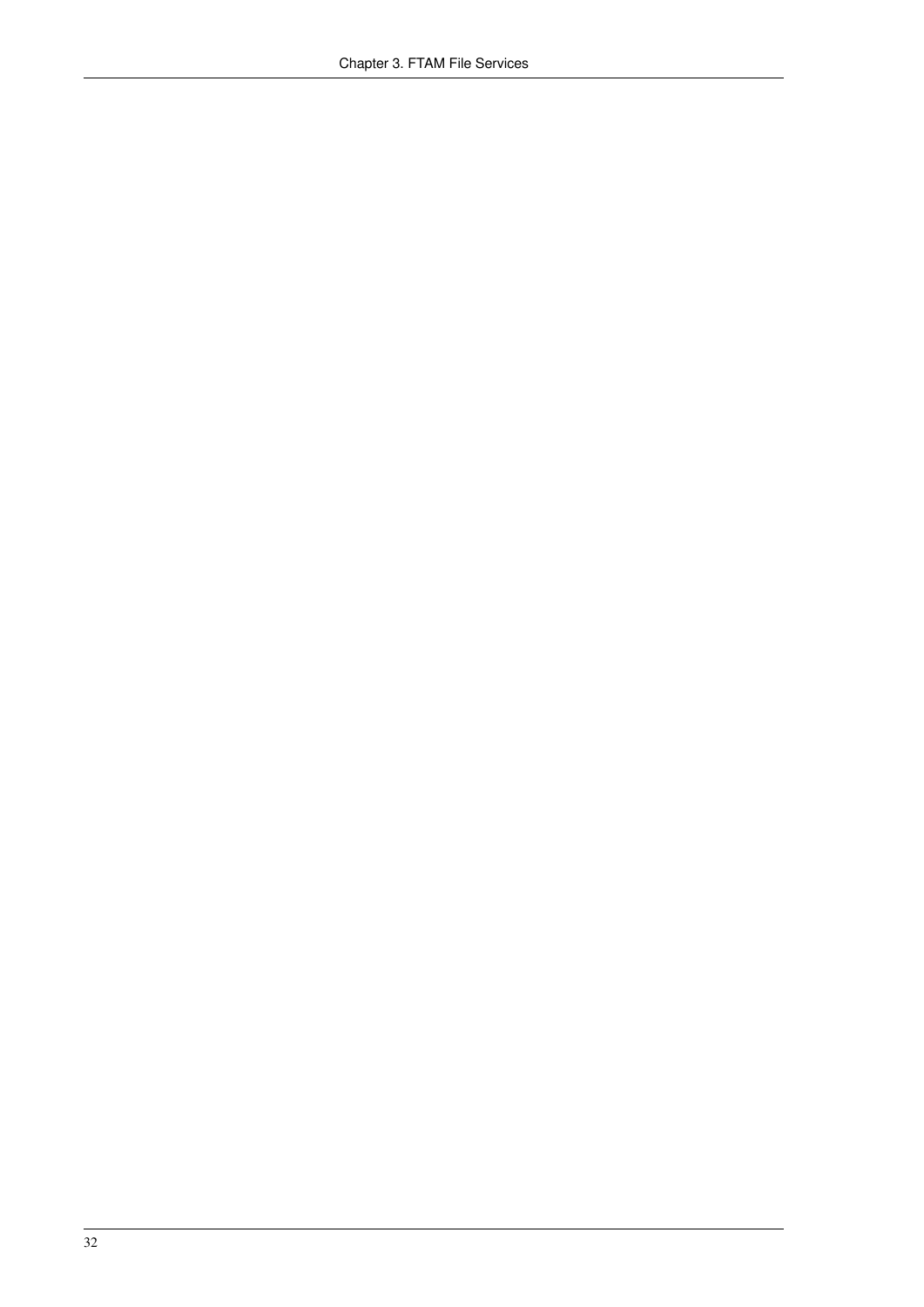# **Chapter 4. Data Structures**

The data structures described in this chapter allow the FTAM API to enter and receive FTAM parameters from the FTAM protocol machine. You will find that within the structures, ASN.1 sequences and sets are implemented as linked lists.

## <span id="page-38-0"></span>**4.1. FTAM Parameter Block**

The  $\circ$ sifpb structure is the main data structure of the FTAM API. This structure contains a parameter for each parameter in any of the FTAM primitives. The FTAM primitives are distinguished by the osif block type parameter. The set of valid block types are:

| <b>Function Code</b>    | <b>FTAM Service Primitive</b>                                          |
|-------------------------|------------------------------------------------------------------------|
| OSIF_PBDEF_P_ABORT      | F-P-ABORT                                                              |
| OSIF_PBDEF_U_ABORT      | <b>F-U-ABORT</b>                                                       |
| OSIF_PBDEF_BG_REQ       | F-BEGIN-GROUP-request, F-BEGIN-GROUP-<br>indication                    |
| OSIF_PBDEF_BG_RSP       | F-BEGIN-GROUP-response, F-BEGIN-GROUP-<br>confirm                      |
| OSIF_PBDEF_CHAT_REQ     | F-CHANGE-ATTRIBUTES-request, F-CHANGE-<br><b>ATTRIBUTES-indication</b> |
| OSIF_PBDEF_CHAT_RSP     | F-CHANGE-ATTRIBUTES-response, F-<br><b>CHANGE-ATTRIBUTES-confirm</b>   |
| OSIF_PBDEF_CRE_REQ      | F-CREATE-request, F-CREATE-indication                                  |
| OSIF_PBDEF_CRE_RSP      | F-CREATE-response, F-CREATE-confirm                                    |
| OSIF_PBDEF_CLOSE_REQ    | F-CLOSE-request, F-CLOSE-indication                                    |
| OSIF_PBDEF_CLOSE_RSP    | F-CLOSE-response, F-CLOSE-confirm                                      |
| OSIF_PBDEF_DATA_REQ     | F-DATA-request, F-DATA-indication                                      |
| OSIF_PBDEF_DATA_END_REQ | F-DATA-END-request, F-DATA-END-indication                              |
| OSIF_PBDEF_DELETE_REQ   | F-DELETE-request, F-DELETE-indication                                  |
| OSIF_PBDEF_DELETE_RSP   | F-DELETE-response, F-DELETE-confirm                                    |
| OSIF_PBDEF_DESELECT_REQ | F-DESELECT-request, F-DESELECT-indication                              |
| OSIF_PBDEF_DESELECT_RSP | F-DESELECT-response, F-DESELECT-confirm                                |
| OSIF_PBDEF_EG_REQ       | F-END-GROUP-request, F-END-GROUP-<br>indication                        |
| OSIF_PBDEF_INIT_REQ     | F-INITIALIZE-request, F-INITIALIZE-indication                          |
| OSIF_PBDEF_INIT_RSP     | F-INITIALIZE-response, F-INITIALIZE-confirm                            |
| OSIF_PBDEF_NODE_DE_REQ  | Node descriptor data element                                           |
| OSIF_PBDEF_OPEN_REQ     | F-OPEN-request, F-OPEN-indication                                      |
| OSIF_PBDEF_OPEN_RSP     | F-OPEN-response, F-OPEN-confirm                                        |
| OSIF_PBDEF_RAT_REQ      | F-READ-ATTRIBUTES-request, F-READ-<br><b>ATTRIBUTES-indication</b>     |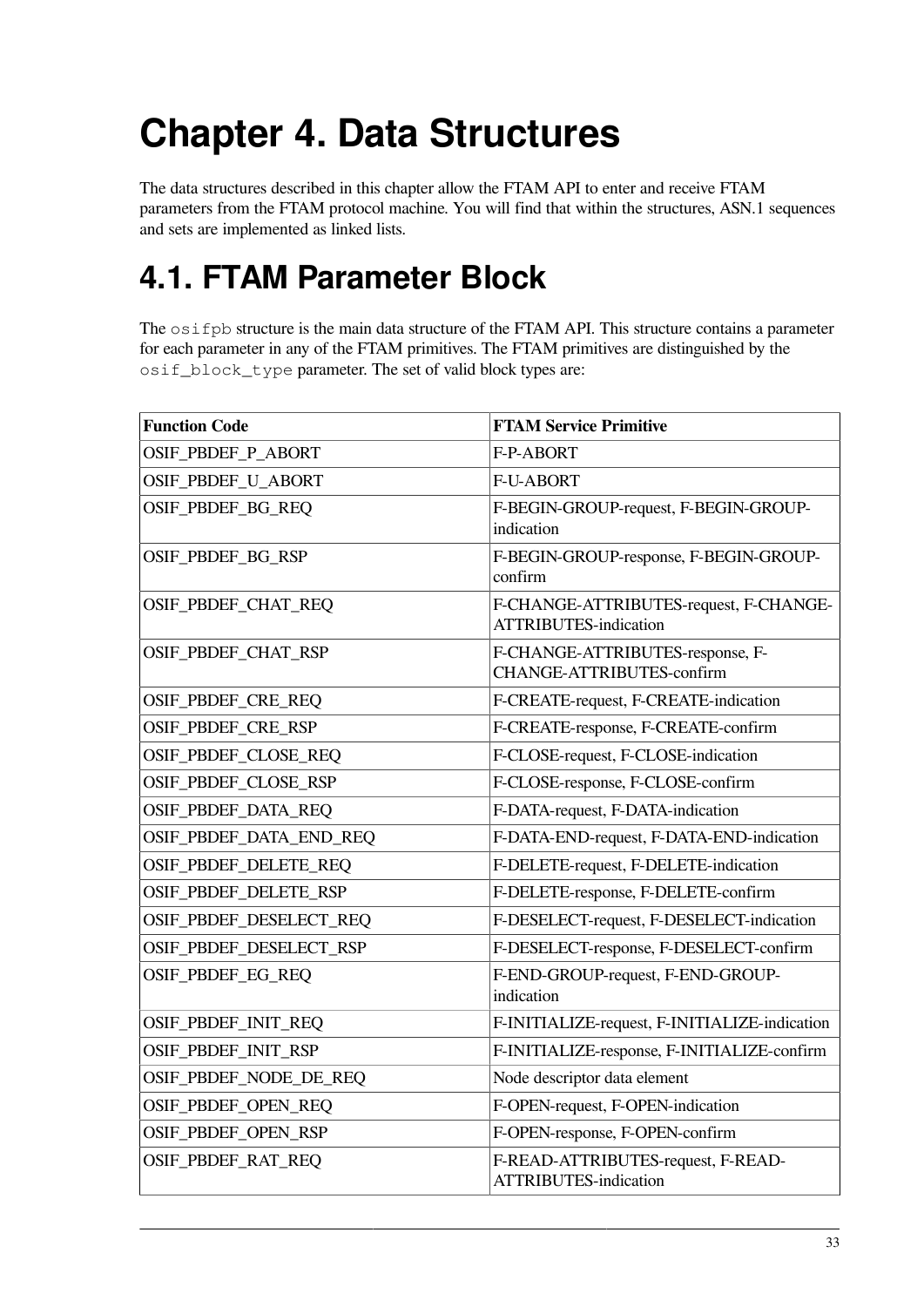| <b>Function Code</b>        | <b>FTAM Service Primitive</b>                                    |
|-----------------------------|------------------------------------------------------------------|
| OSIF_PBDEF_RAT_RSP          | F-READ-ATTRIBUTES-response, F-READ-<br><b>ATTRIBUTES-confirm</b> |
| OSIF_PBDEF_READ_REQ         | F-READ-request, F-READ-indication                                |
| OSIF_PBDEF_SEL_REQ          | F-SELECT-request, F-SELECT-indication                            |
| OSIF_PBDEF_SEL_RSP          | F-SELECT-response, F-SELECT-confirm                              |
| OSIF_PBDEF_TERM_REQ         | F-TERMINATE-request, F-TERMINATE-<br>indication                  |
| OSIF_PBDEF_TERM_RSP         | F-TERMINATE-response, F-TERMINATE-<br>confirm                    |
| OSIF_PBDEF_TRANSFER_END_REQ | F-TRANSFER-END-request, F-TRANSFER-<br><b>END-indication</b>     |
| OSIF_PBDEF_TRANSFER_END_RSP | F-TRANSFER-END-response, F-TRANSFER-<br>END-confirm              |
| OSIF_PBDEF_WRITE_REQ        | F-WRITE-request, F-WRITE-indication                              |
| OSIF_PBDEF_CANCEL_REQ       | F-CANCEL-request, F-CANCEL-indication                            |
| OSIF_PBDEF_CANCEL_RSP       | F-CANCEL-response, F-CANCEL-confirm                              |
| OSIF_PBDEF_LOCATE_REQ       | F-LOCATE-request, F-LOCATE-indication                            |
| OSIF_PBDEF_LOCATE_RSP       | F-LOCATE-response, F-LOCATE-confirm                              |
| OSIF_PBDEF_ERASE_REQ        | F-ERASE-request, F-ERASE-indication                              |
| OSIF_PBDEF_ERASE_RSP        | F-ERASE-response, F-ERASE-confirm                                |

The use of the parameters is dependent on the FTAM primitive type. Any parameters that are not within the scope of the specific FTAM primitive type are ignored by the FTAM API. The relationship between the FTAM primitives and the parameters is shown in [Table](#page-23-0) 3.1.

The  $\circ$ sifpb structure has two parts — one for specific parameters and one for variable data. The osif\_scratchpaddescriptor is used to distinguish these parts.

For specific parameters, usage of the scratch pad for request and response primitives is a local issue for the FTAM API user. The allocated data can be passed to the FTAM API locally through static or dynamic means or the data can be referenced by the  $\circ$ sifpb descriptors and stored in the scratch pad.

For variable data, the usage of the scratch pad for indication and response primitives is different. The scratch pad is filled in by the FTAM API and the underlying FTAM protocol machine. As a result, the  $\sigma$ sifpb structures may point into the buffer supplied by the  $\sigma$ sif qive buffercall or they may point to the scratch pad. The buffers from the  $\circ$ sif<sub>que</sub> buffer call are returned to the FTAM API user in the osif\_returned\_buffer descriptor.

The following  $\circ$ sifpb structure includes all the parameters that can be used by the FTAM API.

```
struct osifpb {
   unsigned int 0 osif_block_type; /* block identifier */
   unsigned int \qquad \qquad osif_block_size; /* size of the block */
    struct osif_buffer_list *osif_returned_buffer;
   struct osif_prot_err osif_protocol_error;
   int \qquad \qquad osif_prot_error_count;
    struct osif_faduac osif_access_context;
```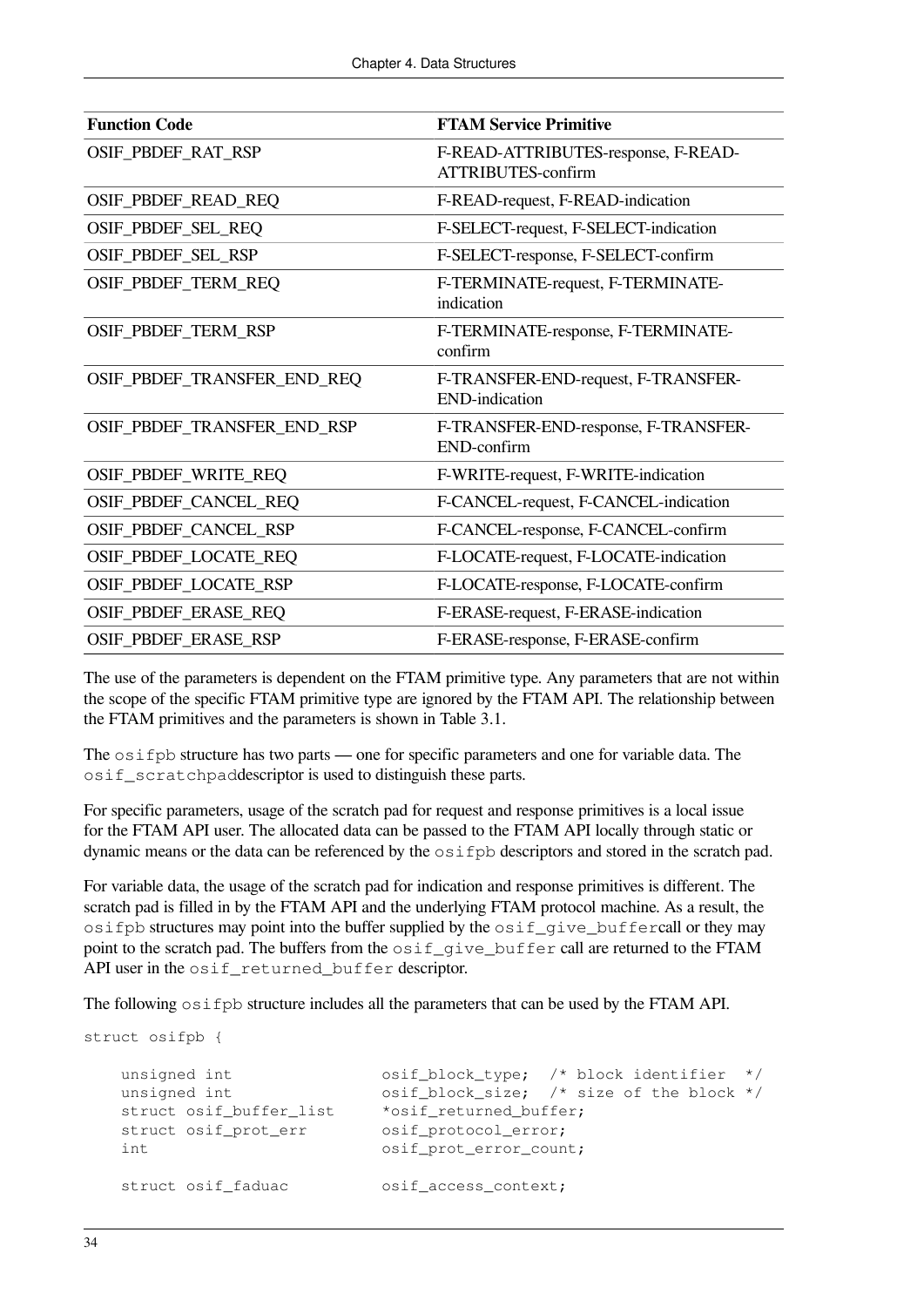struct osif\_access\_ctl osif\_access\_control; struct osif\_apwd osif\_access\_passwords; struct osif\_sdesc osif\_account; struct osif\_bdesc osif\_action\_result; struct osif\_bdesc osif\_activity\_ident; struct osif sdesc osif application context; struct osif\_sdesc osif\_arc\_length; struct osif\_bdesc osif\_attribute\_groups; osif\_attribute\_names; struct osif\_bdesc osif\_attribute\_names<br>struct osif\_bdesc osif\_character\_sets; struct osif\_charging\_pb \*osif\_charging; struct osif\_bdesc osif\_checkpoint\_window; struct osif\_cc osif\_concurrency\_control; struct osif\_ct osif\_contents\_type; struct osif\_ctl \*osif\_contents\_type\_list; struct osif\_sdesc osif\_create\_password; struct osif\_sdesc osif\_date\_time\_creation; struct osif\_sdesc osif\_date\_time\_last\_attmod; struct osif\_sdesc osif\_date\_time\_last\_modif; struct osif sdesc osif date time last read; struct osif\_sdesc osif\_delete\_password; struct osif\_access\_ctl osif\_delete\_values; struct osif\_sdesc osif\_define\_context; struct osif\_diagnostics\_pb \*osif\_diagnostic; struct osif\_sdesc osif\_encryption\_name; struct osif\_faduid osif\_fadu; struct osif bdesc osif fadu lock; struct osif sdesc osif fadu locking; struct osif\_bdesc osif\_fadu\_operation; struct osif\_fn \*osif\_filename; struct osif bdesc osif\_filesize; struct osif bdesc osif file availability; struct osif\_sdesc osif\_filestore\_password; struct osif sdesc osif ftam coded; struct osif bdesc osif ftam qual service; struct osif\_bdesc osif\_functional\_units; struct osif bdesc osif future filesize: struct osif sdesc osif initiator identity; struct osif sdesc osif identity creator; struct osif\_sdesc osif\_identity\_last\_attmod; struct osif sdesc osif identity last modify; struct osif sdesc osif identity last reader; struct osif\_sdesc osif\_implementation\_information; struct osif access ctl osif insert values; struct osif sdesc osif legal qualification; struct osif\_ae\_entry osif\_local\_p\_addrs; struct osif bdesc osif override; struct osif\_ae\_entry osif\_peer\_p\_addrs; struct osif bdesc osif permitted actions; struct osif bdesc osif pres ctx mgmt; struct osif bdesc osif processing mode; struct osif\_sdesc osif\_protocol\_id; struct osif\_sdesc osif\_remove\_context; struct osif\_bdesc osif\_requested\_access; struct osif\_bdesc osif\_recovery\_mode; struct osif bdesc osif service class; struct osif\_bdesc osif\_session\_version; struct osif\_bdesc osif\_state\_result;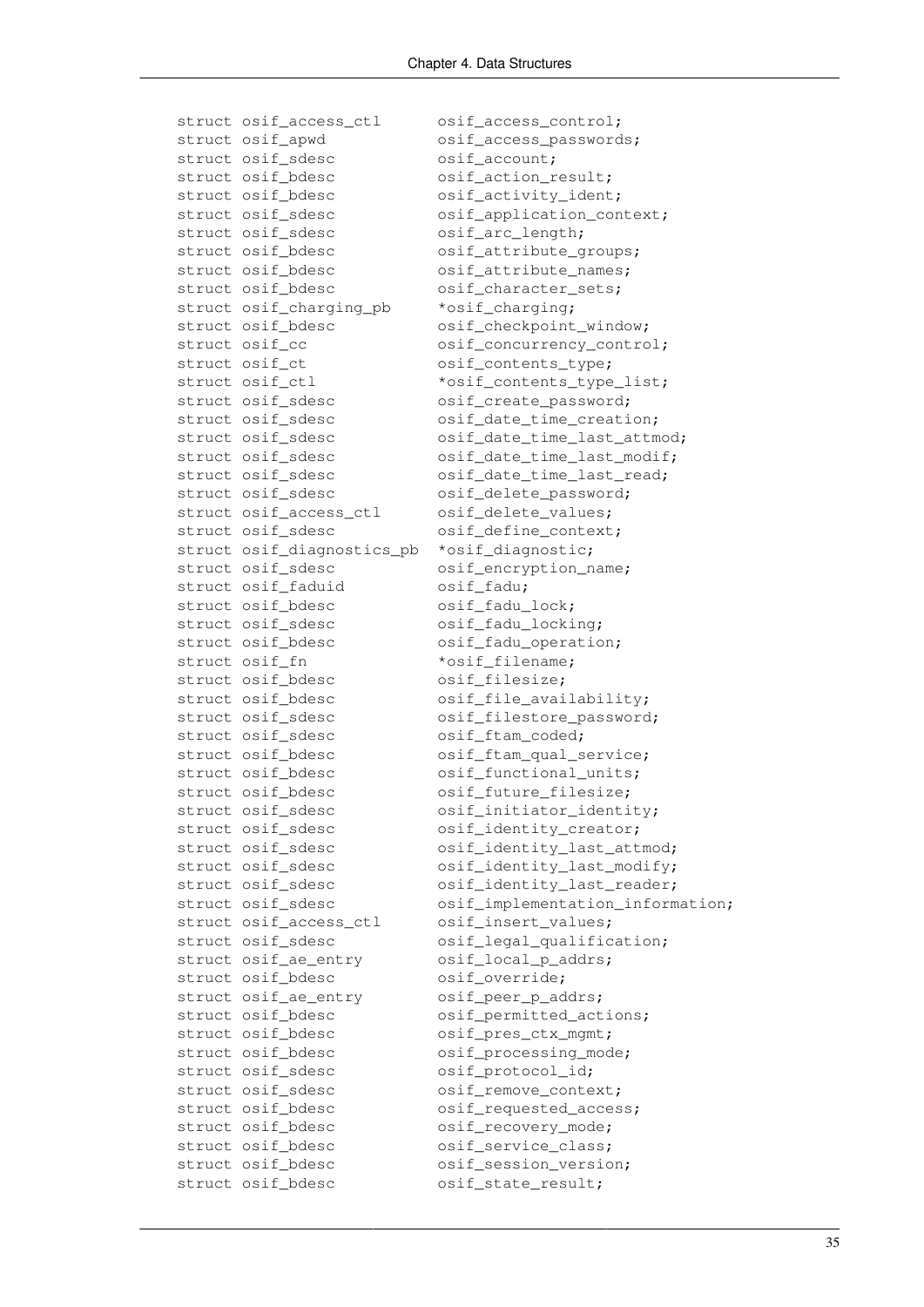```
struct osif_sdesc osif_storage_account;
   struct osif_bdesc osif_threshold;
   struct osif_sdesc osif_user_coded;
   struct osif_sdesc osif_userdata; /* User data used to */
    int osif_reserved; /* Reserved for alignment */
   unsigned char osif\_scratchpad[ SCRATCHPAD_SIZE ];
};
```
More information on the descriptors and their associated parameters is found in [Section](#page-23-1) 3.2 and [Section](#page-27-0) 3.4.

## **4.2. String Descriptor Specification**

String parameters can be either character, bit, or octet strings. The following  $\sigma$ sif\_sdesc structure is used to specify the string descriptor.

```
struct osif_sdesc {
unsigned char *address;
unsigned short length;
unsigned char type;
unsigned char class;
};
```
Field descriptions:

| address | A pointer to the specified string.                                                                 |
|---------|----------------------------------------------------------------------------------------------------|
| length  | The length of the specified string.                                                                |
| type    | Defines the type of the string. For example, OSIF_UC_GRAPHIC<br>or OSIF_UC_OCTET.                  |
| class   | Defines the class of the string. For internal use only; users do not<br>need to specify any value. |

## **4.3. Binary Descriptor Specification**

Binary parameters are integers. The following  $\sigma$ sif\_bdesc structure is used to specify the binary descriptor.

```
struct osif_bdesc {
unsigned value;
unsigned short length;
unsigned char type;
unsigned char class;
};
```

| value  | The value of the specified integer.                                                                 |
|--------|-----------------------------------------------------------------------------------------------------|
| length | The length of the integer in bytes.                                                                 |
| type   | Defines the type of the integer.                                                                    |
| class  | Defines the class of the integer. For internal use only; users do not<br>need to specify any value. |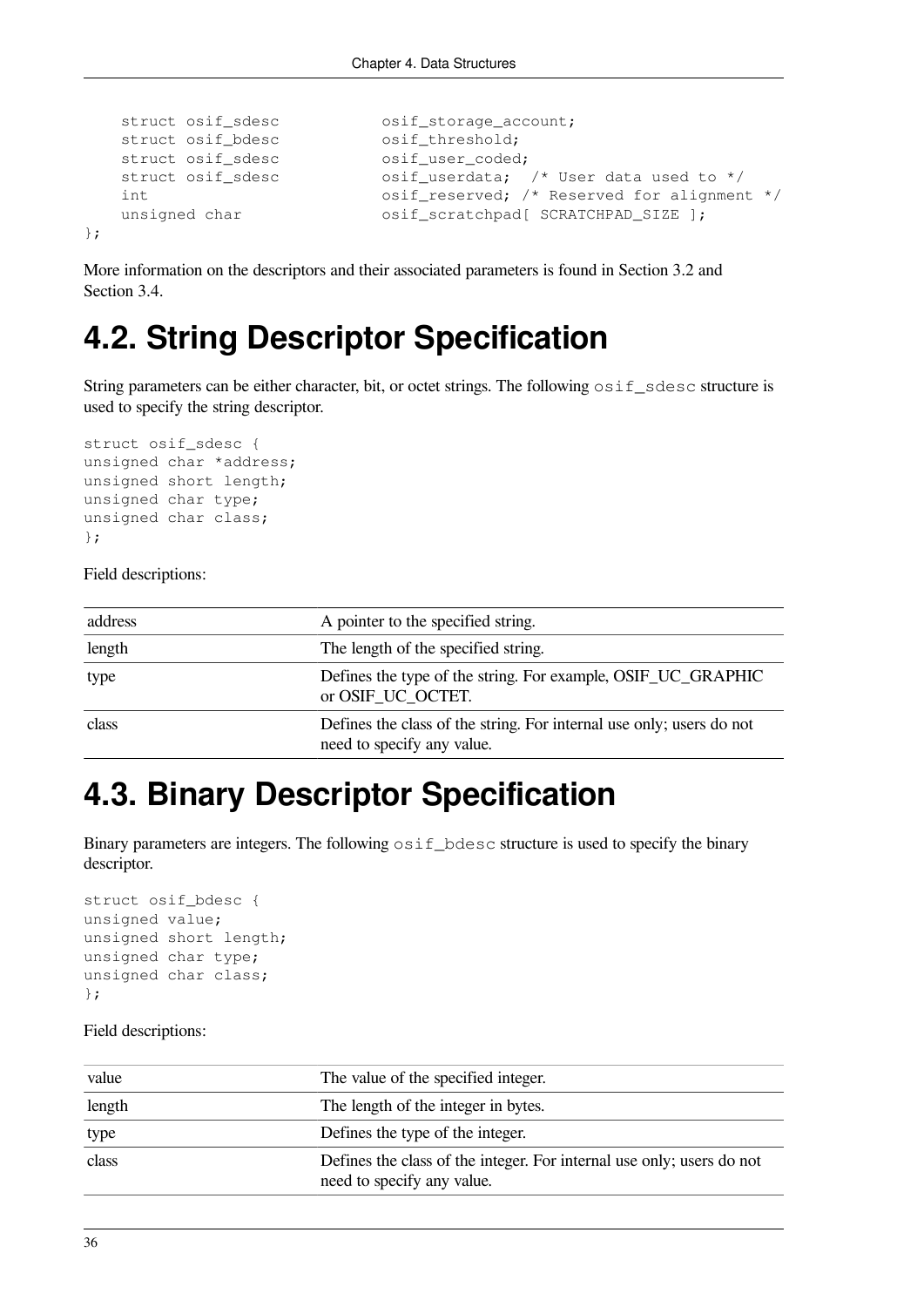## **4.4. File Names**

File names can be specified as a sequence of graphic strings. Most profiles restrict file names to one element. The following  $\circ$ sif\_fnstructure is used to pass a file name to the FTAM protocol machine as a Null terminated linked list.

```
struct osif_fn {
struct osif_fn *next;
struct osif_sdesc filename;
};
```
Field descriptions:

| ∣next    | A pointer to the next filename element.                   |
|----------|-----------------------------------------------------------|
| filename | The osif_sdesc string descriptor describing the filename. |

## **4.5. Diagnostics**

Diagnostics are returned as part of a response primitive. Diagnostics can be passed as a sequence that is a Null terminated linked list. The  $\circ$ sif\_diagnostics\_pb structure follows.

```
struct osif_diagnostics_pb {
struct osif_diagnostics_pb *next
struct osif bdesc diagnostic type;
struct osif_bdesc error_identifier;
struct osif bdesc error observer;
struct osif bdesc error source;
struct osif bdesc suggested delay;
struct osif sdesc further details;
};
```

| next             | A pointer to the next diagnostic in the sequence.                                                                                                                                     |
|------------------|---------------------------------------------------------------------------------------------------------------------------------------------------------------------------------------|
| diagnostic_type  | One of the following values describing the type:                                                                                                                                      |
|                  | OSIF_INFORMATIVE_ERROR — informative                                                                                                                                                  |
|                  | OSIF_TRANSIENT_ERROR - transient                                                                                                                                                      |
|                  | OSIF_PERMANENT_ERROR — permanent                                                                                                                                                      |
| error_identifier | A value describing the error that matches the diagnostic errors<br>found in ISO 8571-3. For your convenience, these values and<br>corresponding information are listed in Appendix B. |
| error_observer   | One of the following values indicating the observer of the error:                                                                                                                     |
|                  | OSIF_INITIATING_USER — initiating file service user                                                                                                                                   |
|                  | OSIF_INITIATING_FPM — initiating file protocol machine                                                                                                                                |
|                  | OSIF_RESPONDING_FPM — the responding file protocol<br>machine                                                                                                                         |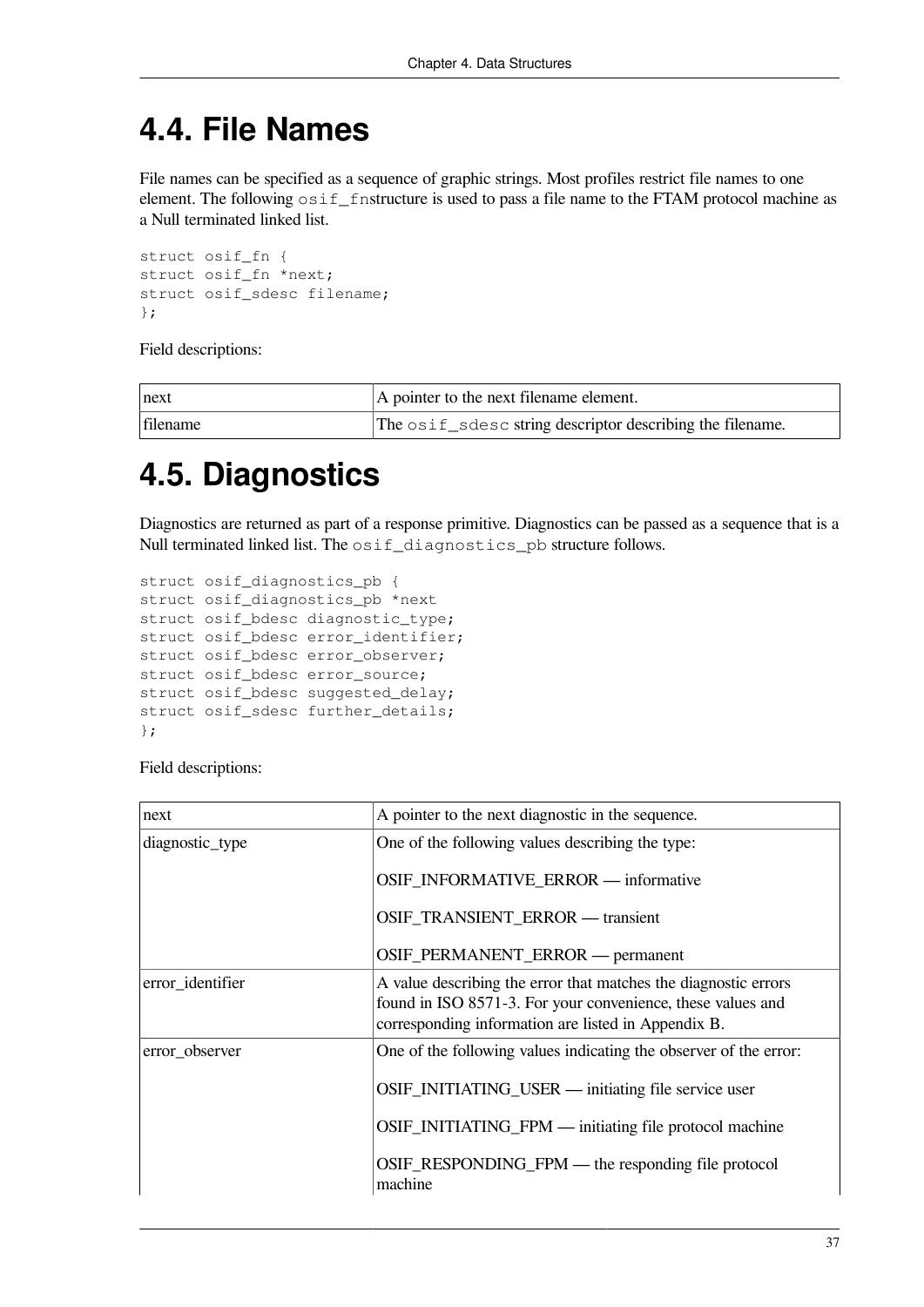|                 | OSIF_RESPONDING_USER — the responding file service user<br>(filestore)                                              |
|-----------------|---------------------------------------------------------------------------------------------------------------------|
| error source    | One of the following values indicating the presumed source of the<br>error.                                         |
|                 | OSIF_NO_CATEGORIZATION — no categorization possible                                                                 |
|                 | OSIF_SUPPORTING_SERVICE — service supporting the file<br>protocol machines                                          |
| suggested_delay | The integer describing the suggested delay.                                                                         |
| further_details | The character string describing any extra information about the error<br>that the implementation wishes to provide. |

## **4.6. Contents Type Lists**

Contents type lists are part of the F-INITIALIZE service primitive. They are Null terminated linked lists of osif\_ctl structures. They describe the abstract syntaxes supported by FTAM implementations and are used for negotiating the abstract syntaxes between cooperating FTAM providers. The contents type list element contains either a document type name or an abstract syntax name. If both are specified in the same  $osif$  ctl structure, then the error OSIF\_BAD\_CNTTYLST is returned.

```
struct osif_ctl {
struct osif_ctl *next
struct osif_sdesc abstract_syntax_name;
struct osif sdesc document name;
};
```
Field descriptions:

| next                 | A pointer to the next contents type list.                 |
|----------------------|-----------------------------------------------------------|
| abstract_syntax_name | The character string describing the abstract syntax name. |
| document name        | The character string describing the document type name.   |

## **4.7. Contents Type Parameter**

The contents type parameter is an optional parameter of the F-CREATE and F-OPEN primitives. The contents type specifies either a document type name with its associated document parameters or an abstract syntax name/constraint set name pair. Do not specify both in the same  $\circ$ sif\_ct structure.

```
struct osif_ct {
struct osif_sdesc abstract_syntax_name;
struct osif_sdesc constraint_set_name;
struct osif_sdesc document_name;
struct osif_dt_subparms document_param;
};
```

| abstract_syntax_name | The character string describing the abstract syntax name. |
|----------------------|-----------------------------------------------------------|
| constraint set name  | The character string describing the constraint set name.  |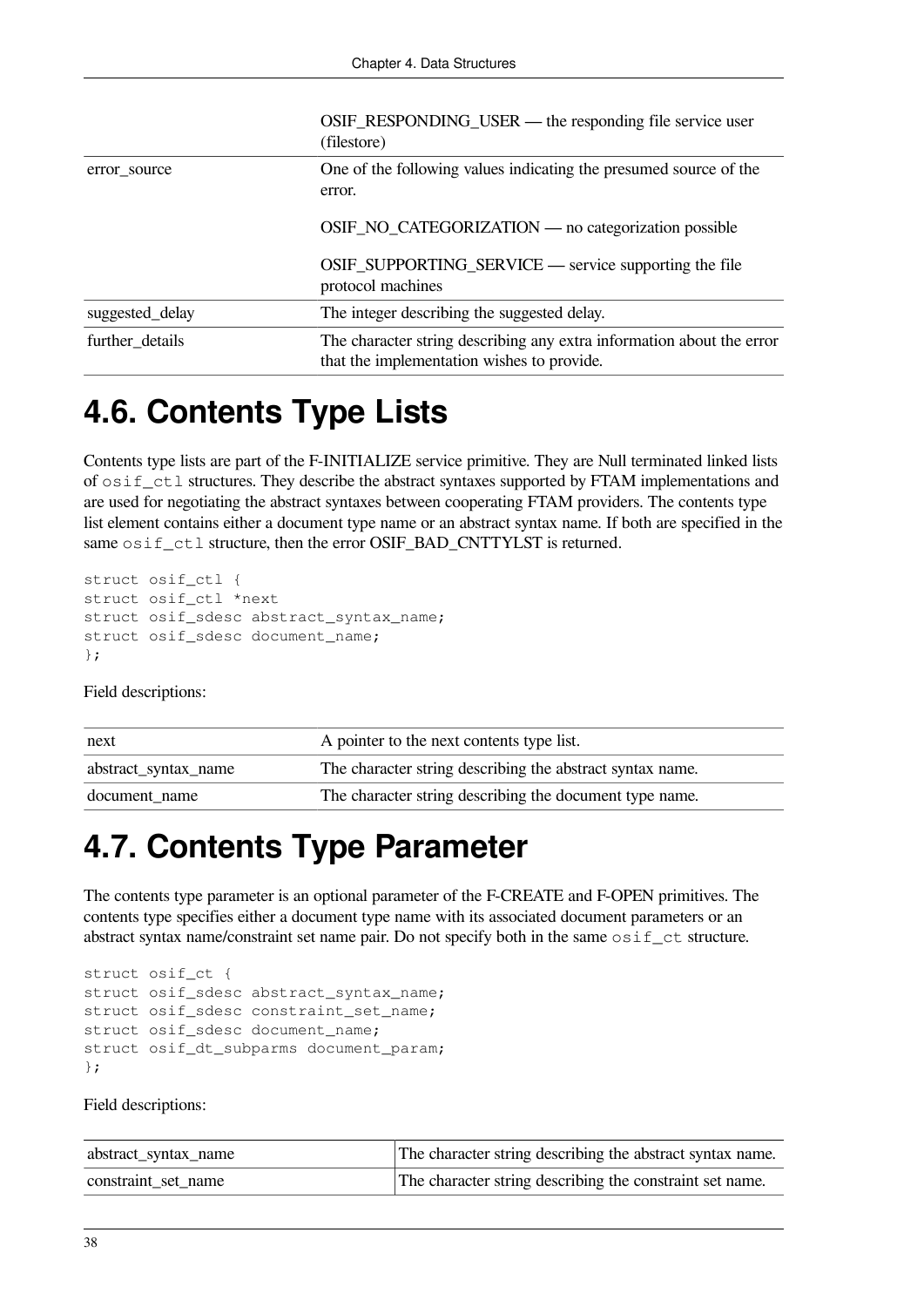| document name  | The character string describing the document type name,<br>for example, FTAM-1 or NBS-9. |
|----------------|------------------------------------------------------------------------------------------|
| document_param | The document type parameters for the specified<br>  document.                            |

## **4.8. Document Type Parameters**

Document type parameters are specified as part of the contents type structure  $\circ$ sif  $ct$ . These parameters are associated with each specification of the document type and describe the contents of the document type.

```
struct osif dt subparms {
struct osif bdesc max string length;
struct osif bdesc string significance;
struct osif bdesc universal class;
struct osif_bdesc attribute_names;
struct osif_bdesc max_record_length;
struct osif_bdesc record_significance;
};
```
Field descriptions:

| max_string_length   | An integer describing the string length.                                      |
|---------------------|-------------------------------------------------------------------------------|
| string_significance | An integer describing the significance of strings.                            |
| universal_class     | An integer describing the type of strings found in the document.              |
| attribute_names     | For specifying an NBS-9 document type.                                        |
| max_record_length   | An integer describing the maximum length of records found in the<br>document. |
| record_significance | An integer describing the significance of records in the document.            |

## **4.9. Application-Entity Entry**

The application-entity entry is included as a parameter of the F-Initialize primitive. Some of the fields of this structure are used for FTAM API Version 3.0 and some are used for FTAM API Version 3.2.

```
struct osif_ae_entry {
struct osif ae addr ae addr:
struct osif_sdesc p_address; /* psap.ssap.tsap. */<br>struct osif_nsap_entry nsap_queue[OSIF_MAX_NSAPS];
                              nsap_queue[OSIF_MAX_NSAPS];
struct osif nsap queue *nsap queue ptr;
struct osif template queue *template queue ptr;
};
```

| ae addr                   | The structure containing the AP-title and AE-qualifier.                                                   |
|---------------------------|-----------------------------------------------------------------------------------------------------------|
| $ p_{\text{--} }$ address | The field containing a character string specifying the psel ssel tsel.<br>address.<br>Field descriptions: |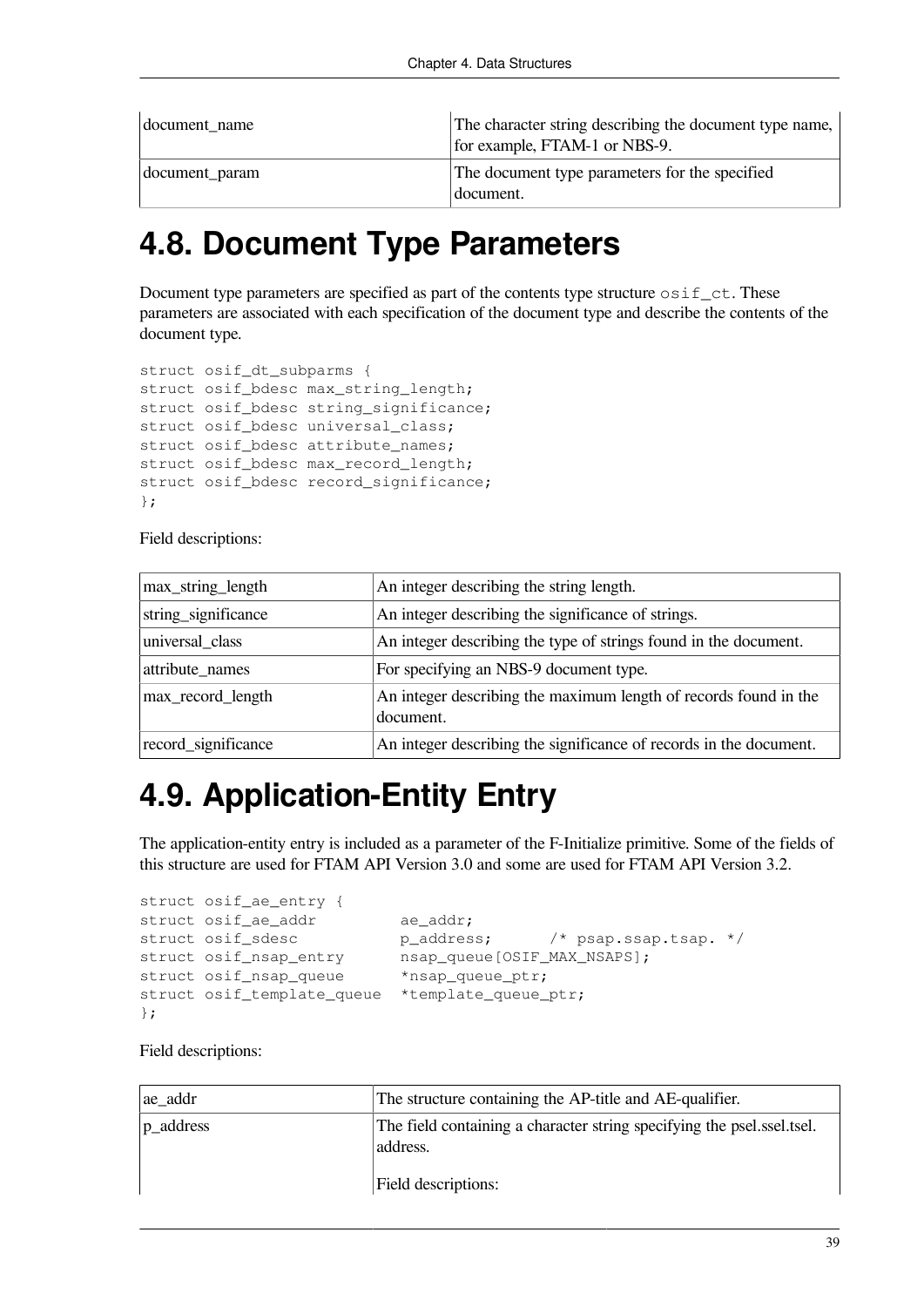|                    | $psel$ — is the presentation selector                                                                                      |
|--------------------|----------------------------------------------------------------------------------------------------------------------------|
|                    | $\text{ssel}$ — is the session selector                                                                                    |
|                    | $\text{tsel}$ — is the transport selector                                                                                  |
| nsap_queue         | The structure containing network selectors and transport options for<br>FTAM API Version 3.0.                              |
| nsap_queue_ptr     | A pointer to a linked list of structures containing network selectors<br>and transport providers for FTAM API Version 3.2. |
| template_queue_ptr | A pointer to a linked list of transport template names for FTAM API<br>Version 3.2.                                        |

## **4.10. Application-Entity Address**

The applications-entity address consists of both an application-entity qualifier and an application-title:

```
struct osif_ae_addr {
struct osif_sdesc ae_qualifier
struct osif_sdesc ap_title;
}:
```
Field descriptions:

| $ ae$ _qualifier      | The character string describing the AE-qualifier.                   |
|-----------------------|---------------------------------------------------------------------|
| $ ap_{\text{title}} $ | The character string describing the AP-title. If integers are being |
|                       | used, this must be a pointer to an integer.                         |

## **4.11. Network Selector and Transport Options Queue (Version 3.0 Only)**

The network selector and transport options queue is defined as follows:

```
struct osif_nsap_entry {
struct osif_sdesc nsap;
struct osif_sdesc template;
struct osif_sdesc provider;
};
```

| nsap     | The network service access point (NSAP). You can define up to five<br>NSAPs and use multihoming to establish a connection. Each time a<br>connection attempt fails, the initiator uses the next NSAP until either<br>a connection is established or no NSAPs remain. |
|----------|----------------------------------------------------------------------------------------------------------------------------------------------------------------------------------------------------------------------------------------------------------------------|
| template | A character string defining which transport template is used. By<br>default, the transport template called "default" is used.                                                                                                                                        |
| provider | A character string specifying either the transport provider called<br>"OSI" (for OSI transport services), or "RFC1006" (for TCP/IP<br>services). By default, the transport provider called "OSI" is used.                                                            |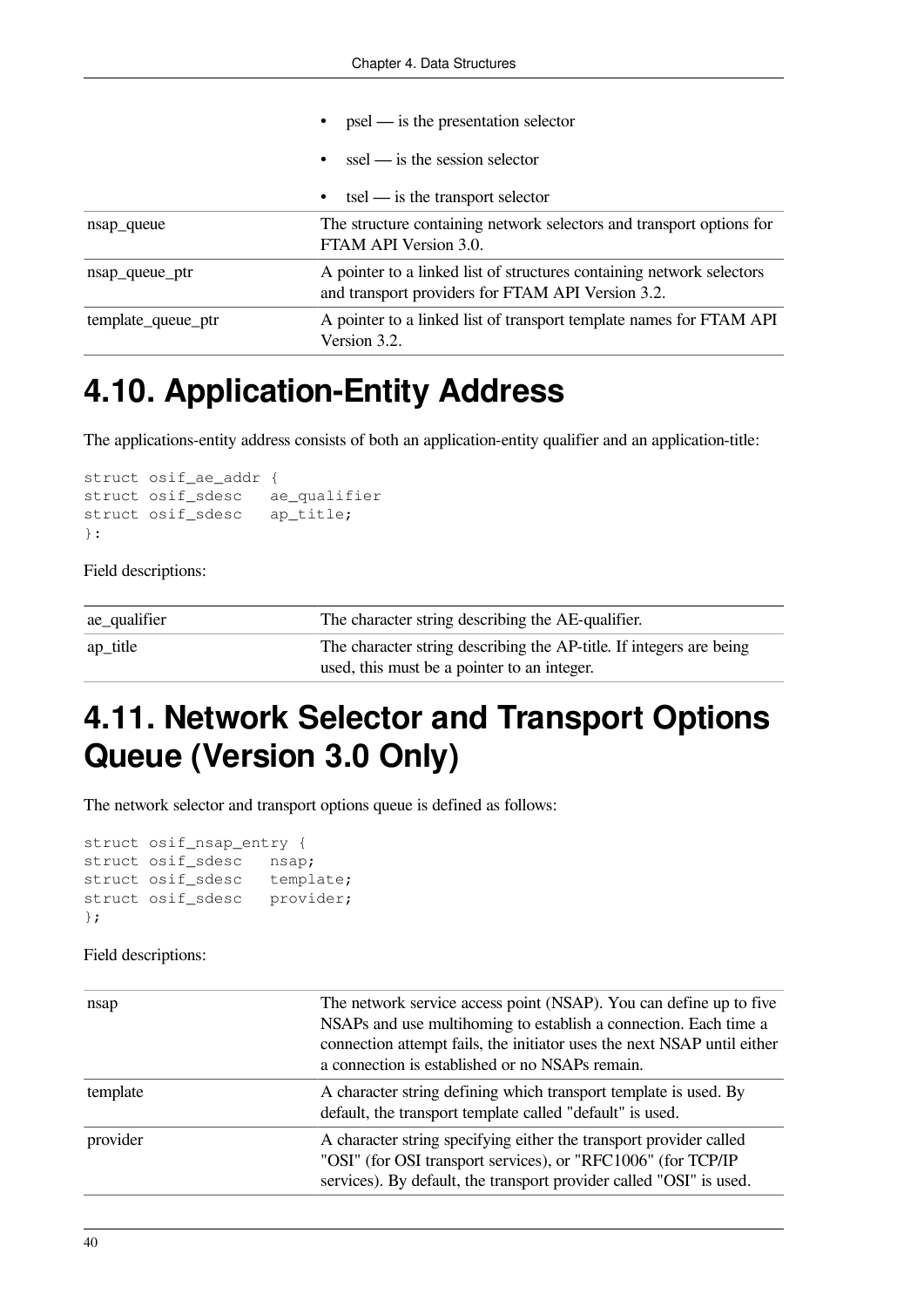## **4.12. Network Selector and Transport Provider Queue (Version 3.2 Only)**

The network selector and transport provider queue is defined as follows:

struct osif\_nsap\_queue { struct osif\_nsap\_queue \*next; struct osif\_sdesc nsap; struct osif\_sdesc provider; struct osif\_bdesc network\_svc; };

Field descriptions:

| next        | A pointer to the next NSAP queue entry.                                                                                                                                                                       |
|-------------|---------------------------------------------------------------------------------------------------------------------------------------------------------------------------------------------------------------|
| nsap        | The network service access point. You can define up to five NSAPs<br>and use multihoming to establish a connection. See Section 1.9.1 for<br>a description of how the NSAPs and transport templates are used. |
| provider    | A character string specifying either the transport provider called<br>"OSI" (for OSI transport services), or "RFC1006" (for TCP/IP<br>services). By default, the transport provider called "OSI" is used.     |
| network_svc | A constant used to indicate whether the NSAP is appropriate<br>for CLNS, CONS, or RFC1006 network service. Valid values<br>are the OSAK constants OSAK_C_CLNS, OSAK_C_CONS, or<br>OSAK_C_RFC1006.             |

## **4.13. Transport Template Queue (Version 3.2 Only)**

The transport template queue is defined as follows:

```
struct osif_template_queue {
struct osif template queue *next;
struct osif sdesc template name:
};
```
Field descriptions:

| next          | A pointer to the next template queue entry.                                                                                                                                                                              |
|---------------|--------------------------------------------------------------------------------------------------------------------------------------------------------------------------------------------------------------------------|
| template_name | A character string defining which transport template is used.<br>By default, the transport template called "default" is used. See<br>Section 1.9 for a description of how the NSAPs and transport<br>templates are used. |

## **4.14. Concurrency Control**

The concurrency control parameter is found in the F-SELECT, F-CREATE, and F-OPEN primitives. It is used by initiators to request locks on actions performed on remote files. The  $\circ$ sif\_cc structure follows.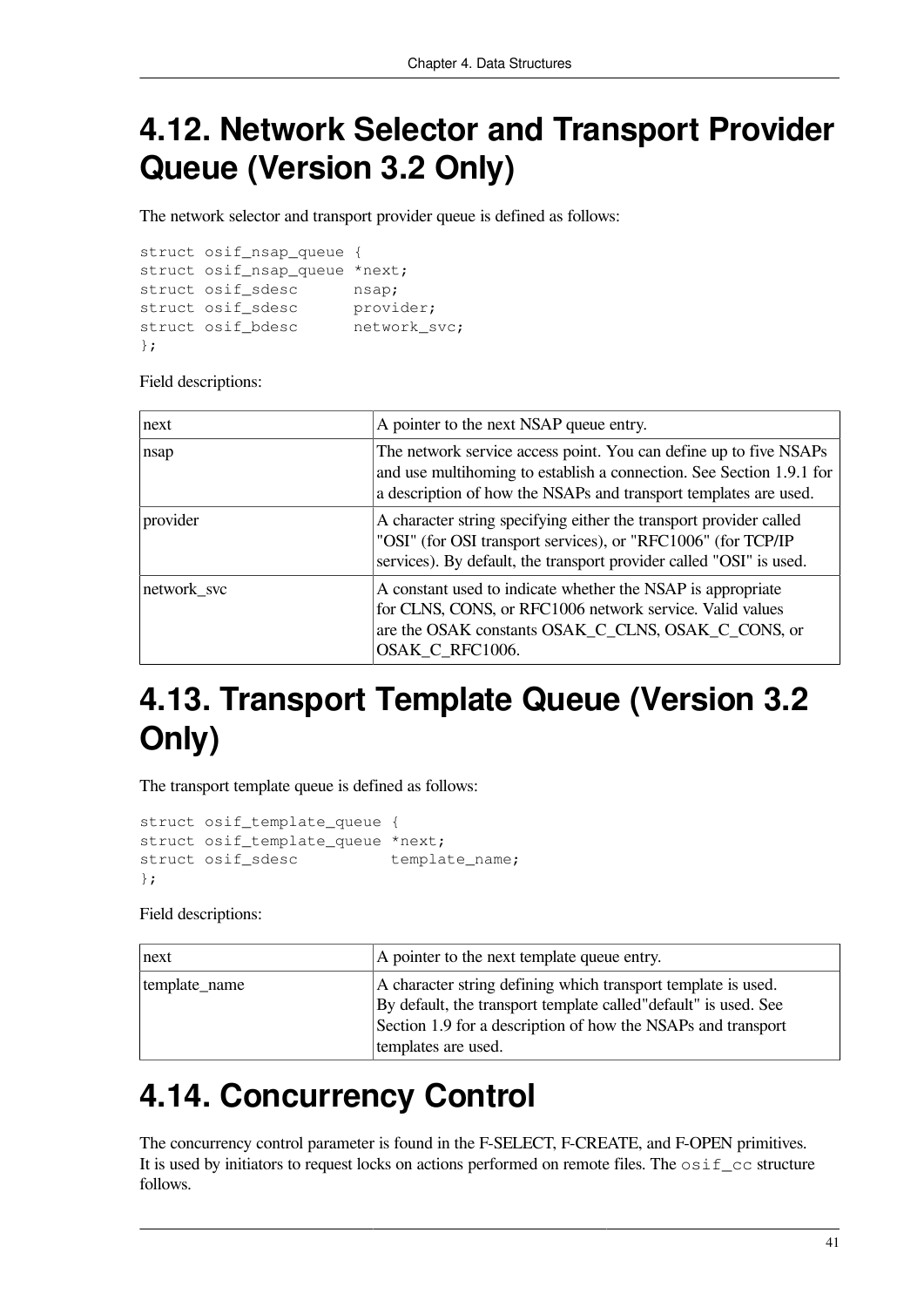```
struct osif_cc {
struct osif_bdesc change_attrib_cc;
struct osif_bdesc delete_file_cc;
struct osif_bdesc erase_cc;
struct osif_bdesc extend_cc;
struct osif_bdesc insert_cc;
struct osif_bdesc read_attrib_cc;
struct osif_bdesc read_cc;
struct osif_bdesc replace_cc;
};
```
Field descriptions:

| change_attrib_cc | The bit string describing the concurrency key for change attributes. |
|------------------|----------------------------------------------------------------------|
| delete_file_cc   | The bit string describing the concurrency key for delete.            |
| erase cc         | The bit string describing the concurrency key for erase.             |
| extend_cc        | The bit string describing the concurrency key for extend.            |
| insert cc        | The bit string describing the concurrency key for insert.            |
| read_attrib_cc   | The bit string describing the concurrency key for read attributes.   |
| read_cc          | The bit string describing the concurrency key for read.              |
| replace_cc       | The bit string describing the concurrency key for replace.           |

Each field above may have one of these values:

| OSIF_CC_NOT_REQUIRED     | not required |
|--------------------------|--------------|
| OSIF_CC_SHARED           | shared       |
| <b>OSIF CC EXCLUSIVE</b> | exclusive    |
| <b>OSIF CC NO ACCESS</b> | no-access    |

## **4.15. Access Control**

The following  $osif\_access\_ct1$  structure allows you to specify the security required for file operations.

```
struct osif_access_ctl {
struct osif_access_ctl *next;
struct osif_sdesc no_value_avail
struct osif_bdesc action_list;
struct osif_cc concurrency_access;
struct osif_sdesc identity;
struct osif_apwd passwords;
struct osif_ae_addr location;
};
```

| *next       | Points to the next access control structure in the list.                                                                                                                   |
|-------------|----------------------------------------------------------------------------------------------------------------------------------------------------------------------------|
| action list | Lists the actions (read, insert, replace, extend, erase, read attribute,<br>change attribute, and delete file) that must be matched with the<br>access request attributes. |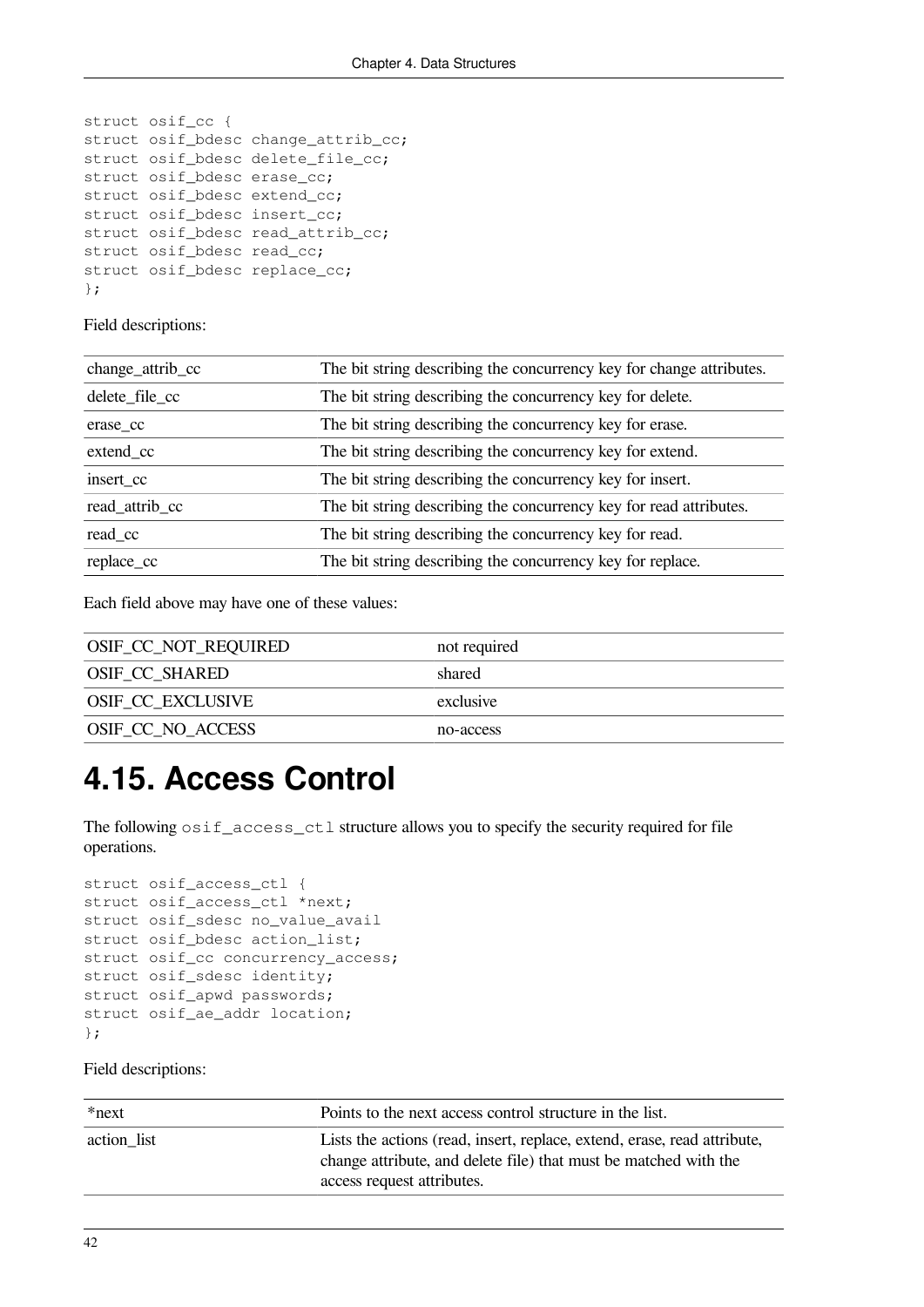| concurrency_access | The optional concurrency key value that corresponds to concurrency<br>locks (not required, shared, exclusive, and no access) for each action. |
|--------------------|-----------------------------------------------------------------------------------------------------------------------------------------------|
| identity           | An optional value that must match the initiator identity for the<br>association.                                                              |
| passwords          | An optional value that lists a password for each action that must<br>match the corresponding password in the access passwords attribute.      |
| location           | An optional application-entity title value that must match the<br>application-entity title attribute.                                         |

### **4.16. Access Passwords**

Access passwords are part of the access control structure and are part of the F-CREATE and F-READ-ATTRIBUTES primitives. The following  $\circ$  s i f\_apwd structure provides the mechanism for setting access passwords as required by the security attribute group.

```
struct osif_apwd {
struct osif_sdesc chng_attrib_password;
struct osif_sdesc delete_password;
struct osif_sdesc erase_password;
struct osif sdesc extend password;
struct osif_sdesc insert_password;
struct osif_sdesc read_attrib_password;
struct osif sdesc read password;
struct osif_sdesc replace_password;
};
```

| chng_attrib_password | The character or octet string describing the password for change<br>attributes. |
|----------------------|---------------------------------------------------------------------------------|
| delete_password      | The character or octet string describing the password for delete.               |
| erase_password       | The character or octet string describing the password for erase.                |
| extend_password      | The character or octet string describing the password for extend.               |
| insert_password      | The character or octet string describing the password for insert.               |
| read_attrib_password | The character or octet string describing the password for read<br>attributes.   |
| read_password        | The character or octet string describing the password for read.                 |
| replace_password     | The character or octet string describing the password for replace.              |

#### Field descriptions:

Note that the type field of the  $\text{osit}$  sdesc structure must be set to OSIF\_UC\_GRAPHIC or OSIF\_UC\_OCTET depending on the semantics of the password.

### **4.17. File Access Data Unit**

The following  $\circ$ sif\_faduid structure specifies the target FADU to be used for file operations.

```
struct osif_faduid {
struct osif bdesc fadu number;
struct osif bdesc fadu ref begin end;
struct osif_bdesc fadu_ref_first_last;
```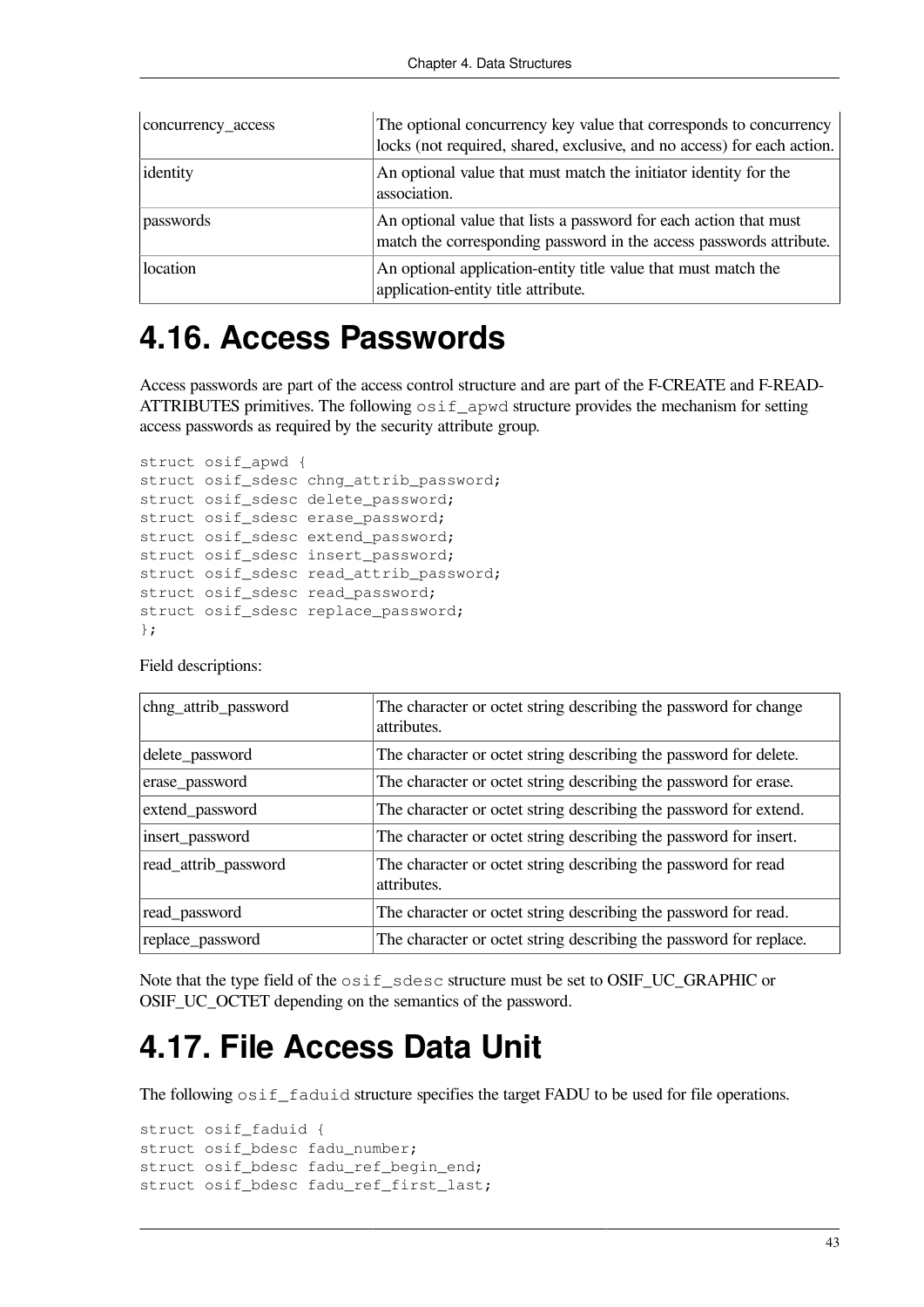```
struct osif_bdesc fadu_ref_relative;
struct osif_bdesc name_list;
struct osif_bdesc single_name;
};
```
#### Field descriptions:

| fadu_number         | Specifies the selected node by its number in the preorder<br>traversal sequence for the file access structure.                                                                                                                                                                                                           |
|---------------------|--------------------------------------------------------------------------------------------------------------------------------------------------------------------------------------------------------------------------------------------------------------------------------------------------------------------------|
| fadu_ref_begin_end  | Indicates that the "next" FADU in the preorder traversal<br>list will be the first one in the file structure if this<br>parameter is set to OSIF_FADU_ID_BEGIN, or that the<br>"previous" FADU is the last FADU in the file structure if<br>it is set to OSIF_FADU_ID_END.                                               |
| fadu_ref_first_last | Identifies the first FADU in the preorder traversal<br>sequence for the file structure if this parameter is set to<br>OSIF_FADU_ID_FIRST, or the last FADU if it is set to<br>OSIF_FADU_ID_LAST.                                                                                                                         |
| fadu_ref_relative   | Identifies the location of FADUs in terms of<br>"previous," "current," and "next" in relation to<br>the currently identified FADU and the preorder<br>traversal sequence of the file access structure by<br>setting this value to OSIF_FADU_ID_PREVIOUS,<br>OSIF_FADU_ID_CURRENT, and<br>OSIF_FADU_ID_NEXT respectively. |
| name_list           | Specifies a path of FADU identifiers from the root node<br>of the file to the node to be located.                                                                                                                                                                                                                        |
| single_name         | Identifies the specified FADU.                                                                                                                                                                                                                                                                                           |

## **4.18. File Access Data Unit Access Context**

The following  $\circ$ sif\_faduac structure is used to specify the file access structure for read operations.

```
struct osif_faduac {
struct osif_bdesc fadu_context;
struct osif_bdesc fadu_level;
};
```

| fadu_context | Indicates one of the following file access structures: |
|--------------|--------------------------------------------------------|
|              | OSIF_ACC_CTX_HA — Hierarchical all data units (HA)     |
|              | OSIF_ACC_CTX_HN — Hierarchical no data units (HN)      |
|              | OSIF_ACC_CTX_FA — Flat all data units (FA)             |
|              | OSIF_ACC_CTX_FL — Flat one level data units (FL)       |
|              | OSIF_ACC_CTX_FS — Flat single data unit (FS)           |
|              | OSIF_ACC_CTX_UA — Unstructured all data units (UA)     |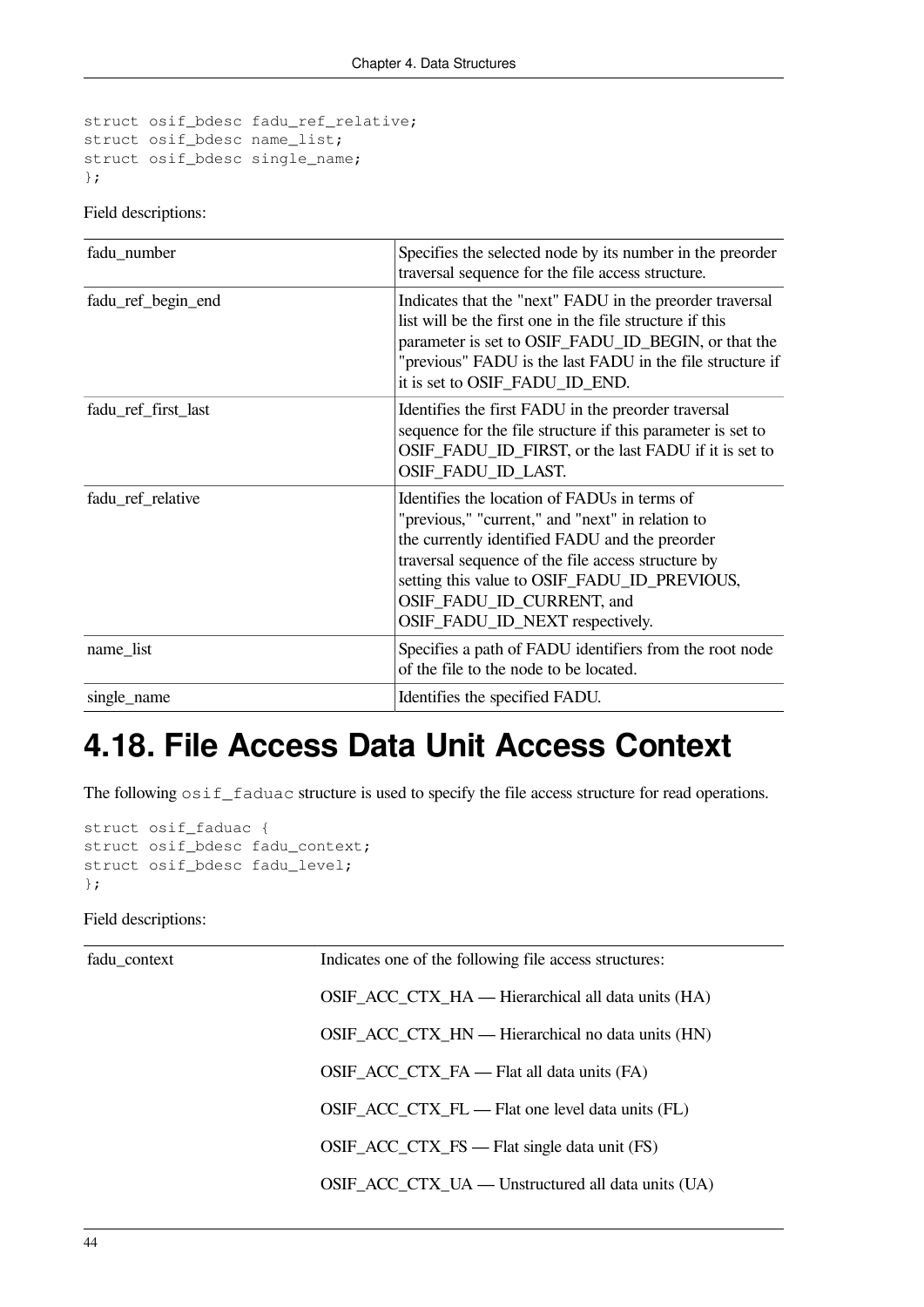|            | OSIF_ACC_CTX_US — Unstructured single data unit (US)          |
|------------|---------------------------------------------------------------|
| fadu level | An optional value used only if FL access context is selected. |

## **4.19. Charging**

The following osif\_charging\_pb structure is a Null terminated linked list that passes cost information attributed to the account during the regime being released.

```
struct osif_charging_pb {
struct osif charging pb *next;
struct osif sdesc charging unit;
struct osif_bdesc charging_value;
struct osif sdesc resource identifier;
};
```
Field descriptions:

| *next               | A pointer to the next charging structure. |
|---------------------|-------------------------------------------|
| charging_unit       | A GraphicString charging unit.            |
| charging value      | An integer charging value.                |
| resource identifier | A Graphic String resource identifier.     |

## **4.20. User Buffer**

The  $\sigma$ sif\_buffer\_list structure is for user data buffers. Information in these buffers is referenced by the osifpb structure. These buffers are returned to the user as a result of a successful osif\_get\_event or osif\_deassign\_port call.

```
struct osif buffer list {
struct osif_buffer_list *next;
int buffer_length;
char *bufferptr;
};
```

| *next            | A pointer to the next buffer list structure.    |
|------------------|-------------------------------------------------|
| buffer_length    | An integer describing the length of the buffer. |
| $ \n$ *bufferptr | A pointer to the beginning of the user buffer.  |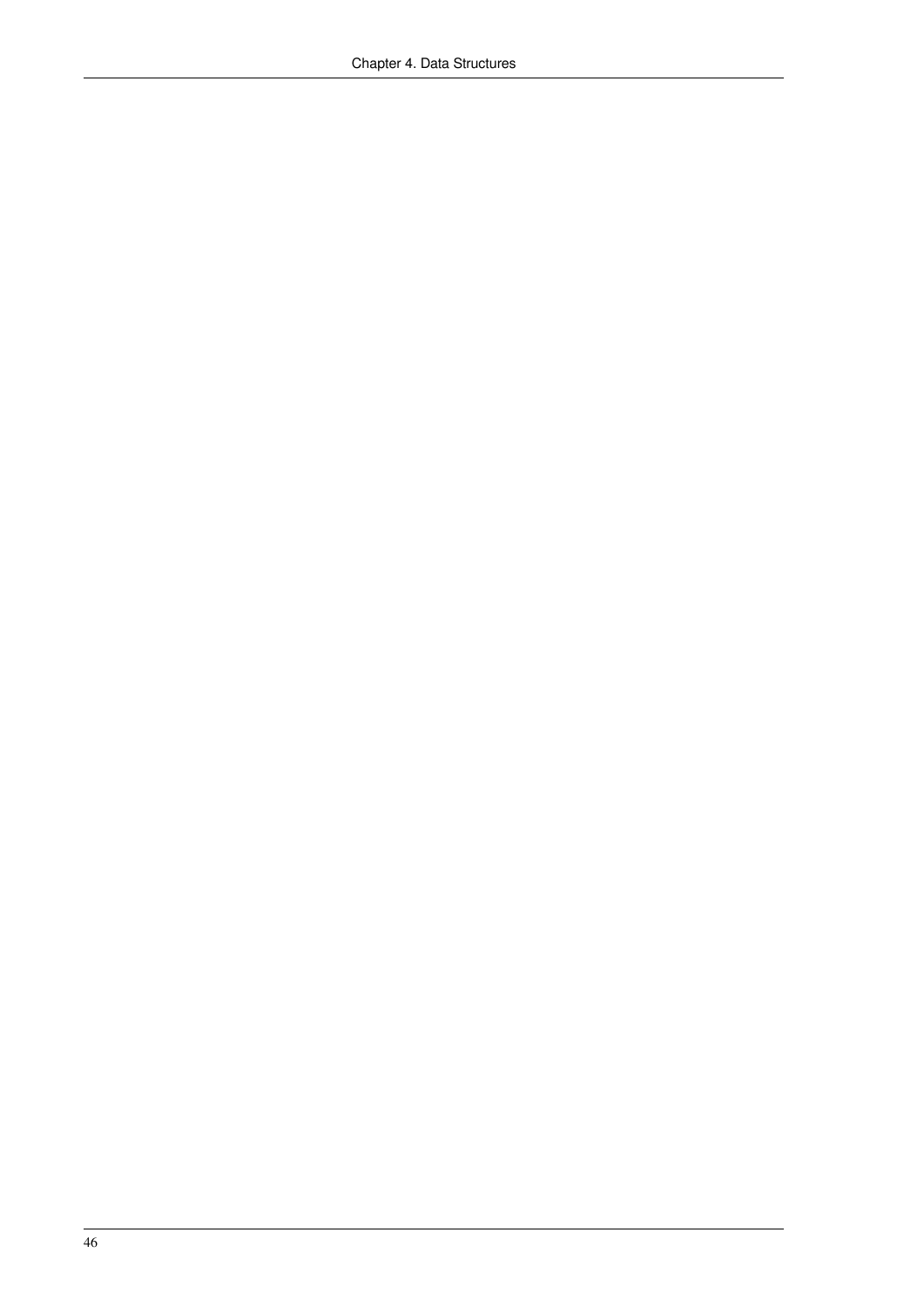# **Chapter 5. Function Calls**

This chapter describes the following FTAM application programming interface (FTAM API) function calls:

- osif assign port
- osif deassign port
- osif get event
- osif\_give\_buffer
- osif\_send

A success or failure value is returned as an indicator. Specific information detailing the cause of a failure is returned in the error\_code argument. If the error\_codeargument is set to osif protocol error, then the osif protocol error vector contains a list of layerspecific errors in a null terminated list. The osif\_protocol\_error\_count variable will be set to the number of returned errors.

The rest of this chapter describes the calls and refers to  $\circ$  s if  $\circ$  b and its descriptors which were described in [Section](#page-38-0) 4.1 and [Section](#page-27-0) 3.4.

## **osif\_assign\_port**

osif\_assign\_port — Creates a communication port.

### **Syntax**

status=osif\_assign\_port(port\_id,pb\_ptr,port\_flags,error\_code)

| <b>Argument</b> | Data Type         | <b>Passing Mechanism</b> | <b>Access</b> |
|-----------------|-------------------|--------------------------|---------------|
| port_id         | unsigned longword | by reference             | write only    |
| $ pb\_ptr$      | osifpb structure  | by reference             | read only     |
| port_flags      | unsigned longword | by value                 | read only     |
| error_code      | unsigned longword | by reference             | write only    |

## **C Binding**

osif\_assign\_port(port\_id,pb\_ptr,port\_flags,error\_code)

```
unsigned *port_id;
struct osifpb *pb_ptr;
unsigned port flags;
unsigned *error_code;
```
### **Arguments**

**port\_id**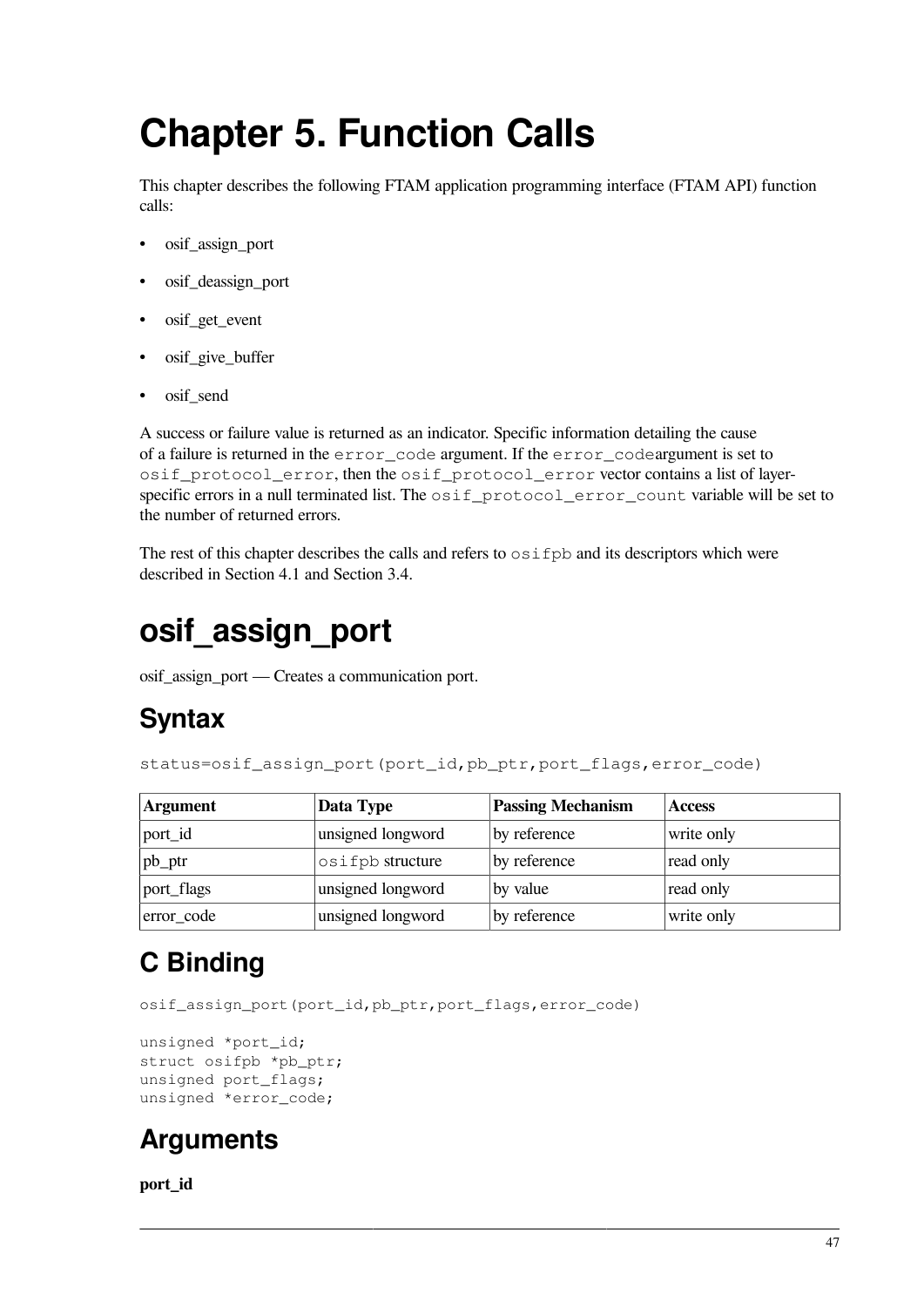This argument is a reference to a communication port. It is used as an identifier to map FTAM events to a specific process. Subsequent API functions must use this identifier.

#### **pb\_ptr**

This argument is a pointer to the  $\circ$  s if  $pb$  structure, which is used to pass values to the API. This argument is required if the program acts as a responder. This argument must be zero (null pointer) if the program acts as an initiator.

#### **port\_flags**

This argument indicates if the initiator or the responder is using  $\circ$ sif\_assign\_port function call. It accepts the following values:

| OSIF_ASSIGN_INITIATOR | initiator           |
|-----------------------|---------------------|
| OSIF_ASSIGN_RESPONDER | responder (active)  |
| OSIF_ASSIGN_REDIRECT  | responder (passive) |

For more information about active and passive FTAM responders, see [Section](#page-12-0) 1.8.

#### **error\_code**

The error\_code argument provides further information if the status returned from the call is OSIF\_FAILURE.

### **Description**

This function call is used to establish a port for communication. A port identifier is returned to the caller to be used in subsequent calls involving the particular association. A port must be assigned for each FTAM initialization regime to be established. This call allows users to open connections to the FTAM protocol machine. It can be used by an initiator or a responder. If the initiator is using this call, the pb  $ptr$  argument has no values that need to be passed to the API and the error code argument is set if an error occurs. If the responder is using this call, the  $pb\_ptr$  argument must be passed to the API with the following fields filled in (note that the local NSAP does not have to be specified):

| Local AE-qualifier         | osif_local_p_addrs.ae_addr.ae_qualifier.address |  |
|----------------------------|-------------------------------------------------|--|
|                            | osif_local_p_addrs.ae_addr.ae_qualifier.length  |  |
| Local AP-title             | osif_local_p_addrs.ae_addr.ap_title.address     |  |
|                            | osif_local_p_addrs.ae_addr.ap_title.length      |  |
| Local presentation address | osif_local_p_addrs.p_address.address            |  |
|                            | osif_local_p_addrs.p_address.length             |  |

### **Return Values**

| <b>OSIF_FAILURE</b> | A port could not be assigned. The value returned in the argument<br>error_code provides further details. Possible values are: |  |
|---------------------|-------------------------------------------------------------------------------------------------------------------------------|--|
|                     | <b>OSIF_NOMEM</b> — There was not enough memory for the operation                                                             |  |
|                     | OSIF_NOPORT — The call did not have a port identifier                                                                         |  |
| <b>OSIF SUCCESS</b> | A port was assigned.                                                                                                          |  |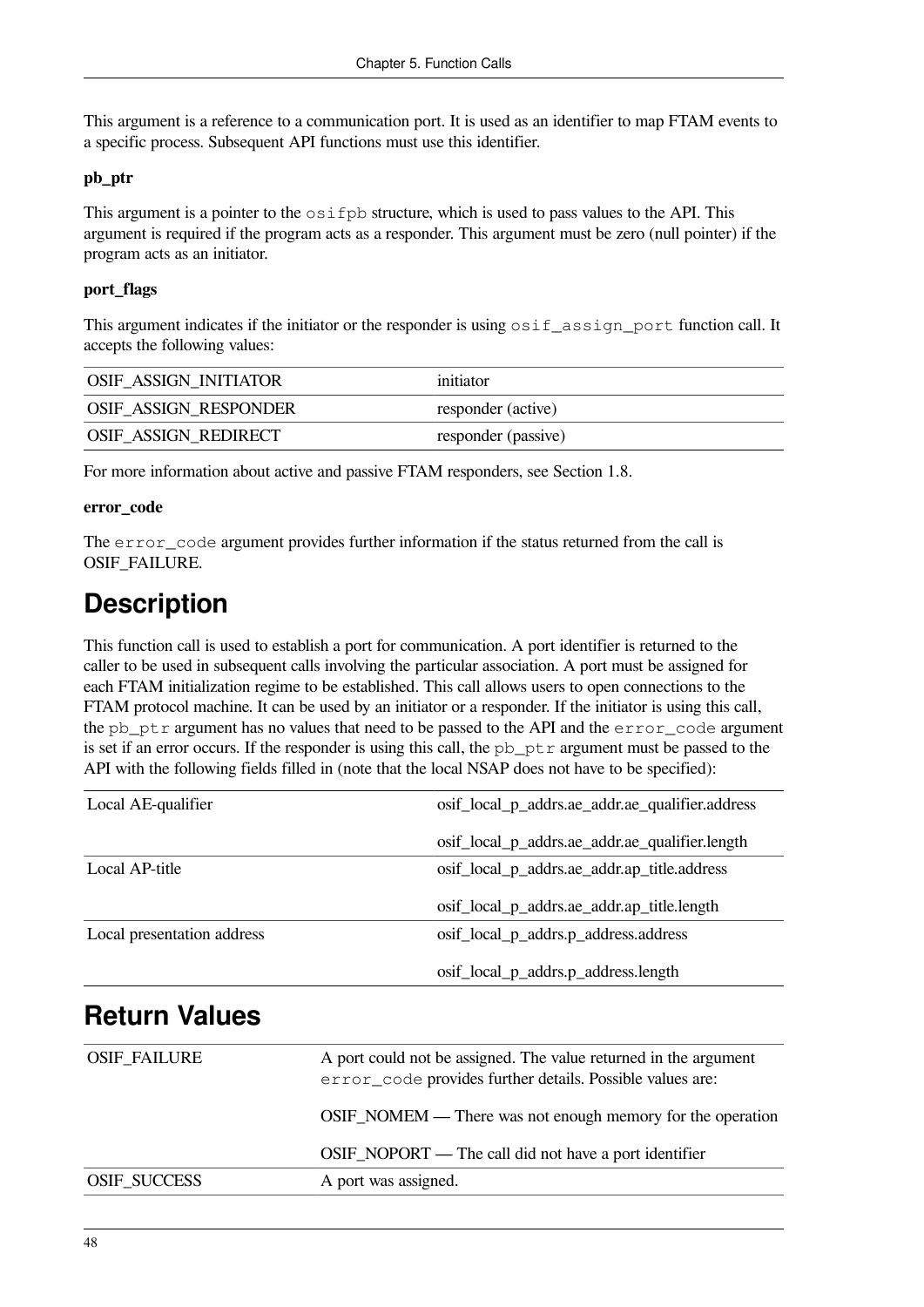#### **Examples**

This example illustrates the use of the  $\sigma$ sif\_assign\_port function by an initiator.

```
unsigned status;
unsigned error_status;
unsigned port_id;
status = osif_assign_port ( &port_id,
                             NULL,
                              OSIF_ASSIGN_INITIATOR,
                              &error_status );
```
This example illustrates the use of the  $\sigma$ sif\_assign\_port function by a responder. In this case, the local AE-qualifier and AP-title are null.

```
unsigned status;
unsigned error_status;
unsigned port_id;
struct osifpb assign_pb;
memset(&assign_pb, 0, sizeof(assign_pb) );
assign pb.osif local p addrs.p address.address =
     (unsigned char *)LOCAL_P_ADDRESS;
assign_pb.osif_local_p_addrs.p_address.length =
    strlen (LOCAL P ADDRESS);
status = osif_assign_port( &port_id,
                             &assign_pb,
                             OSIF_ASSIGN_RESPONDER,
                             &error_status );
```
## **osif\_deassign\_port**

osif\_deassign\_port — Destroys a communication port.

### **Syntax**

```
status=osif_deassign_port(port_id,user_buffer_listptr,port_flags,error_code)
```

| <b>Argument</b>     | Data Type                                   | <b>Passing Mechanism</b> | <b>Access</b> |
|---------------------|---------------------------------------------|--------------------------|---------------|
| port_id             | unsigned longword                           | by value                 | read only     |
| user_buffer_listptr | pointer to<br>osif_buffer_list<br>structure | by reference             | write only    |
| port_flags          | unsigned longword                           | by value                 | read only     |
| error_code          | unsigned longword                           | by reference             | write only    |

## **C Binding**

osif\_deassign\_port(port\_id,user\_buffer\_listptr,port\_flags,error\_code)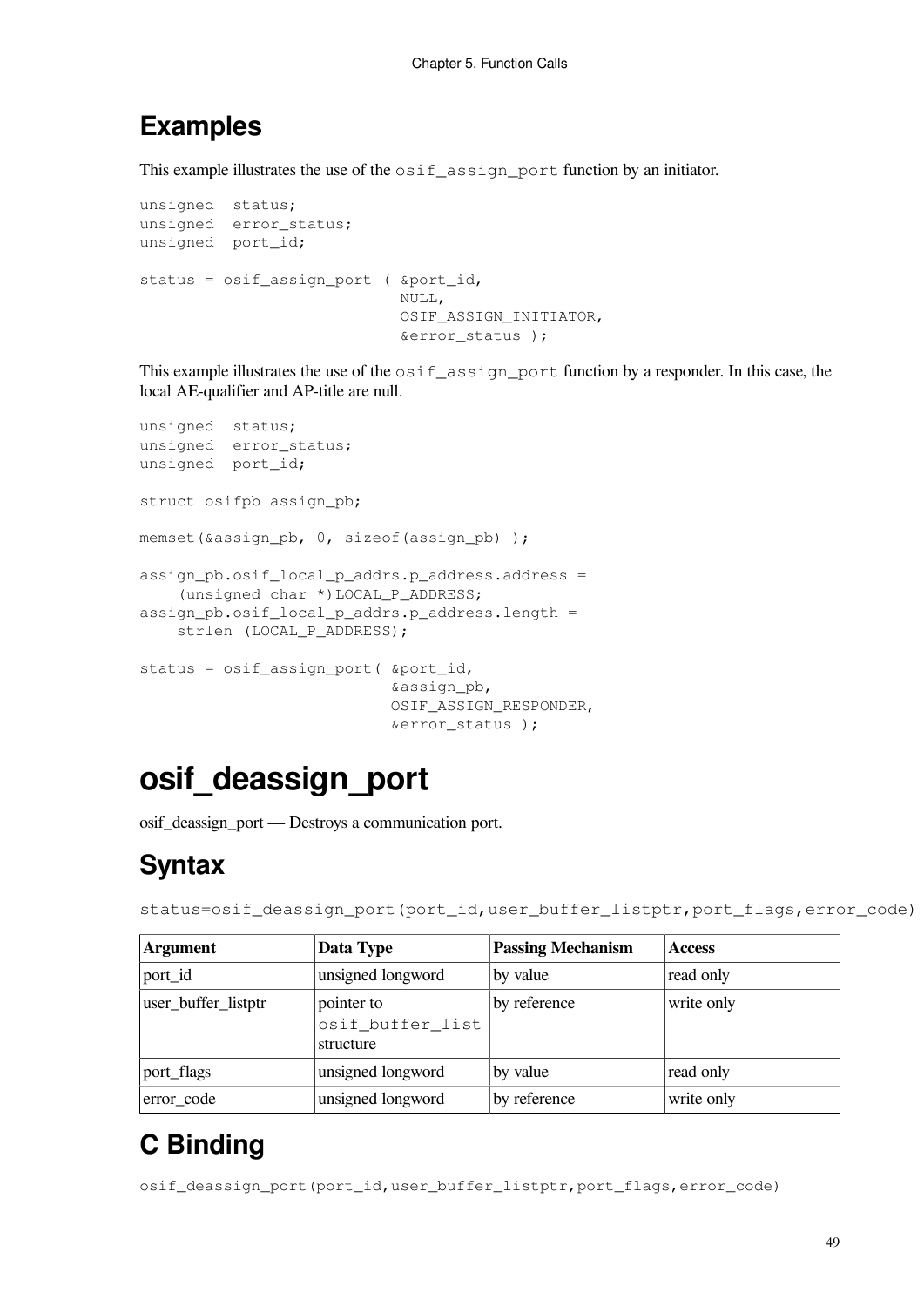```
unsigned port_id;
struct osif_buffer_list **user_buffer_listptr;
unsigned port_flags;
unsigned *error_code;
```
### **Arguments**

#### **port\_id**

This argument is a reference to a communication port.

#### **user\_buffer\_listptr**

This argument contains a list of the buffers previously owned by the FTAM API that are being returned to the user upon deassignment of the port.

#### **port\_flags**

This argument has a value of OSIF\_ASSIGN\_INITIATOR or OSIF\_ASSIGN\_ RESPONDER and indicates if the initiator or the responder is using the  $\circ$ sif<sub>\_deassign\_port call.</sub>

This argument should be the same as the port\_flags argument passed to the osif\_assign\_port call, except that if OSIF\_ASSIGN\_REDIRECT was used on osif\_assign\_port, OSIF\_ASSIGN\_RESPONDER should be used here.

#### **error\_code**

The error\_code argument provides further information if the status returned from the call is OSIF\_FAILURE.

#### **Description**

This function call is used to destroy a communication port. A reference to the port to be destroyed is provided by the caller. This call allows users to close connections to the FTAM protocol machine.

#### **Return Values**

| <b>OSIF FAILURE</b> | The port could not be deassigned. The value returned in the<br>argument error_code provides further details. A possible value<br>is: |  |
|---------------------|--------------------------------------------------------------------------------------------------------------------------------------|--|
|                     | OSIF_INVPORT — The call contained an invalid port identifier                                                                         |  |
| <b>OSIF SUCCESS</b> | The port was deassigned.                                                                                                             |  |

#### **Example**

This example illustrates the use of the osif deassign port function by an initiator.

```
unsigned status;
unsigned error_status;
unsigned port_id;
struct osif buffer list *buffer list;
struct osif_buffer_list *buf_entry;
```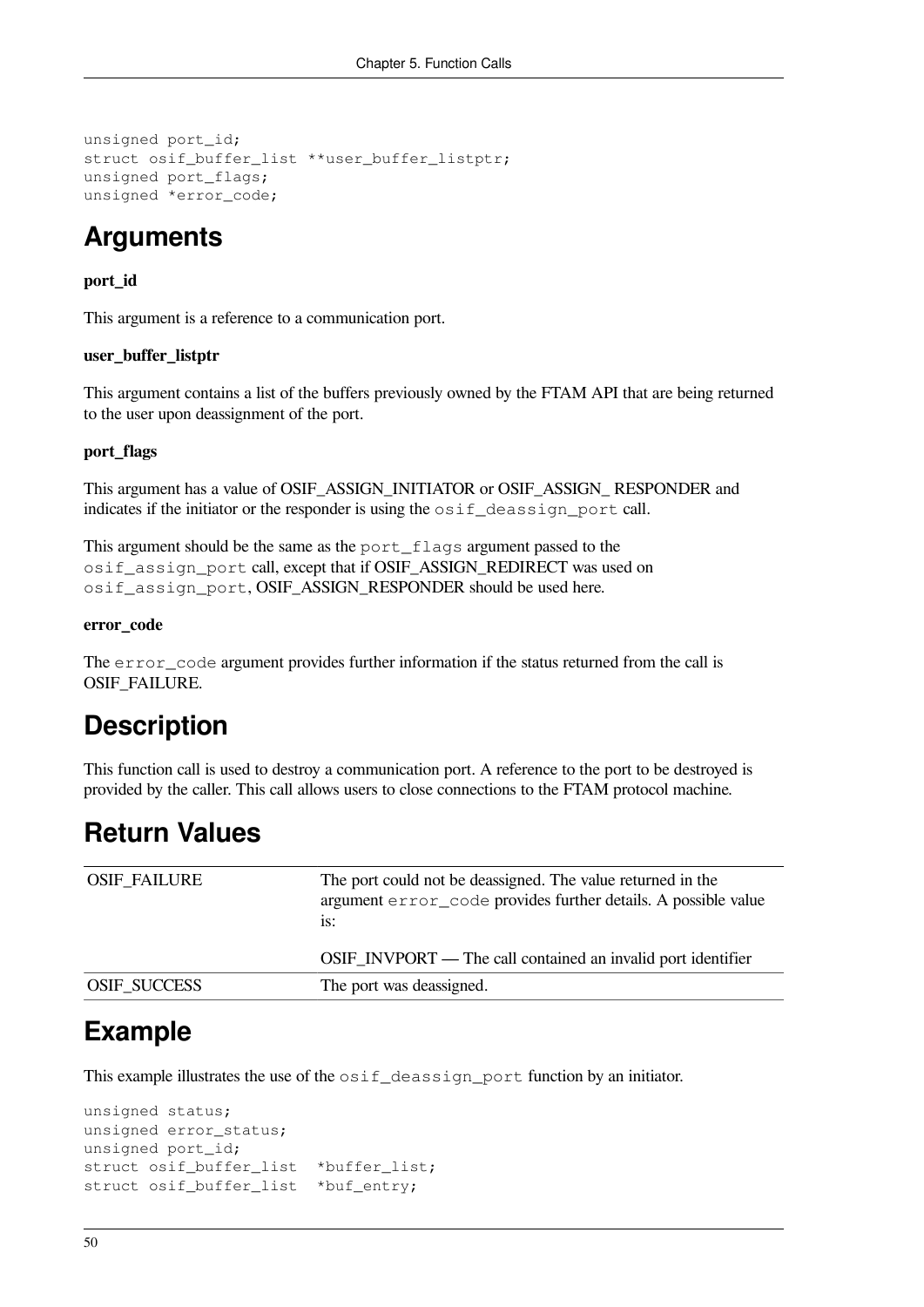```
struct osif_buffer_list *tmp_buf_entry;
status = osif_deassign_port ( port_id,
                                 &buffer_list,
                                 OSIF_ASSIGN_INITIATOR,
                                 &error_status );
if ( buffer_list )
{
    for ( buf\_entry = buffer\_list; but\_entry; )
     {
     free( buf_entry->bufferptr );
     tmp_buf_entry = buf_entry;
     buf_entry = buf_entry->next;
     free( tmp_buf_entry );
     }
}
```
### **osif\_get\_event**

osif\_get\_event — Solicits inbound events from the FTAM API.

#### **Syntax**

status=osif\_get\_event(port\_id,pb\_ptr,timeout,error\_code)

| <b>Argument</b> | Data Type         | <b>Passing Mechanism</b> | <b>Access</b> |
|-----------------|-------------------|--------------------------|---------------|
| port_id         | unsigned longword | by value                 | read only     |
| $ pb_lpr$       | osifpb structure  | by reference             | write only    |
| timeout         | signed longword   | by value                 | read only     |
| error_code      | unsigned longword | by reference             | write only    |

### **C Binding**

osif\_get\_event(port\_id,pb\_ptr,timeout,error\_code)

```
unsigned port_id;
struct osifpb *pb_ptr;
long timeout;
unsigned *error_code;
```
### **Arguments**

#### **port\_id**

This argument is the reference of the communication port which is being solicited for reception of inbound events.

#### **pb\_ptr**

This argument is a reference to the  $\circ$ sifpb user parameter block supplied by the user to the FTAM API. The FTAM API fills in the appropriate parameters to describe the contents of the received protocol data unit (PDU). For example, the osif\_block\_type parameter determines the type of FTAM event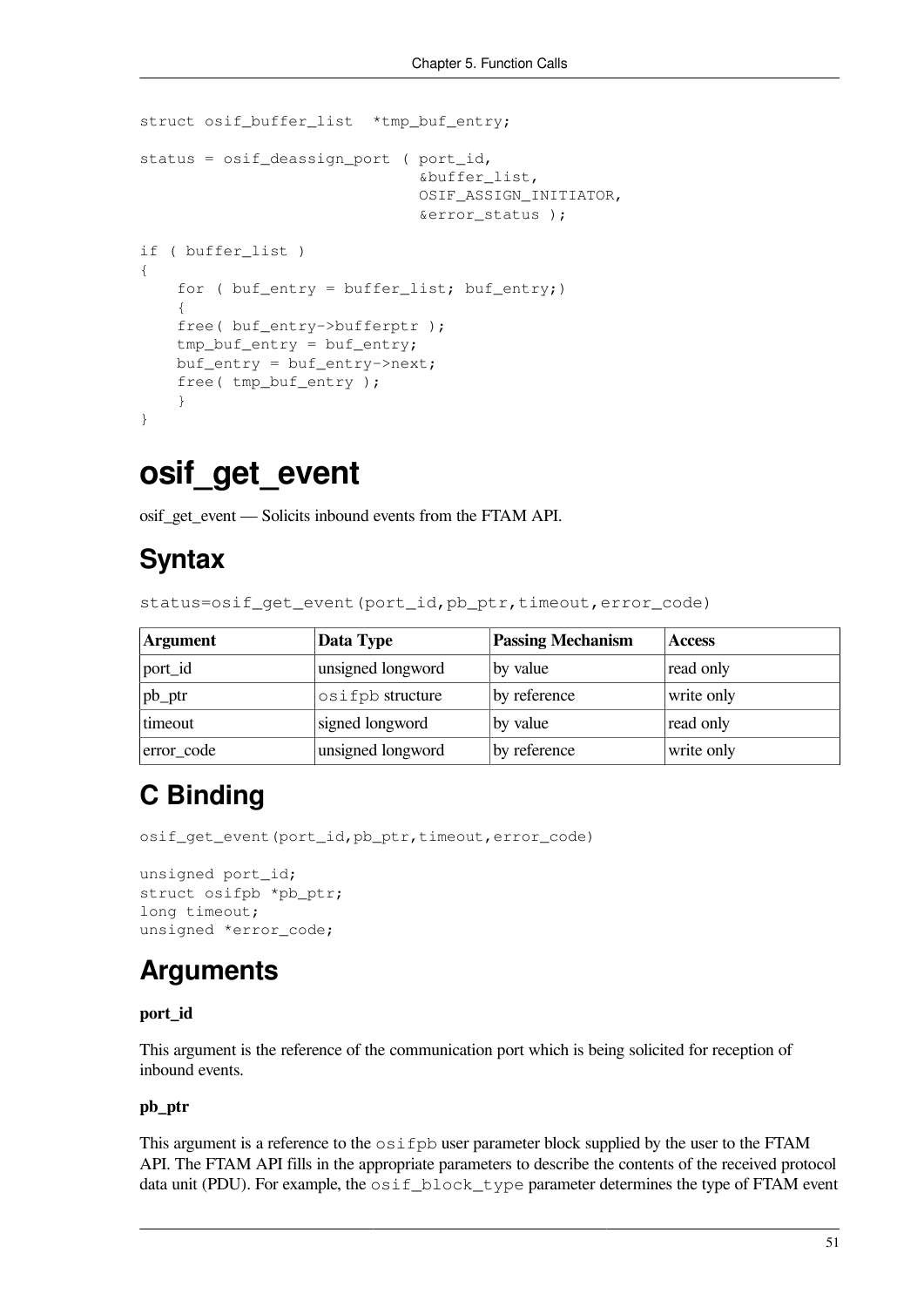received. If parameters have default values, they are applied by the FTAM API if the parameter is not present in the PDU.

This call can be used to allow the reuse of buffers. If the  $\star$ osif returned buffer parameter is filled in, the FTAM API user may reuse any of the buffers on the list. However, buffers must not be reused until all the information in the received  $\circ$ sifpb has been processed or information will be lost.

#### **timeout**

This argument is the time in seconds indicating how long the  $\circ$ sif\_get\_event call should wait before returning to the user. If timeout is a positive value, it indicates the time in seconds to wait for the call to complete. A timeout value of OSIF\_WAIT\_INFINITE indicates a synchronous call and the call blocks indefinitely until an event is received. A timeout value of OSIF\_WAIT\_NONE indicates a poll and the call returns immediately.

#### **error\_code**

The error code argument provides further information if the status returned from the call is OSIF\_FAILURE.

### **Description**

This function is used to solicit inbound events on a specified port. This call receives an incoming FTAM event in either synchronous or asynchronous mode, depending on the value of the timeout argument.

For FTAM primitives, this call will populate the  $\circ$ sifpb user parameter block with the function code corresponding to the type of primitive received as well as the primitive-specific attribute values (or length/address pairs in the case of strings).

For FTAM data, this call will:

- Copy the file data to a suitably-sized user-supplied buffer (if available).
- Fill in the user parameter block with the F-DATA function code.
- Fill in the data address parameter of the F-DATA user parameter block with the address of the buffer containing the file data.

The osif get event call must be used in conjunction with the osif give buffer function call. The osif\_give\_buffer call provides user-supplied buffers to the FTAM API which uses these buffers to generate FTAM events. If no buffers have been supplied through the  $\sigma$ sif give buffer call, then the osif\_get\_event call will fail.

### **Return Values**

| <b>OSIF_FAILURE</b> | The FTAM protocol data unit could not be received. The value<br>returned in the argument error_code provides further details.<br>Possible values are: |  |
|---------------------|-------------------------------------------------------------------------------------------------------------------------------------------------------|--|
|                     | OSIF_INVPORT — The call contained an invalid port identifier                                                                                          |  |
|                     | OSIF_NO_EVENT — The event was not found during the timeout<br>period                                                                                  |  |
|                     | <b>OSIF_NOBUFFS</b> — Buffers were unavailable or not large enough                                                                                    |  |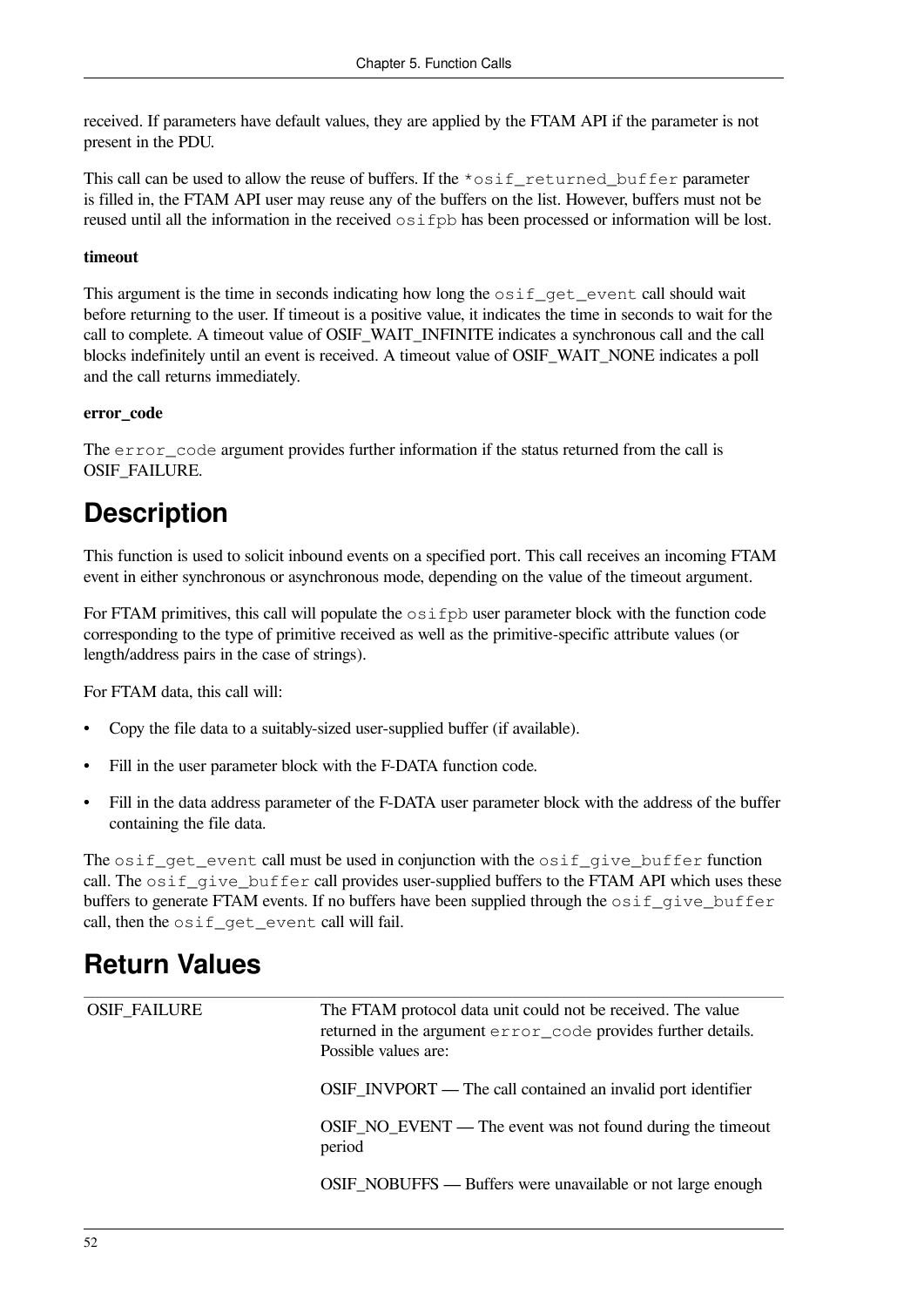|                     | OSIF_NOMEM — There was not enough memory for the operation        |
|---------------------|-------------------------------------------------------------------|
|                     | OSIF_XPORTFAILURE — There were failures at the Transport<br>level |
|                     | OSIF_RECOVERY_EVENT - There is a recovery in progress             |
| <b>OSIF SUCCESS</b> | A PDU was successfully received and passed to the caller.         |

### **Example**

This example illustrates the use of the  $\circ$ sif\_qet\_event function.

```
unsigned port_id;
unsigned status;
unsigned error_status;
struct osifpb f_initialize_response;
memset(&f_initialize_response, 0, sizeof(f_initialize_response));
status = osif_get_event( port_id,
                           &f_initialize_response,
                          OSIF_WAIT_INFINITE,
                           &error_status );
```
## **osif\_give\_buffer**

osif\_give\_buffer — Posts a linked list of buffers to the port for reception of inbound events.

#### **Syntax**

status=osif\_give\_buffer(port\_id,user\_buffer\_listptr,error\_code)

| Argument            | Data Type                                  | <b>Passing Mechanism</b> | <b>Access</b> |
|---------------------|--------------------------------------------|--------------------------|---------------|
| port_id             | unsigned longword                          | by value                 | read only     |
| user_buffer_listptr | osif_buffer_list by reference<br>structure |                          | read only     |
| error_code          | unsigned longword                          | by reference             | write only    |

## **C Binding**

osif qive buffer(port id, user buffer listptr, error code)

```
unsigned port_id;
struct osif buffer list *user buffer listptr;
unsigned *error code;
```
#### **Arguments**

#### **port\_id**

This argument is a reference to the port to which the buffers are being posted.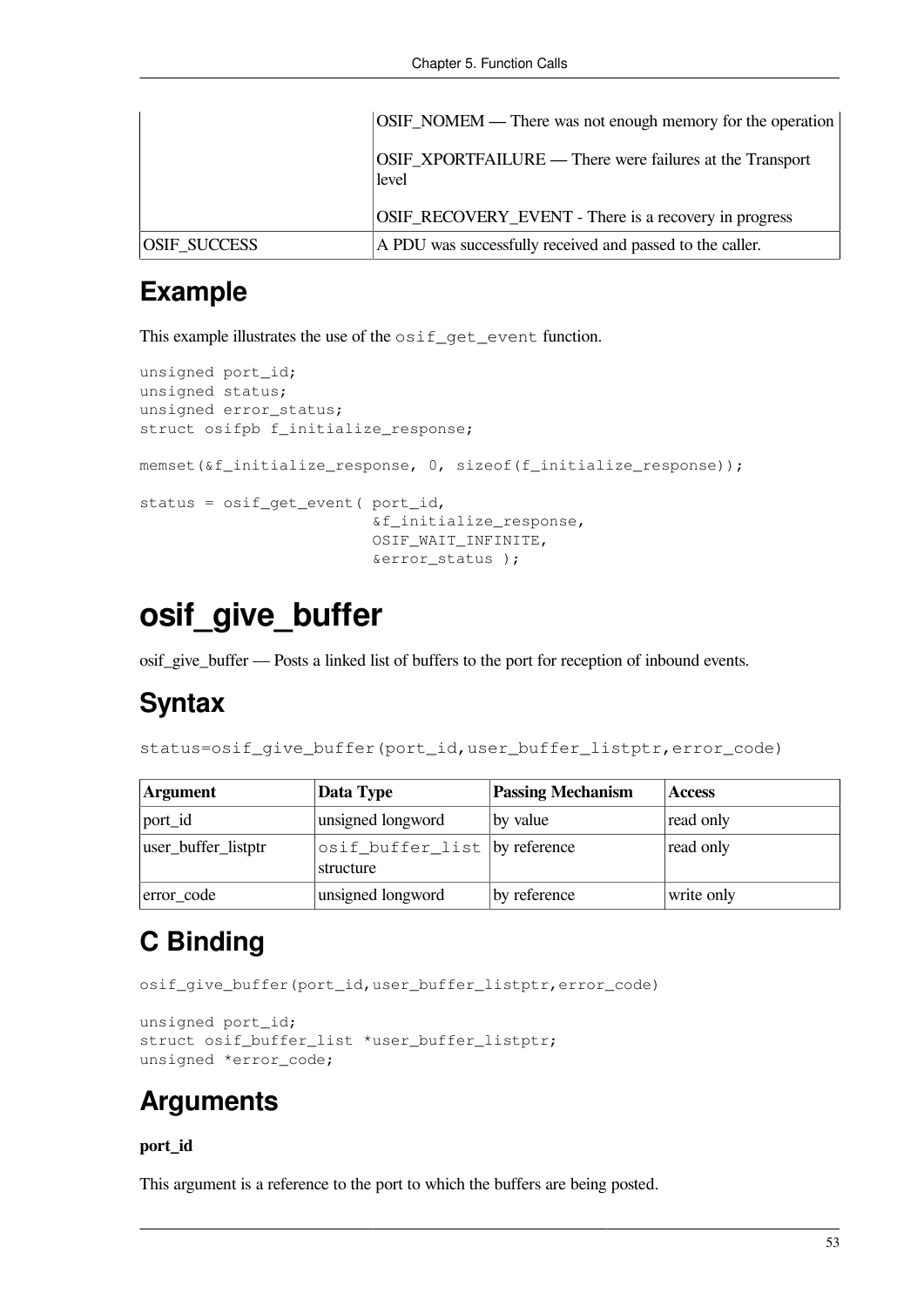#### **user\_buffer\_listptr**

This argument is the address of a linked list of buffers being posted to the interface for use in receiving inbound events. Buffers are returned to the user as data (never as parameter blocks) on reception of inbound events (osif get event) or when the port is deassigned (osif deassign port).

#### **error\_code**

The error\_code argument provides further information if the status returned from the call is OSIF\_FAILURE.

#### **Description**

This routine is used to post buffers to a port for the purpose of receiving inbound events. These buffers are used by the interface to return inbound events to the user. The buffers are returned to the user on either osif\_get\_event calls or on an osif\_deassign\_port call. Buffers returned on an osif\_deassign\_port call are unused and the contents are undefined.

### **Return Values**

| OSIF_FAILURE        | The buffers could not be posted to the interface. The value returned<br>in the argument error_code provides further details. Possible<br>values are: |
|---------------------|------------------------------------------------------------------------------------------------------------------------------------------------------|
|                     | OSIF_INVPORT — The call contained an invalid port identifier                                                                                         |
|                     | OSIF_NOMEM — There was not enough memory for the operation                                                                                           |
| <b>OSIF SUCCESS</b> | The buffers were successfully posted to the interface.                                                                                               |

#### **Example**

This example illustrates the use of the  $\text{osif\_give\_buffer}$  function.

```
unsigned status;
unsigned error_status;
unsigned port_id;
struct osif_buffer_list *buffer_list;
int i;
for ( i=0; i<5; i++ )
{
    buffer list = ( struct osif buffer list *)
        malloc( sizeof( struct osif buffer list ));
     if (!buffer_list)
        ext(0);buffer_list->next = 0;
     buffer_list->buffer_length = 8*1024;
    buffer_list->bufferptr = (char *) malloc(8*1024);
     status = osif_give_buffer( port_id,
                                buffer_list,
                                 &error_status );
}
```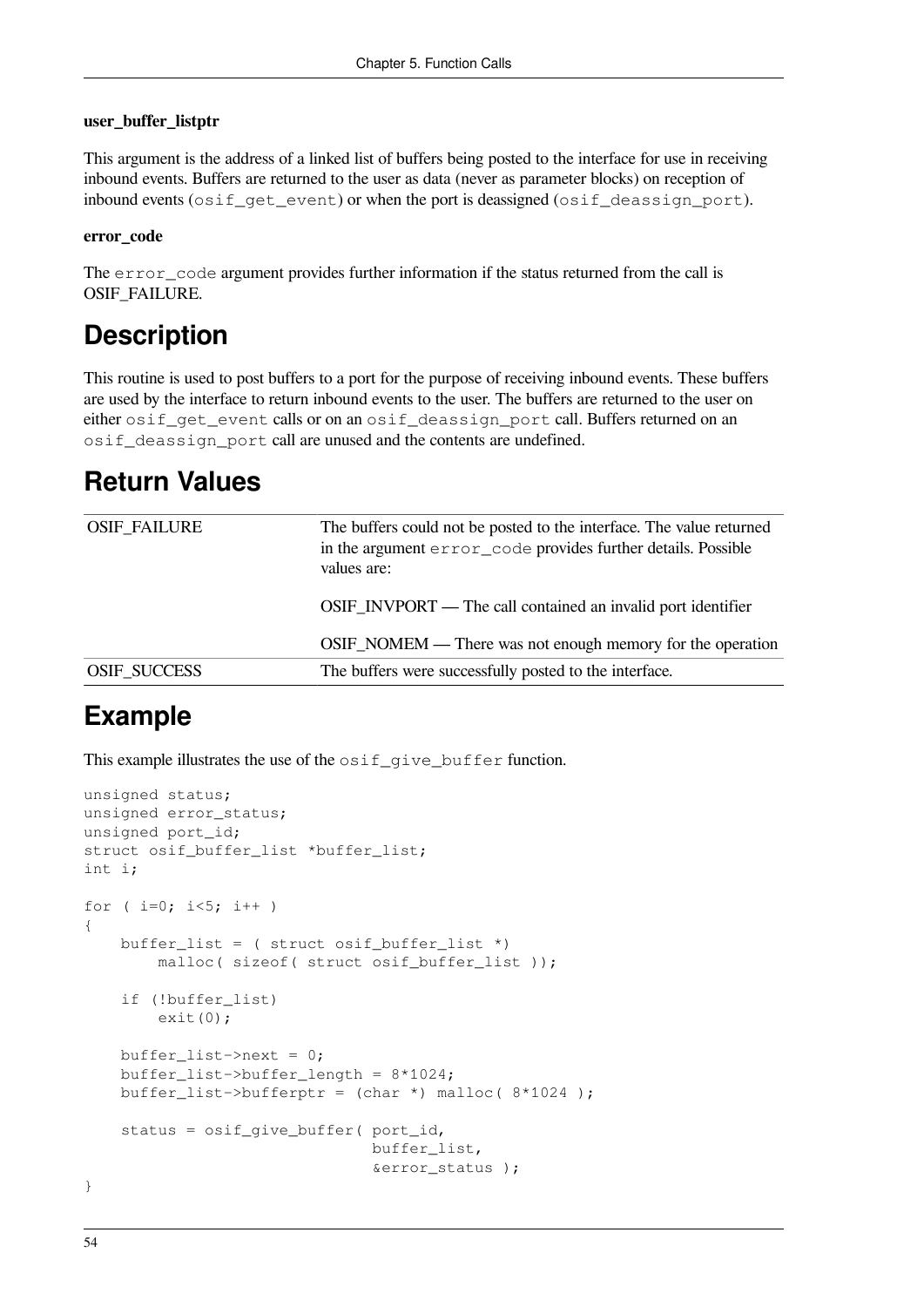## **osif\_send**

osif\_send — Sends an FTAM protocol data unit to the cooperating implementation.

### **Syntax**

status=osif\_send(port\_id,pb\_ptr,error\_code)

| <b>Argument</b> | Data Type         | <b>Passing Mechanism</b> | <b>Access</b> |
|-----------------|-------------------|--------------------------|---------------|
| port_id         | unsigned longword | by value                 | read only     |
| $ pb\_ptr$      | osifpb structure  | by reference             | read only     |
| error_code      | unsigned longword | by reference             | write only    |

## **C Binding**

osif\_send(port\_id,pb\_ptr,error\_code)

```
unsigned port id;
struct osifpb *pb ptr;
unsigned *error code;
```
### **Arguments**

#### **port\_id**

This argument is the reference of the communication port on which to send the protocol data unit.

#### **pb\_ptr**

This argument is the address of the parameter block whose contents are to be encoded and sent to the peer entity.

#### **error\_code**

The error\_code argument provides further information if the status returned from the call is OSIF\_FAILURE.

### **Description**

This routine is used to send a protocol data unit (PDU) to a cooperating implementation. Upon invocation, it validates each parameter of the osifpb user parameter block. If any of the parameters in osifpb are invalid, the interface returns with an error. If all parameters are valid, then an FTAM PDU is encoded and posted to the lower layers.

This call is used to create all the request and response FTAM PDUs. All the parameters required by the specific FTAM service primitive must be in the  $\circ$ sifpb that is passed to this call.

### **Return Values**

| <b>OSIF FAILURE</b> | The FTAM protocol data unit could not be sent. The value returned |
|---------------------|-------------------------------------------------------------------|
|                     | in the argument error_code provides further details. Possible     |
|                     | values are listed in Appendix A.                                  |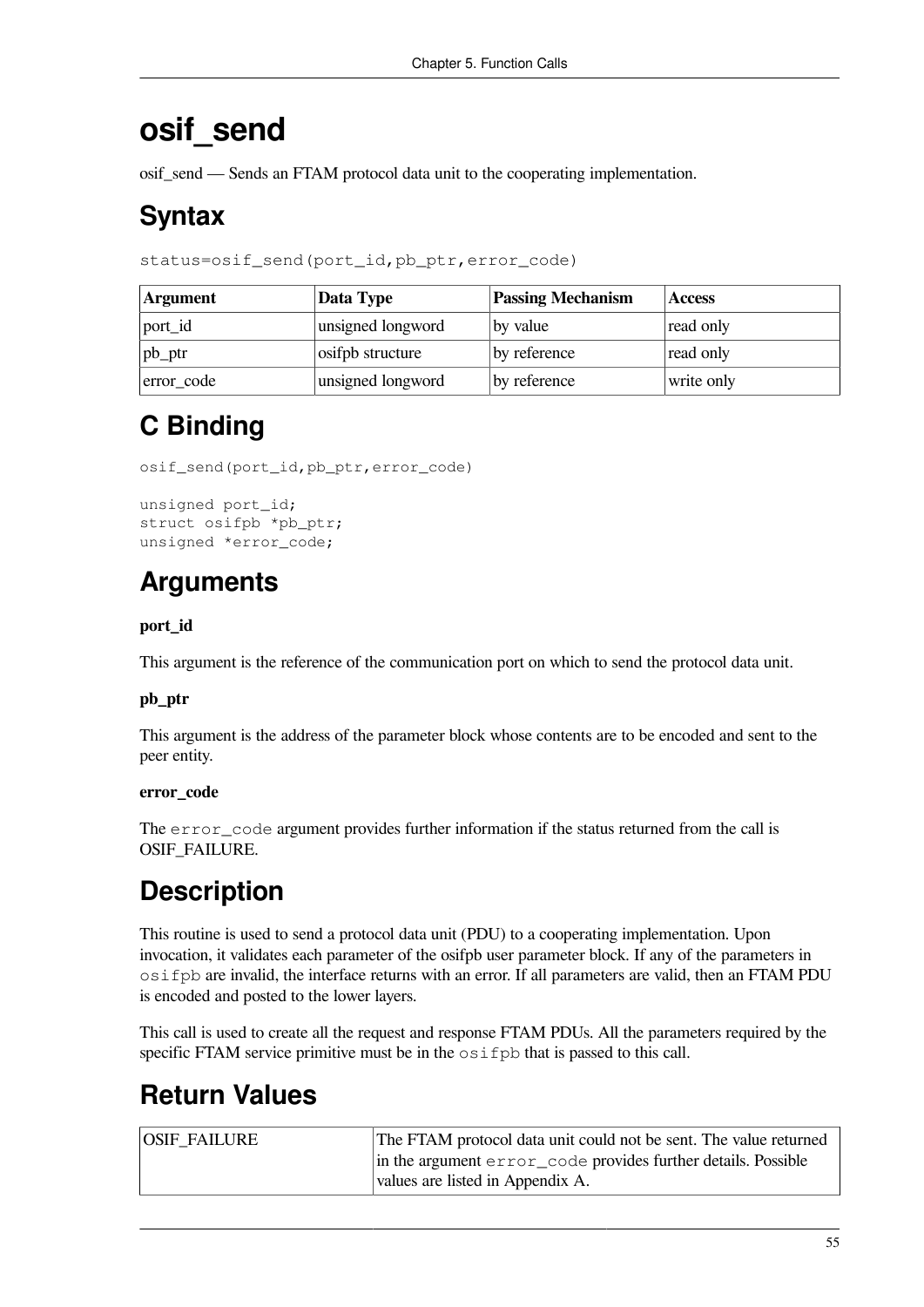OSIF\_SUCCESS A PDU was successfully encoded and posted to the lower layers.

### **Example**

This example illustrates the use of the  $\circ$ sif\_send function.

```
unsigned port_id; /* port id */
char *init id = "username"; /* initiator id */
char *fs_passwd = "password"; \frac{1}{2} /* filestore password */
unsigned status; \frac{1}{2} /* Call completion status */
unsigned error_status; \frac{1}{2} /* Additional status info value */
struct osifpb f_initialize_request; /* Request parameter block */
struct osif_ctl ctlblk_1; /* Temp structures for building */
struct osif ctl ctlblk 2; \frac{1}{2} /* a contents type list */
struct osif ctl ctlblk 3;
/*
* Zero fill the parameter block and
* contents type list blocks
*/
memset (&f_initialize_request, 0, sizeof(f_initialize_request));
memset (&ctlblk_1, 0, sizeof(ctlblk_1));
memset (&ctlblk_2, 0, sizeof(ctlblk_2));
memset (&ctlblk 3, 0, sizeof(ctlblk 3));
/*
* Set the f-initialize function code in the parameter block
*/
f initialize request.osif block type = OSIF PBDEF INIT REQ;
f_initialize_request.osif_block_size = sizeof(f_initialize_request);
/*
* Store the systems presentation address in the parameter block
*/
f_initialize_request.osif_local_p_addrs.p_address.address =
     (unsigned char *)LOCAL_P_ADDRESS;
f_initialize_request.osif_local_p_addrs.p_address.length =
     strlen (LOCAL_P_ADDRESS);
f initialize request.osif local p addrs.nsap queue[0].nsap.address =
     (unsigned char *)LOCAL_NSAP;
f_initialize_request.osif_local_p_addrs.nsap_queue[0].nsap.length =
     strlen (LOCAL_NSAP);
f_initialize_request.osif_local_p_addrs.nsap_queue[0].template.address =
     (unsigned char *)LOCAL_TEMPLATE;
f_initialize_request.osif_local_p_addrs.nsap_queue[0].template.length =
   strlen (LOCAL TEMPLATE);
f initialize request.osif local p addrs.nsap queue[0].provider.address =
     (unsigned char *)LOCAL_PROVIDER;
f_initialize_request.osif_local_p_addrs.nsap_queue[0].provider.length =
     strlen (LOCAL_PROVIDER);
/*
* Store the remote systems presentation address in the parameter block
*/
f_initialize_request.osif_peer_p_addrs.p_address.address =
     (unsigned char *)REMOTE_P_ADDRESS;
f_initialize_request.osif_peer_p_addrs.p_address.length =
    strlen (REMOTE P ADDRESS);
f_initialize_request.osif_peer_p_addrs.nsap_queue[0].nsap.address =
     (unsigned char *)REMOTE_NSAP;
```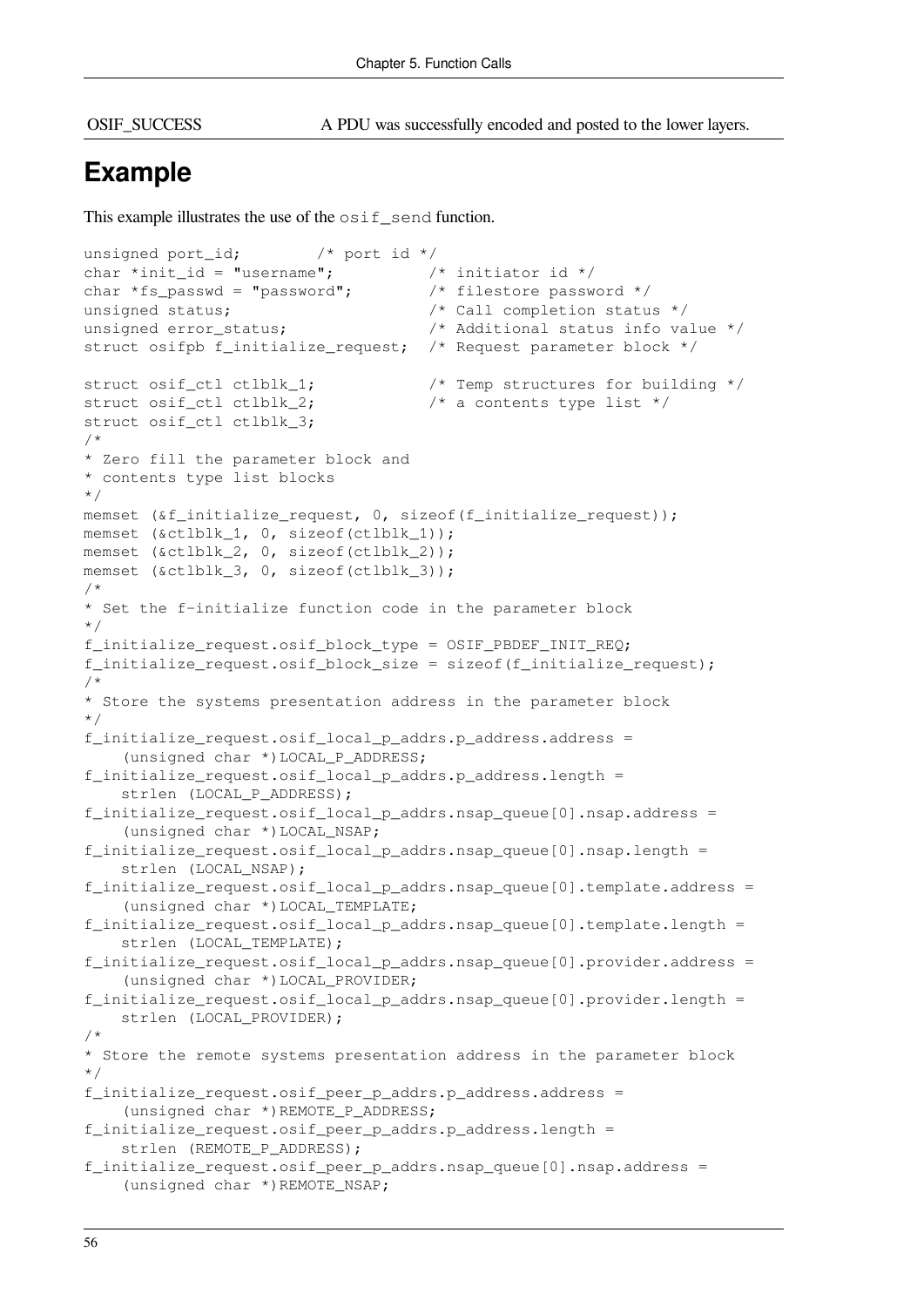```
f_initialize_request.osif_peer_p_addrs.nsap_queue[0].nsap.length =
    strlen (REMOTE NSAP);
f_initialize_request.osif_peer_p_addrs.nsap_queue[0].template.address =
     (unsigned char *)REMOTE_TEMPLATE;
f_initialize_request.osif_peer_p_addrs.nsap_queue[0].template.length =
     strlen (REMOTE_TEMPLATE);
f_initialize_request.osif_peer_p_addrs.nsap_queue[0].provider.address =
     (unsigned char *)REMOTE_PROVIDER;
f_initialize_request.osif_peer_p_addrs.nsap_queue[0].provider.length =
    strlen (REMOTE PROVIDER);
/*
* Propose the transfer, management, and transfer and management
* service class. Note that the FTAM responder will choose the
* service class it will support for this association.
*/
f_initialize_request.osif_service_class.length = 4;
f initialize request.osif service class.value =
       ( OSIF_CLASS_XFR_MGMT |
         OSIF_CLASS_MGMT |
        OSIF CLASS XFR );
/*
* Propose the read, write, limited file management, enhanced file
* management and grouping functional units.
*/
f_initialize_request.osif_functional_units.length = 4;
f_initialize_request.osif_functional_units.value =
       ( OSIF_FU_READ |
        OSIF_FU_WRITE |
         OSIF_FU_LIMIT_FILE_MGMT |
        OSIF_FU_ENH_FILE_MGMT |
        OSIF_FU_GROUPING );
/*
* Propose the storage attribute group
*/
f initialize request.osif attribute groups.length = 4;f_initialize_request.osif_attribute_groups.value =
        OSIF_ATG_STORAGE | OSIF_ATG_SECURITY;
/*
* Set the FTAM Quality of Service to no recovery
*/
f initialize request.osif ftam qual service.length = 4;
f initialize request.osif ftam qual service.value =
        OSIF_FQOS_NO_RECOVERY;
/*
* Tell the responder which files type we can support
* add FTAM-1, FTAM-2 and FTAM-3 to the contents_type_list
*/
ctlblk_1.document_name.address = (unsigned char *)"FTAM-1";
ctlblk 1.document name.length = strlen( ctlblk 1.document name.address );
ctlblk 1.next = \&ctlblk 2;
ctlblk_2.document_name.address = (unsigned char *) "FTAM-2";
ctlblk 2.document name.length = strlen( ctlblk 2.document name.address );
ctlblk 2.next = sctlblk 3;ctlblk 3.document name.address = (unsigned char *) "FTAM-3";
ctlblk 3.document name.length = strlen( ctlblk 3.document name.address );
ctlblk_3.next = 0;
```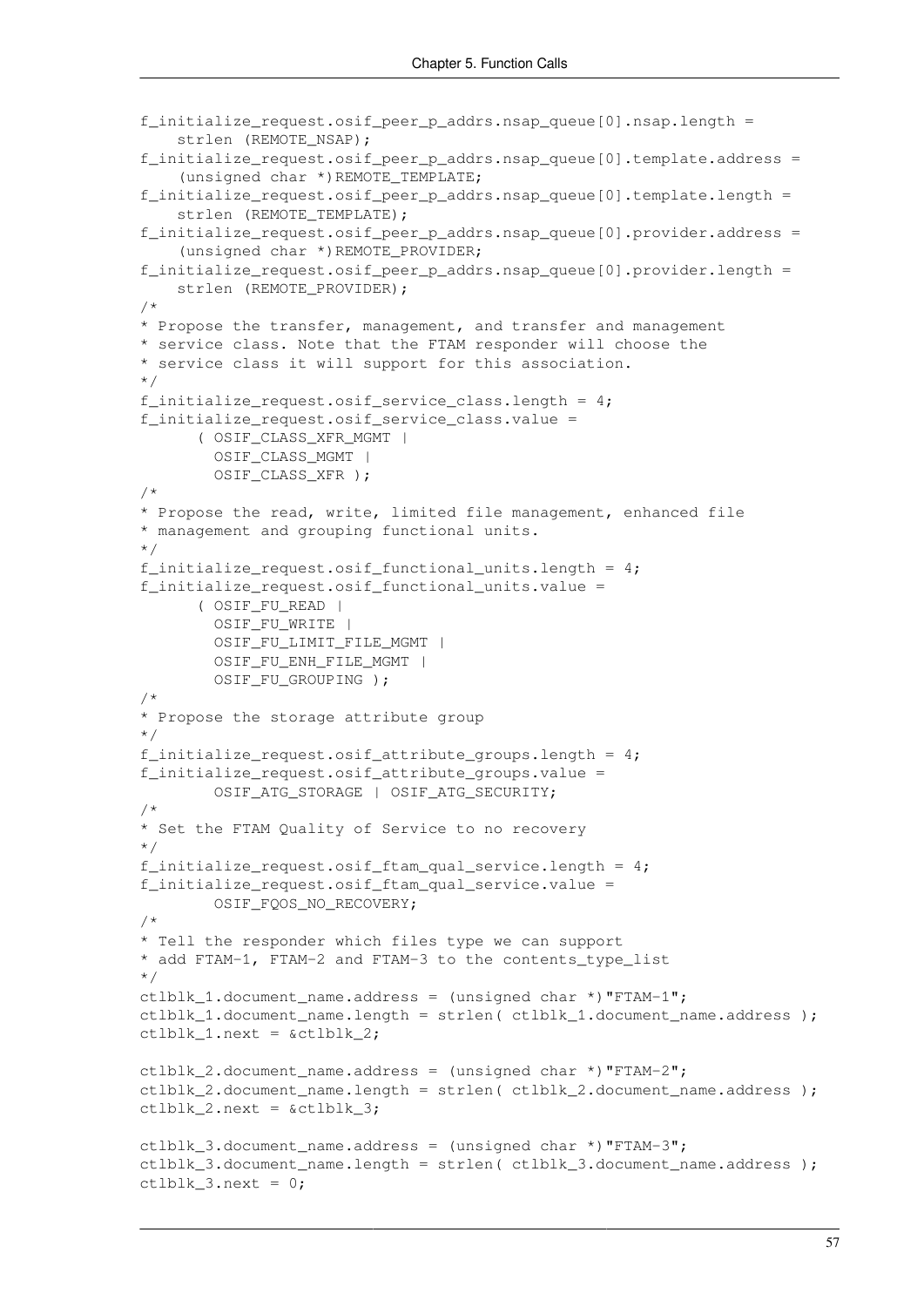```
f_initialize_request.osif_contents_type_list = &ctlblk_1;
/*
* Store the filestore password and the initiator id in the
* parameter block.
* Note that the type field of the sdesc structure is used for the
* filestore password. This is because the password could be encoded
* as either a graphic string or an octet string. The type field
* tells the asn1 encoder how to encode this parameter.
*/
f_initialize_request.osif_filestore_password.address =
    (unsigned char *) fs_passwd;
f_initialize_request.osif_filestore_password.length =
    strlen(f_initialize_request.osif_filestore_password.address);
f_initialize_request.osif_filestore_password.type = OSIF_UC_GRAPHIC;
f_initialize_request.osif_initiator_identity.address =
     (unsigned char *) init_id;
f_initialize_request.osif_initiator_identity.length =
   strlen( f_initialize_request.osif_initiator_identity.address);
/*
* Send the f-initialize request to the remote responder
*/
status = osif_send( port_id,
                    &f_initialize_request,
                    &error_status );
```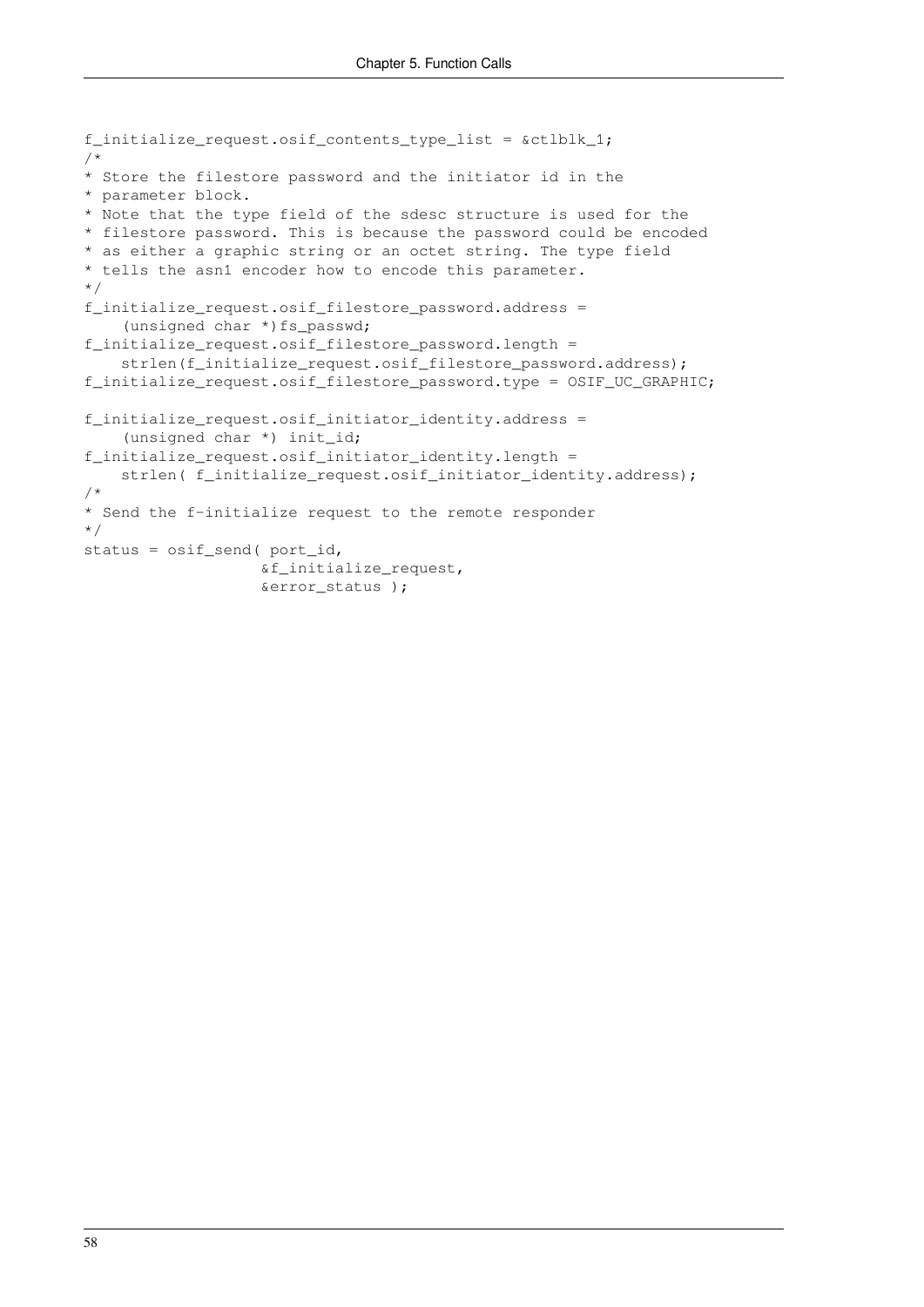# **Appendix A. Error Messages**

The following table is a list of messages specific to the API. It also includes a short explanation of the error message.

These are returned in the error\_code argument of the osif\_send call.

| <b>Message</b>          | <b>Meaning</b>                                   |
|-------------------------|--------------------------------------------------|
| OSIF_BAD_ACCCNTX        | Bad access context                               |
| OSIF_BAD_ACCCNTRL       | Bad access control                               |
| OSIF_BAD_ACCPWD         | Bad access password                              |
| OSIF_BAD_ACCOUNT        | Bad account                                      |
| OSIF_BAD_ACTID          | Bad activity identifier                          |
| <b>OSIF_BAD_ACTRES</b>  | Bad action result                                |
| <b>OSIF_BAD_APPCNTX</b> | Bad application contexts                         |
| <b>OSIF_BAD_ARCLEN</b>  | Bad arc length                                   |
| OSIF_BAD_ATTNAM         | Bad attribute name                               |
| OSIF_BAD_ATTRGRP        | Bad attribute groups                             |
| <b>OSIF_BAD_CCCNTRL</b> | Bad concurrency control                          |
| <b>OSIF_BAD_CHARGE</b>  | Bad charging                                     |
| OSIF_BAD_CHATPWD        | Bad change attribute password                    |
| OSIF_BAD_CHKPWIN        | Bad checkpoint window                            |
| OSIF BAD CNTTYLST       | Bad contents type list                           |
| <b>OSIF_BAD_CNTTYPE</b> | Bad contents type                                |
| <b>OSIF_BAD_CREPWD</b>  | Bad create password                              |
| <b>OSIF_BAD_DELCNTX</b> | Bad delete contexts                              |
| <b>OSIF_BAD_DELPWD</b>  | Bad delete password                              |
| OSIF_BAD_DELVAL         | Bad delete value                                 |
| OSIF_BAD_DIAG           | Bad diagnostic                                   |
| OSIF_BAD_DTCRE          | Bad date and time of creation                    |
| OSIF_BAD_DTLATMD        | Bad date and time of last attribute modification |
| OSIF_BAD_DTLMOD         | Bad date and time of last modification           |
| OSIF_BAD_DTLSTRD        | Bad date and time of last read                   |
| OSIF_BAD_ERAPWD         | Bad erase password                               |
| OSIF_BAD_EXTPWD         | Bad extend password                              |
| OSIF_BAD_FADU           | Bad file access data unit                        |
| <b>OSIF_BAD_FADULK</b>  | <b>Bad FADU lock</b>                             |
| OSIF_BAD_FADULKG        | Bad enable FADU locking                          |
| <b>OSIF_BAD_FADUOP</b>  | <b>Bad FADU</b> operation                        |
| OSIF_BAD_FILEAV         | Bad file availability                            |
| OSIF_BAD_FILENM         | Bad file name                                    |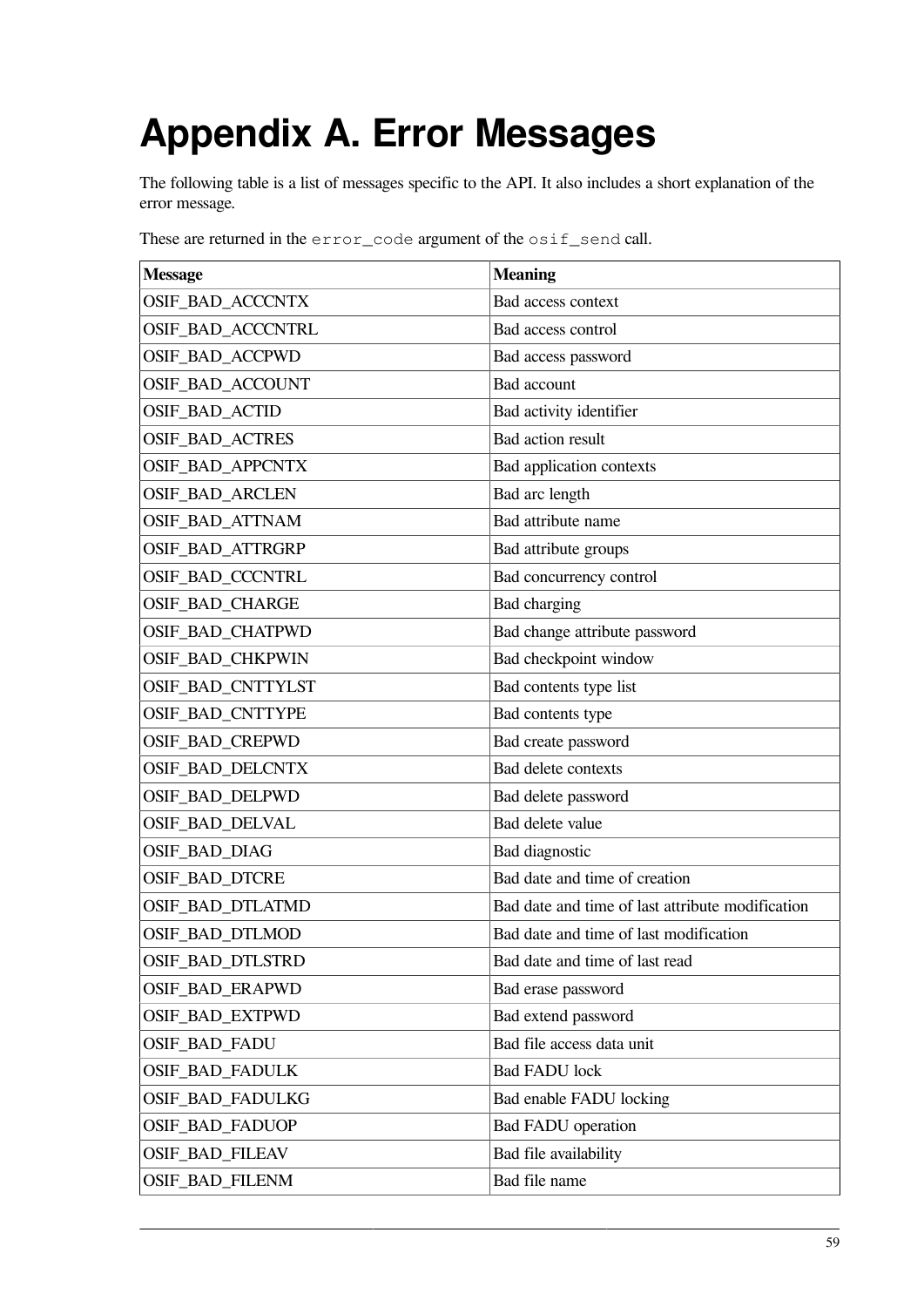| <b>Message</b>           | <b>Meaning</b>                          |
|--------------------------|-----------------------------------------|
| OSIF_BAD_FILESZ          | Bad file size                           |
| OSIF_BAD_FSPWD           | Bad filestore password                  |
| <b>OSIF_BAD_FQOS</b>     | Bad FTAM quality of service             |
| <b>OSIF_BAD_FUNITS</b>   | <b>Bad functional units</b>             |
| OSIF_BAD_FUTFISZ         | Bad future file size                    |
| OSIF_BAD_IDCRE           | Bad identity of creator                 |
| OSIF_BAD_IDLATMD         | Bad identity of last attribute modifier |
| OSIF_BAD_IDLMOD          | Bad identity of last modifier           |
| OSIF_BAD_IDLREAD         | Bad identity of last reader             |
| <b>OSIF_BAD_IMPINFO</b>  | Bad implementation information          |
| <b>OSIF_BAD_INITID</b>   | Bad initiator identity                  |
| OSIF_BAD_INSPWD          | Bad insert password                     |
| OSIF_BAD_INVAL           | <b>Bad</b> insert values                |
| <b>OSIF_BAD_LAEQUAL</b>  | Bad local AE-qualifier                  |
| OSIF_BAD_LAPTITLE        | <b>Bad local AP-title</b>               |
| OSIF_BAD_LEQUAL          | Bad legal qualification                 |
| OSIF_BAD_LPADDR          | Bad local presentation address          |
| OSIF_BAD_OVRRIDE         | <b>Bad</b> override                     |
| OSIF_BAD_PERACT          | Bad permitted actions                   |
| OSIF_BAD_PCTXMGT         | Bad presentation context management     |
| OSIF_BAD_PROMODE         | Bad processing mode                     |
| <b>OSIF_BAD_PROTID</b>   | Bad protocol version                    |
| <b>OSIF_BAD_PRVUSE</b>   | Bad private use                         |
| OSIF_BAD_RAEQUAL         | Bad remote AE-qualifier                 |
| <b>OSIF_BAD_RAPTITLE</b> | <b>Bad remote AP-title</b>              |
| <b>OSIF_BAD_RDATPWD</b>  | Bad read attribute password             |
| <b>OSIF_BAD_RDPWD</b>    | Bad read password                       |
| <b>OSIF_BAD_RECMODE</b>  | Bad recovery mode                       |
| <b>OSIF BAD REMCNTX</b>  | <b>Bad remove contexts</b>              |
| OSIF_BAD_REQACC          | Bad requested access                    |
| OSIF_BAD_RPADDR          | Bad remote presentation address         |
| <b>OSIF_BAD_RPLPWD</b>   | Bad replace password                    |
| OSIF_BAD_SRVCLASS        | Bad service class                       |
| OSIF_BAD_STOACC          | Bad storage account                     |
| <b>OSIF_BAD_STRES</b>    | Bad state result                        |
| <b>OSIF_BAD_THRES</b>    | Bad threshold                           |
| OSIF_BAD_USRDATA         | Bad user data                           |
| <b>OSIF_BADITEMSIZE</b>  | The call contained a bad item size      |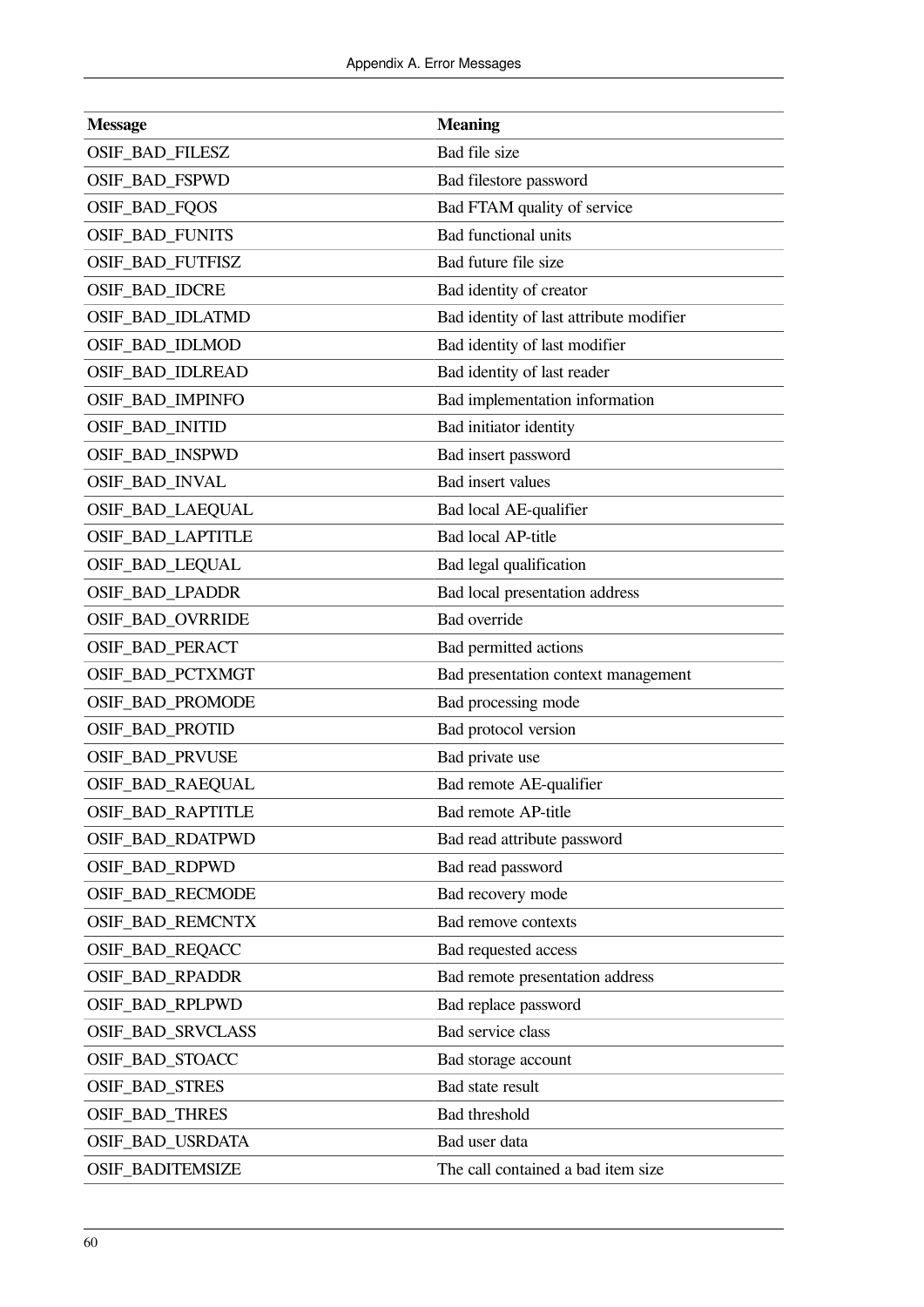| <b>Message</b>             | <b>Meaning</b>                                    |
|----------------------------|---------------------------------------------------|
| <b>OSIF_FAILURE</b>        | The operation failed                              |
| <b>OSIF INVPORT</b>        | The call contained an invalid port identifier     |
| OSIF_NO_EVENT              | The event was not found during the timeout period |
| <b>OSIF_NOBUFFS</b>        | Buffers were unavailable or not large enough      |
| <b>OSIF_NOMEM</b>          | There was not enough memory for the operation     |
| OSIF_NOPORT                | The call did not have a port identifier           |
| <b>OSIF_PARAMNORD</b>      | The parameter could not be read                   |
| <b>OSIF PARAMNOWRT</b>     | The parameter could not be written                |
| <b>OSIF PROTOCOL ERROR</b> | There are layer-specific protocol errors          |
| <b>OSIF RECOVERY EVENT</b> | There is a recovery in progress                   |
| <b>OSIF_SUCCESS</b>        | The operation succeeded                           |
| <b>OSIF XPORTFAILURE</b>   | There were failures at the Transport level        |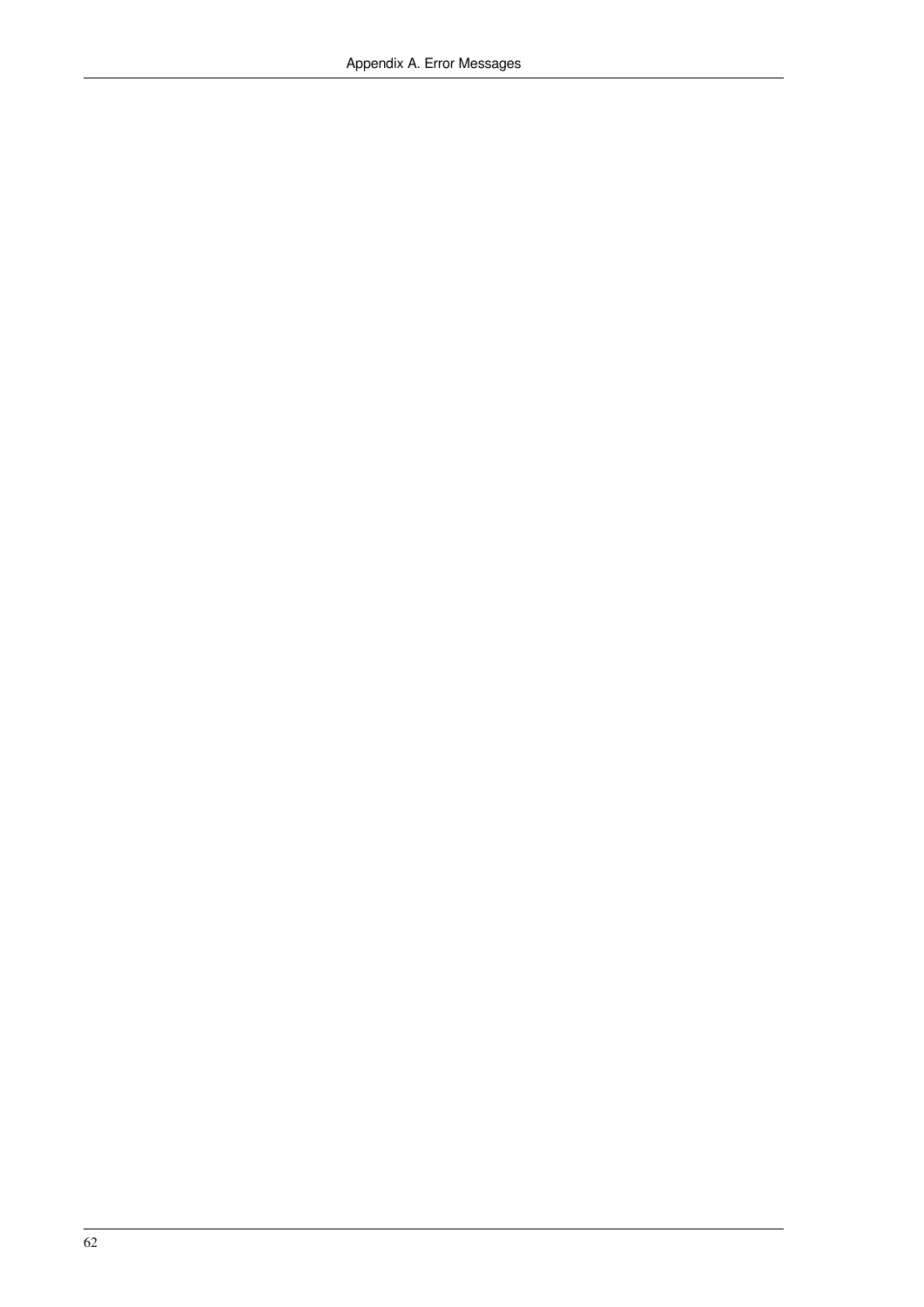# <span id="page-68-0"></span>**Appendix B. Diagnostic Errors**

This chapter provides all the constants returned as error identifiers with the  $\text{osif\_diagnostic}$ described in [Section](#page-27-0) 3.4.

| <b>Identifier</b> | <b>Constant</b>                                     | <b>Reason</b>                                                          |  |  |
|-------------------|-----------------------------------------------------|------------------------------------------------------------------------|--|--|
|                   | <b>General FTAM Diagnostics</b>                     |                                                                        |  |  |
| $\boldsymbol{0}$  | OSIF_GEN_NOREASON                                   | No reason                                                              |  |  |
| $\mathbf 1$       | OSIF_GEN_RESPERR                                    | Responder error (unspecific)                                           |  |  |
| $\overline{c}$    | OSIF_GEN_SYSSHUT                                    | System shutdown                                                        |  |  |
| 3                 | OSIF_GEN_MGMT                                       | FTAM management problem (unspecific)                                   |  |  |
| $\overline{4}$    | OSIF_GEN_MGMACCT                                    | FTAM management, bad account                                           |  |  |
| 5                 | OSIF_GEN_MGMSECURITY                                | FTAM management, security not passed                                   |  |  |
| 6                 | OSIF_GEN_DELAY                                      | Delay may be encountered                                               |  |  |
| $\sqrt{ }$        | OSIF_GEN_INITERR                                    | Initiator error (unspecific)                                           |  |  |
| 8                 | OSIF_GEN_SUBSERR                                    | Subsequent error                                                       |  |  |
| 9                 | OSIF_GEN_INSFRSRC                                   | Temporal insufficiency of resources                                    |  |  |
| 10                | OSIF_GEN_VFSSEC                                     | Access request violates VFS security                                   |  |  |
| 11                | OSIF_GEN_LCLSEC                                     | Access request violates local security                                 |  |  |
|                   | Protocol and Supporting Service Related Diagnostics |                                                                        |  |  |
| 1000              | OSIF_PRO_CNFPRMVAL                                  | Conflicting parameter values                                           |  |  |
| 1001              | OSIF_PRO_UNSPRMVAL                                  | Unsupported parameter values                                           |  |  |
| 1002              | OSIF_PRO_MNDPARAM                                   | Mandatory parameter not set                                            |  |  |
| 1003              | OSIF_PRO_UNSPARAM                                   | Unsupported parameter                                                  |  |  |
| 1004              | OSIF_PRO_DUPPARAM                                   | Duplicated parameter                                                   |  |  |
| 1005              | OSIF_PRO_ILLPRMTYP                                  | Illegal parameter type                                                 |  |  |
| 1006              | OSIF_PRO_UNSPRMTYP                                  | Unsupported parameter types                                            |  |  |
| 1007              | OSIF_PRO_PROT                                       | FTAM protocol error (unspecific)                                       |  |  |
| 1008              | OSIF_PRO_PROTPROC                                   | FTAM protocol error, procedure error                                   |  |  |
| 1009              | OSIF_PRO_PROTFUNC                                   | FTAM protocol error, functional unit error                             |  |  |
| 1010              | OSIF_PRO_PROTCORR                                   | FTAM protocol error, corruption error                                  |  |  |
| 1011              | <b>OSIF PRO LWRLYR</b>                              | Lower layer failure                                                    |  |  |
| 1012              | OSIF_PRO_LWRLYRADRS                                 | Lower layer addressing error                                           |  |  |
| 1013              | OSIF_PRO_TIMEOUT                                    | Timeout                                                                |  |  |
| 1014              | OSIF_PRO_SYSSHUT                                    | System shutdown                                                        |  |  |
| 1015              | OSIF_PRO_ILLGRP                                     | Illegal grouping sequence                                              |  |  |
| 1016              | OSIF_PRO_GRPTHRSH                                   | Grouping threshold violation                                           |  |  |
| 1017              | OSIF_PRO_PDUINC                                     | Specific PDU request inconsistent with the<br>current requested access |  |  |

The identifiers and reason codes from ISO 8571-3 are provided with the following list of constants.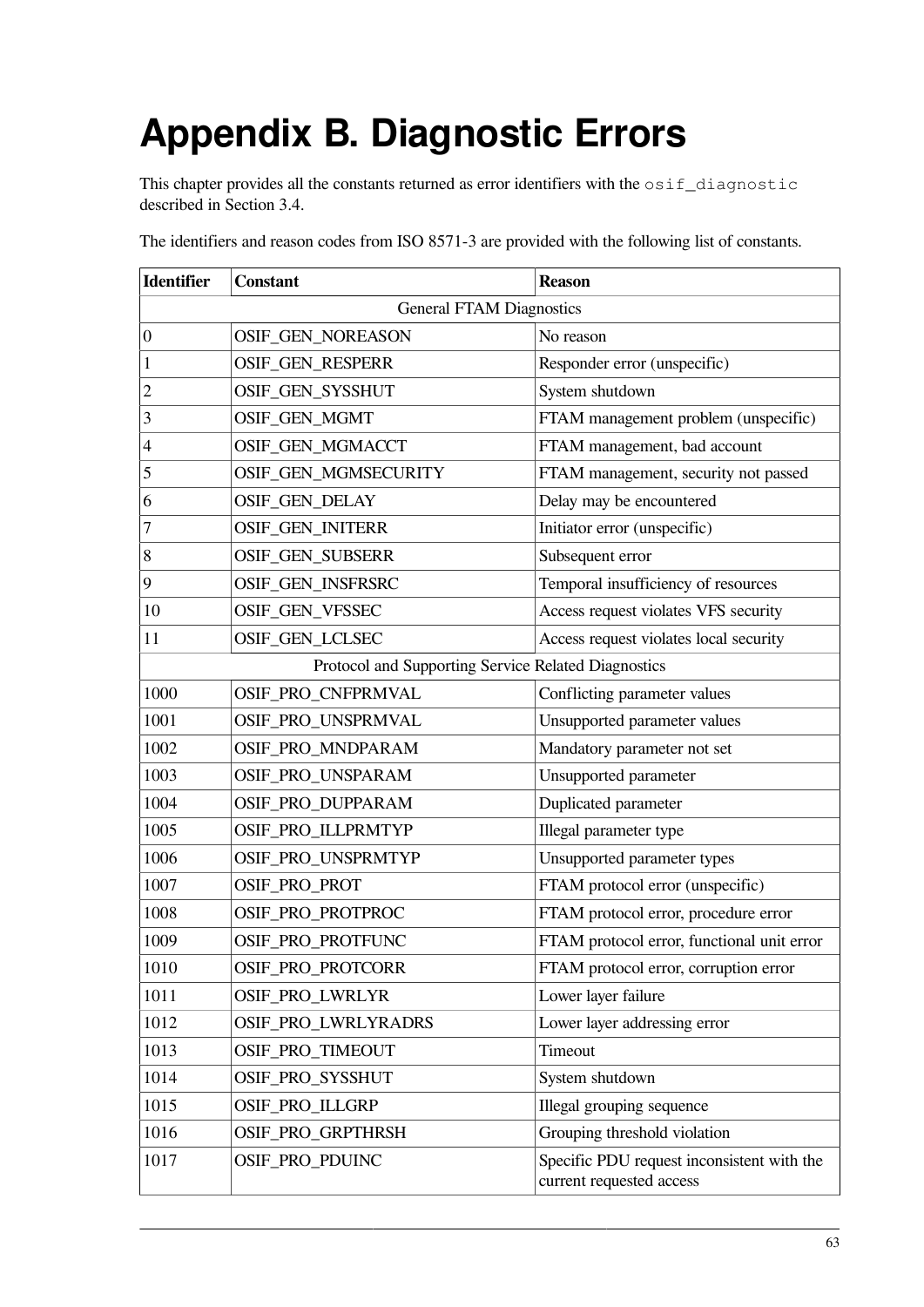| <b>Identifier</b> | <b>Constant</b>                        | <b>Reason</b>                              |  |  |
|-------------------|----------------------------------------|--------------------------------------------|--|--|
|                   | <b>Association Related Diagnostics</b> |                                            |  |  |
| 2000              | OSIF_ASC_ASCNOTALL                     | Association with user not allowed          |  |  |
| 2001              | OSIF_ASC_NOTDEFINED                    | (not assigned)                             |  |  |
| 2002              | OSIF_ASC_SRVCCLS                       | Unsupported service class                  |  |  |
| 2003              | OSIF_ASC_FUNCUNI                       | Unsupported functional unit                |  |  |
| 2004              | OSIF_ASC_ATTGRP                        | Attribute group error (unspecific)         |  |  |
| 2005              | OSIF_ASC_ATTGRPNS                      | Attribute group not supported              |  |  |
| 2006              | OSIF_ASC_ATTGRPNA                      | Attribute group not allowed                |  |  |
| 2007              | OSIF_ASC_BADACCT                       | Bad account                                |  |  |
| 2008              | OSIF_ASC_ASCMGM                        | Association management (unspecific)        |  |  |
| 2009              | OSIF_ASC_ASCMGMADRS                    | Association management - bad address       |  |  |
| 2010              | OSIF_ASC_ASCMGMACCT                    | Association management - bad account       |  |  |
| 2011              | OSIF_ASC_CHKWINDLRG                    | Checkpoint window error - too large        |  |  |
| 2012              | OSIF_ASC_CHKWINDSML                    | Checkpoint window error - too small        |  |  |
| 2013              | OSIF_ASC_CHKWINDUNS                    | Checkpoint window error - unsupported      |  |  |
| 2014              | OSIF_ASC_COMMQOS                       | Communications QoS not supported           |  |  |
| 2015              | OSIF_ASC_INITID                        | Initiator identity unacceptable            |  |  |
| 2016              | OSIF_ASC_CTXMGMT                       | Context management refused                 |  |  |
| 2017              | OSIF_ASC_ROLLBACK                      | Rollback not available                     |  |  |
| 2018              | OSIF_ASC_CTLCUTRESP                    | Contents type list cut by responder        |  |  |
| 2019              | OSIF_ASC_CTLCUTPRES                    | Contents type list by presentation service |  |  |
| 2020              | OSIF_ASC_INVPWD                        | Invalid filestore password                 |  |  |
| 2021              | OSIF_ASC_INCSVC                        | Incompatible service classes               |  |  |
|                   | <b>Selection Related Diagnostics</b>   |                                            |  |  |
| 3000              | OSIF_SEL_FILNOTFND                     | File name not found                        |  |  |
| 3001              | OSIF_SEL_SELATTR                       | Selection attributes not matched           |  |  |
| 3002              | OSIF_SEL_INITATT                       | Initial attributes not possible            |  |  |
| 3003              | OSIF_SEL_BADATTNAM                     | Bad attribute name                         |  |  |
| 3004              | <b>OSIF_SEL_NONEXFILE</b>              | Non-existent file                          |  |  |
| 3005              | <b>OSIF_SEL_FILEXISTS</b>              | File already exists                        |  |  |
| 3006              | OSIF_SEL_FILNOCREATE                   | File cannot be created                     |  |  |
| 3007              | <b>OSIF SEL FILNODELETE</b>            | File cannot be deleted                     |  |  |
| 3008              | OSIF_SEL_CONCTLNA                      | Concurrency control not available          |  |  |
| 3009              | OSIF_SEL_CONCTLNS                      | Concurrency control not supported          |  |  |
| 3010              | OSIF_SEL_CONCTLNP                      | Concurrency control not possible           |  |  |
| 3011              | OSIF_SEL_MORERESLOCK                   | More restrictive lock                      |  |  |
| 3012              | OSIF_SEL_FILEBUSY                      | File busy                                  |  |  |
| 3013              | OSIF_SEL_FILENA                        | File not available                         |  |  |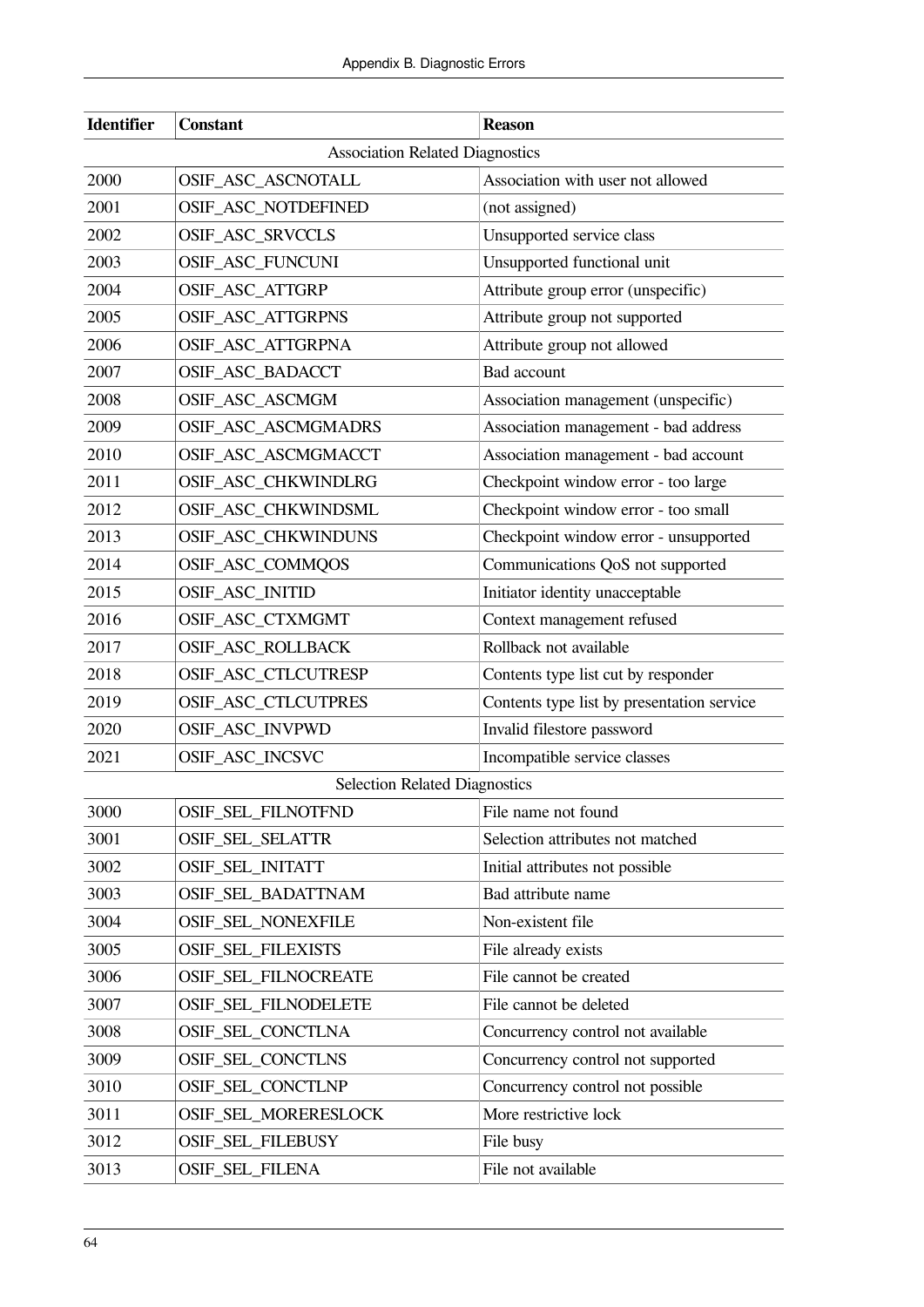| <b>Identifier</b>                   | <b>Constant</b>                   | <b>Reason</b>                                                    |
|-------------------------------------|-----------------------------------|------------------------------------------------------------------|
| 3014                                | OSIF_SEL_ACSCTLNA                 | Access control not available                                     |
| 3015                                | <b>OSIF_SEL_ACSCTLNS</b>          | Access control not supported                                     |
| 3016                                | OSIF_SEL_ACSCTLINC                | Access control inconsistent                                      |
| 3017                                | OSIF_SEL_FILNAMTRNC               | File name truncated                                              |
| 3018                                | OSIF_SEL_INITATTALT               | Initial attributes altered                                       |
| 3019                                | OSIF_SEL_BADACCT                  | Bad account                                                      |
| 3020                                | OSIF_SEL_SELECTOLD                | Override selected existing file                                  |
| 3021                                | OSIF_SEL_RECROLD                  | Override deleted and recreated file with old<br>attributes       |
| 3022                                | OSIF_SEL_RECRNEW                  | Create override deleted and recreate file<br>with new attributes |
| 3023                                | OSIF_SEL_OVERRIDE                 | Create override - not possible                                   |
| 3024                                | OSIF_SEL_AMBFILSPEC               | Ambiguous file specification                                     |
| 3025                                | OSIF_SEL_INVCREPWD                | Invalid create password                                          |
| 3026                                | OSIF_SEL_INVDELPWD                | Invalid delete password on override                              |
| 3027                                | OSIF_SEL_BADATTVAL                | Bad attribute value                                              |
| 3028                                | OSIF_SEL_RQSTACCS                 | Requested access violates permitted actions                      |
| 3029                                | OSIF_SEL_FUNCUNIT                 | Functional unit not available for requested<br>access            |
| 3030                                | OSIF_SEL_CREATED                  | File created but not selected                                    |
| File Management Related Diagnostics |                                   |                                                                  |
| 4000                                | OSIF_MNG_ATTNONEX                 | Attribute nonexistent                                            |
| 4001                                | OSIF_MNG_ATTNOREAD                | Attribute cannot be read                                         |
| 4002                                | OSIF_MNG_ATTNOCHNG                | Attribute cannot be changed                                      |
| 4003                                | <b>OSIF_MNG_ATTNS</b>             | Attribute not supported                                          |
| 4004                                | <b>OSIF MNG BADATTNAM</b>         | Bad attribute name                                               |
| 4005                                | OSIF_MNG_BADATTVAL                | Bad attribute value                                              |
| 4006                                | <b>OSIF MNG ATTPARSUP</b>         | Attribute partially supported                                    |
| 4007                                | OSIF_MNG_ATTVALND                 | Additional set attribute value not distinct                      |
|                                     | <b>Access Related Diagnostics</b> |                                                                  |
| 5000                                | OSIF_ACC_BADFADU                  | Bad FADU (unspecific)                                            |
| 5001                                | OSIF_ACC_BADFADUSIZ               | Bad FADU - size error                                            |
| 5002                                | OSIF_ACC_BADFADUTYP               | Bad FADU - type error                                            |
| 5003                                | OSIF_ACC_BADFADUPS                | Bad FADU - poorly specified                                      |
| 5004                                | OSIF_ACC_BADFADULOC               | Bad FADU - bad location                                          |
| 5005                                | OSIF_ACC_FADUNONEXI               | FADU does not exist                                              |
| 5006                                | <b>OSIF_ACC_FADUNA</b>            | FADU not available (unspecific)                                  |
| 5007                                | OSIF_ACC_FADUNARD                 | FADU not available for reading                                   |
| 5008                                | OSIF_ACC_FADUNAWR                 | FADU not available for writing                                   |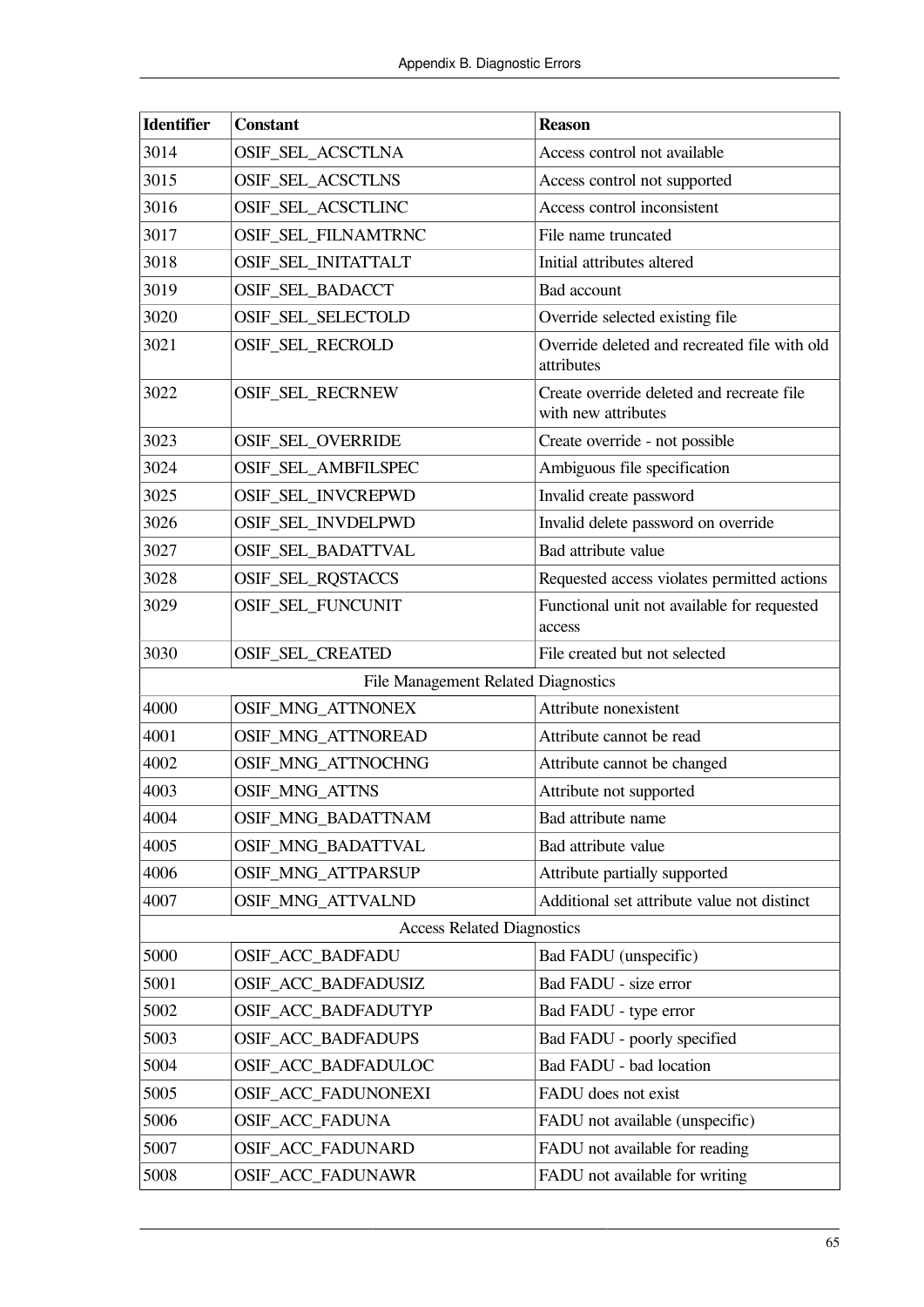| <b>Identifier</b>                   | <b>Constant</b>          | <b>Reason</b>                              |  |
|-------------------------------------|--------------------------|--------------------------------------------|--|
| 5009                                | OSIF_ACC_FADUNALOC       | FADU not available for location            |  |
| 5010                                | OSIF_ACC_FADUNAERA       | FADU not available for erasure             |  |
| 5011                                | OSIF_ACC_FADUNOINS       | FADU cannot be inserted                    |  |
| 5012                                | OSIF_ACC_FADUNORPL       | FADU cannot be replaced                    |  |
| 5013                                | OSIF_ACC_FADUNOLOC       | FADU cannot be located                     |  |
| 5014                                | OSIF_ACC_BADDETYP        | Bad data element type                      |  |
| 5015                                | OSIF_ACC_OPERNA          | Operation not available                    |  |
| 5016                                | OSIF_ACC_OPERNS          | Operation not supported                    |  |
| 5017                                | OSIF_ACC_OPERINC         | Operation inconsistent                     |  |
| 5018                                | OSIF_ACC_CONCTLNA        | Concurrency control not available          |  |
| 5019                                | <b>OSIF ACC CONCTLNS</b> | Concurrency control not supported          |  |
| 5020                                | OSIF_ACC_CONCTLINC       | Concurrency control inconsistent           |  |
| 5021                                | OSIF_ACC_PRCMODNA        | Processing mode not available              |  |
| 5022                                | OSIF_ACC_PRCMODNS        | Processing mode not supported              |  |
| 5023                                | OSIF_ACC_PRCMODINC       | Processing mode inconsistent               |  |
| 5024                                | OSIF_ACC_ACSCTXNA        | Access context not available               |  |
| 5025                                | OSIF_ACC_ACSCTXNS        | Access context not supported               |  |
| 5026                                | OSIF_ACC_BADWRITE        | Bad write (unspecific)                     |  |
| 5027                                | OSIF_ACC_BADREAD         | Bad read (unspecific)                      |  |
| 5028                                | OSIF_ACC_LCLERR          | Local failure (unspecific)                 |  |
| 5029                                | OSIF_ACC_LCLFILSPACE     | Local failure - filespace exhausted        |  |
| 5030                                | OSIF_ACC_LCLDATCORR      | Local failure - data corrupted             |  |
| 5031                                | OSIF_ACC_LCLDEVFAIL      | Local failure - device failure             |  |
| 5032                                | OSIF_ACC_FUTSIZEXC       | Future file size exceeded                  |  |
|                                     | OSIF_ACC_UNDEFINED       |                                            |  |
| 5034                                | OSIF_ACC_FUTSIZINC       | Future file size increased                 |  |
| 5035                                | OSIF_ACC_FUNCUNIT        | Functional unit invalid in processing mode |  |
| 5036                                | OSIF_ACC_CNTTYPINC       | Contents type inconsistent                 |  |
| 5037                                | OSIF_ACC_CNTTYPSMPL      | Contents type simplified                   |  |
| 5038                                | OSIF_ACC_DUPFADUNAM      | Duplicate FADU name                        |  |
| 5039                                | OSIF_ACC_DMGSELOPEN      | Damage to select/open regime               |  |
| 5040                                | OSIF ACC FADULOCKNA      | FADU locking not available on file         |  |
| 5041                                | OSIF_ACC_FADULOCKED      | FADU locked by another user                |  |
| <b>Recovery Related Diagnostics</b> |                          |                                            |  |
| 6000                                | OSIF_REC_BADCHKPNT       | Bad checkpoint (unspecific)                |  |
| 6001                                | OSIF_REC_ACTVNOTUNI      | Activity not unique                        |  |
| 6002                                | OSIF_REC_CHKOUTWIND      | Checkpoint outside window                  |  |
| 6003                                | OSIF_REC_ACTVNOEXIST     | Activity no longer exists                  |  |